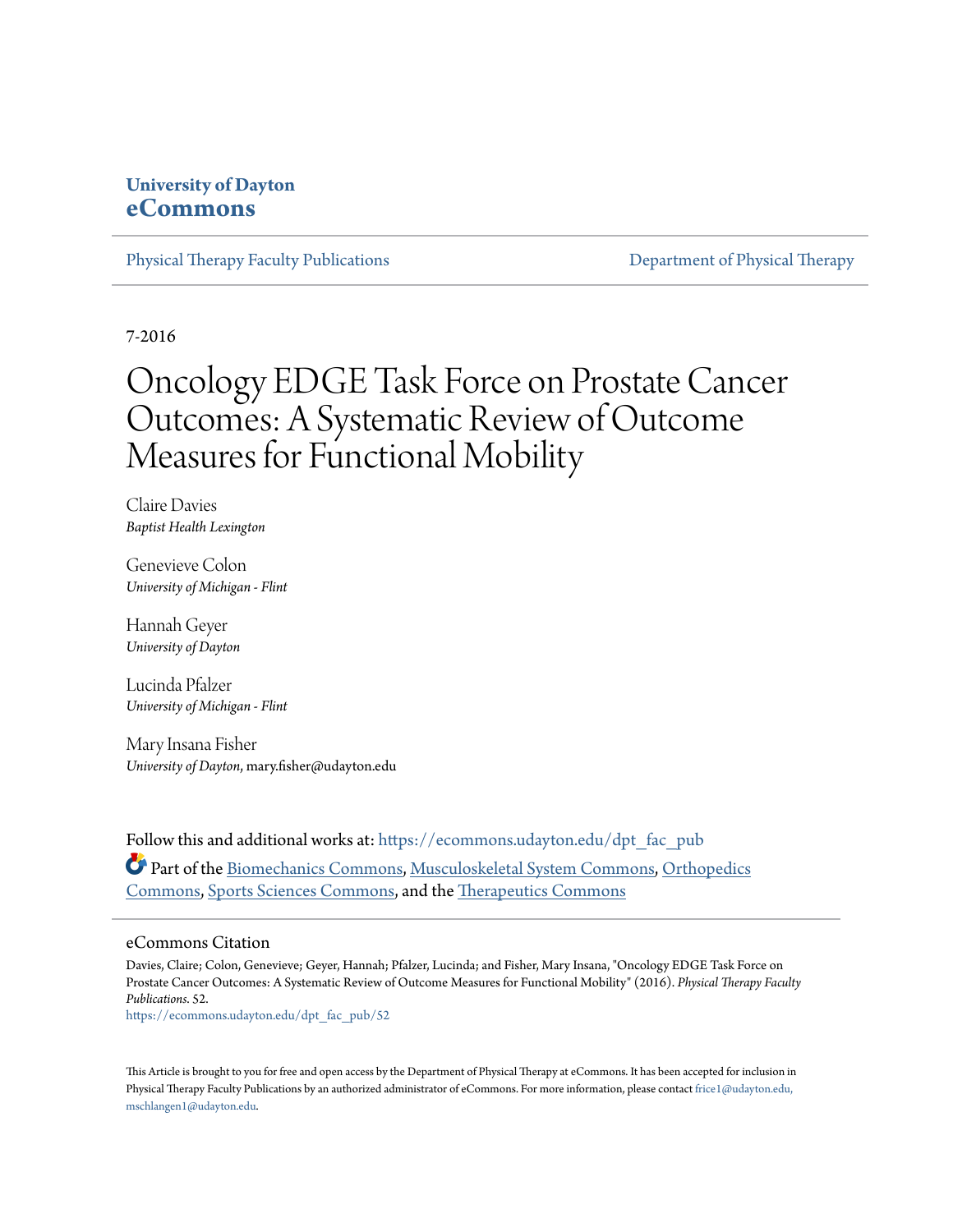### **Oncology EDGE Task Force on Prostate Cancer Outcomes:**

## **A Systematic Review of Outcome Measures for Functional Mobility**

Claire C. Davies, PT, PhD,  $CLT<sup>1</sup>$ Genevieve Colon, DPT, MBA <sup>2</sup> Hannah Geyer, SPT <sup>3</sup> Lucinda Pfalzer, PT, PhD, FACSM, FAPTA<sup>4</sup> Mary Insana Fisher, PT, PhD, OCS, CLT<sup>5</sup>

<sup>1</sup> Physical Therapist, Rehabilitation Services, Baptist Health Lexington, Lexington, KY

<sup>2</sup> Physical Therapist, Physical Medicine and Rehabilitation, Covenant Healthcare, Saginaw, MI

<sup>3</sup> Student Physical Therapist, University of Dayton, Dayton, OH

<sup>4</sup> Professor Emerita, Physical Therapy Department, University of Michigan – Flint, Flint, MI

<sup>5</sup> Associate Professor, Department of Physical Therapy, University of Dayton, Dayton, OH

Corresponding Author: Claire C. Davies PT, PhD, CLT-LANA Rehabilitation Services, Baptist Health Lexington 1800 Nicholasville Road, Lexington, Kentucky 40503, USA Tel +1 859 260 6673, Fax +1 859 260 6431

claire.davies@bhsi.com.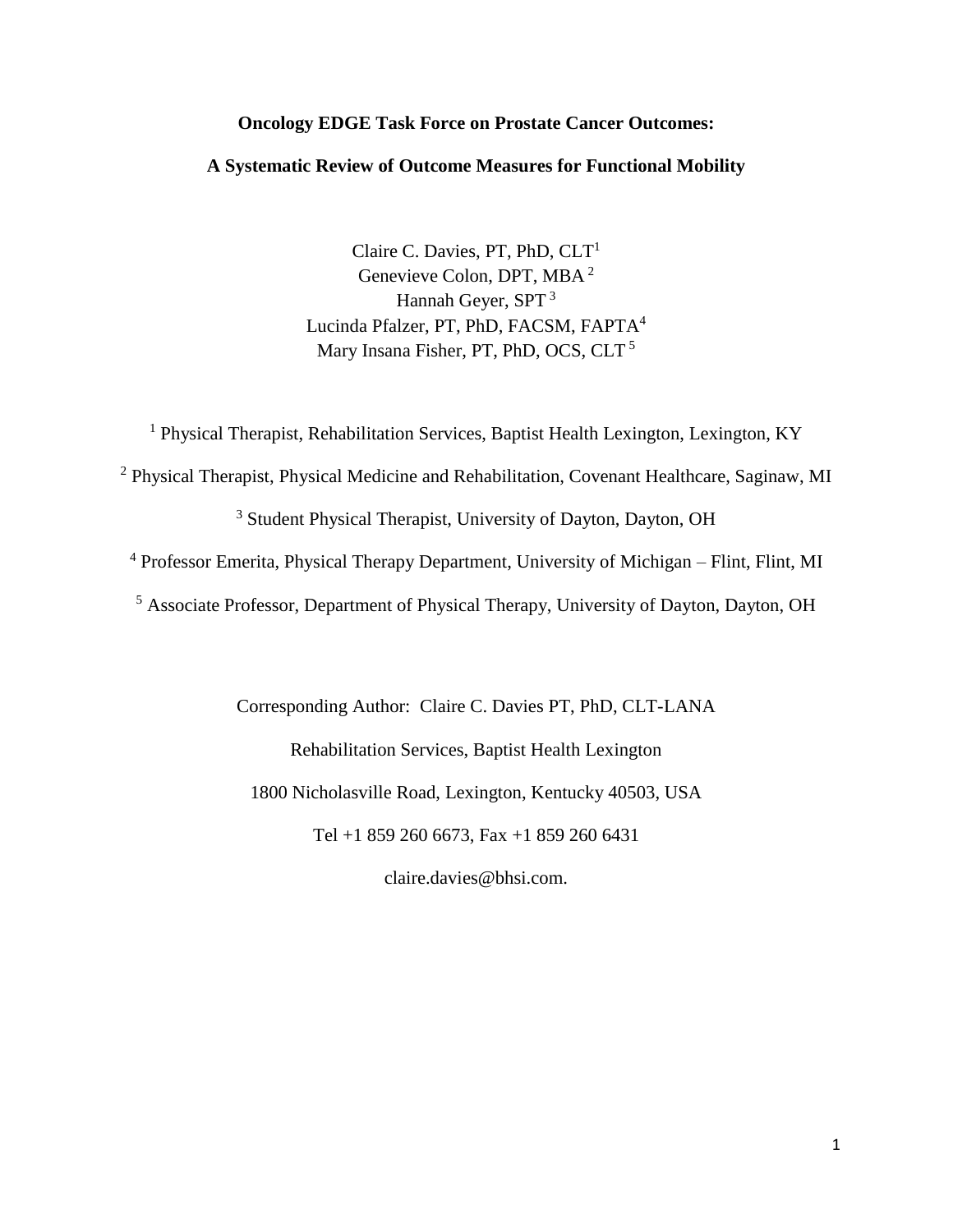#### **ABSTRACT**

**Background:** The medical treatments for prostate cancer result in multiple impairments in body structure and declines functional abilities resulting in activity limitations and participation restrictions. Measurement of functional mobility is an essential outcome measure in survivorship care.

**Purpose:** The purpose of this systematic review is to make recommendations of the best measurement tools to assess functional mobility in men treated for prostate cancer based on psychometric properties and clinical utility.

**Methods:** Multiple electronic databases were searched from February to March, 2014. Studies of tools used to assess functional mobility were included if they met the following criteria: reported psychometric properties, were clinically feasible methods, and were published in the English language. Each outcome measure was reviewed independently and rated by two reviewers separately. A single Cancer EDGE Task Force Outcome Measure Rating Form was completed for each measure of functional mobility, and a recommendation was made using the 4-point Cancer EDGE Task Force Rating Scale.

**Results:** Of the original 38,373 articles found, 152 were included in this review. **Conclusions:** Seven tests are highly recommended by the Oncology EDGE Task Force: 2- Minute Walk Test and 6-Minute Walk Test, 10-Meter Timed Walk, the Timed-Up and Go (TUG), 5 times sit to stand, the Short Performance Physical Battery, and the Physical Performance Battery for Patients with Cancer, based on good clinical utility and psychometric properties.

**Key words:** Psychometrics, outcome measures, prostate neoplasms, functional mobility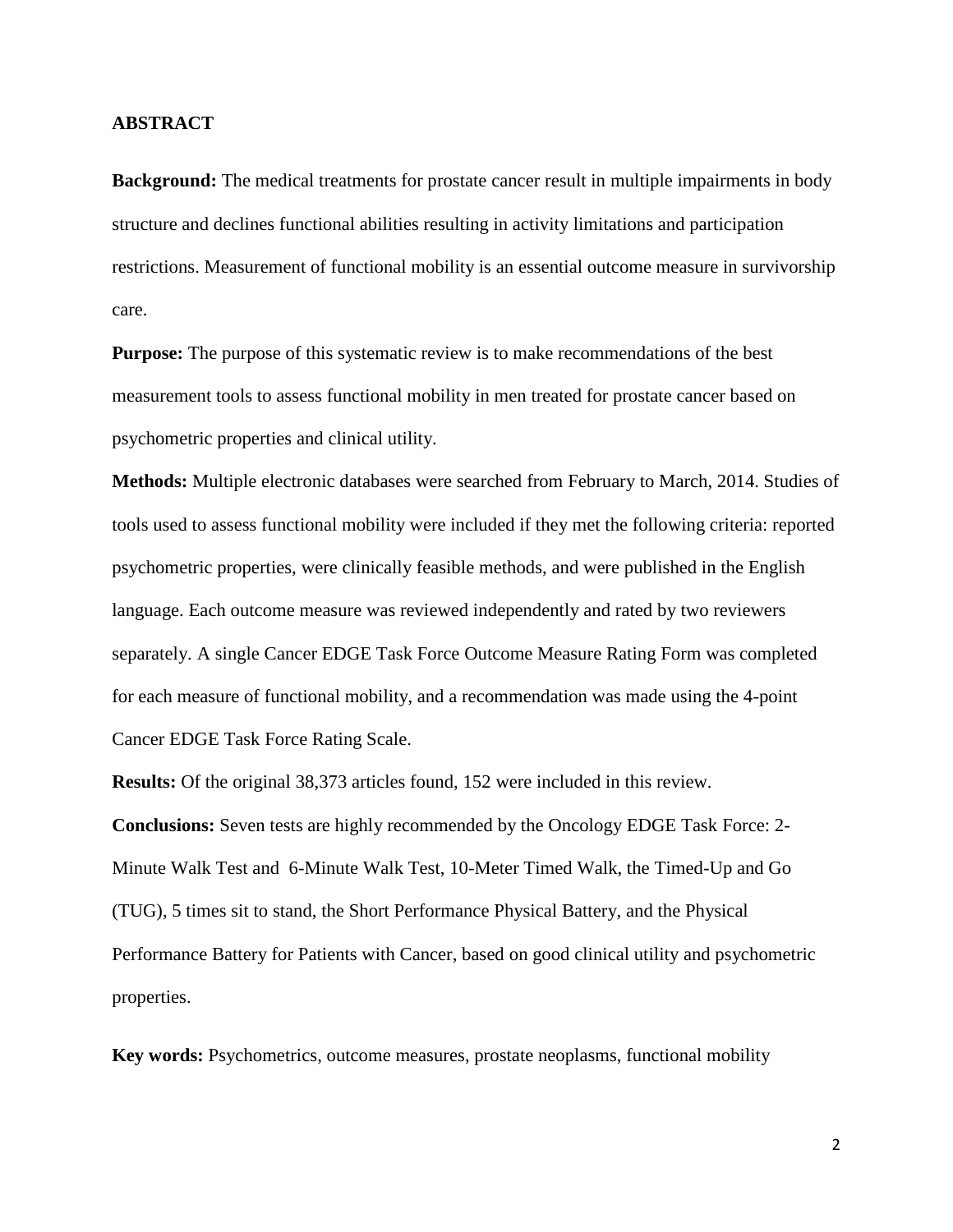Manuscript word count: 3972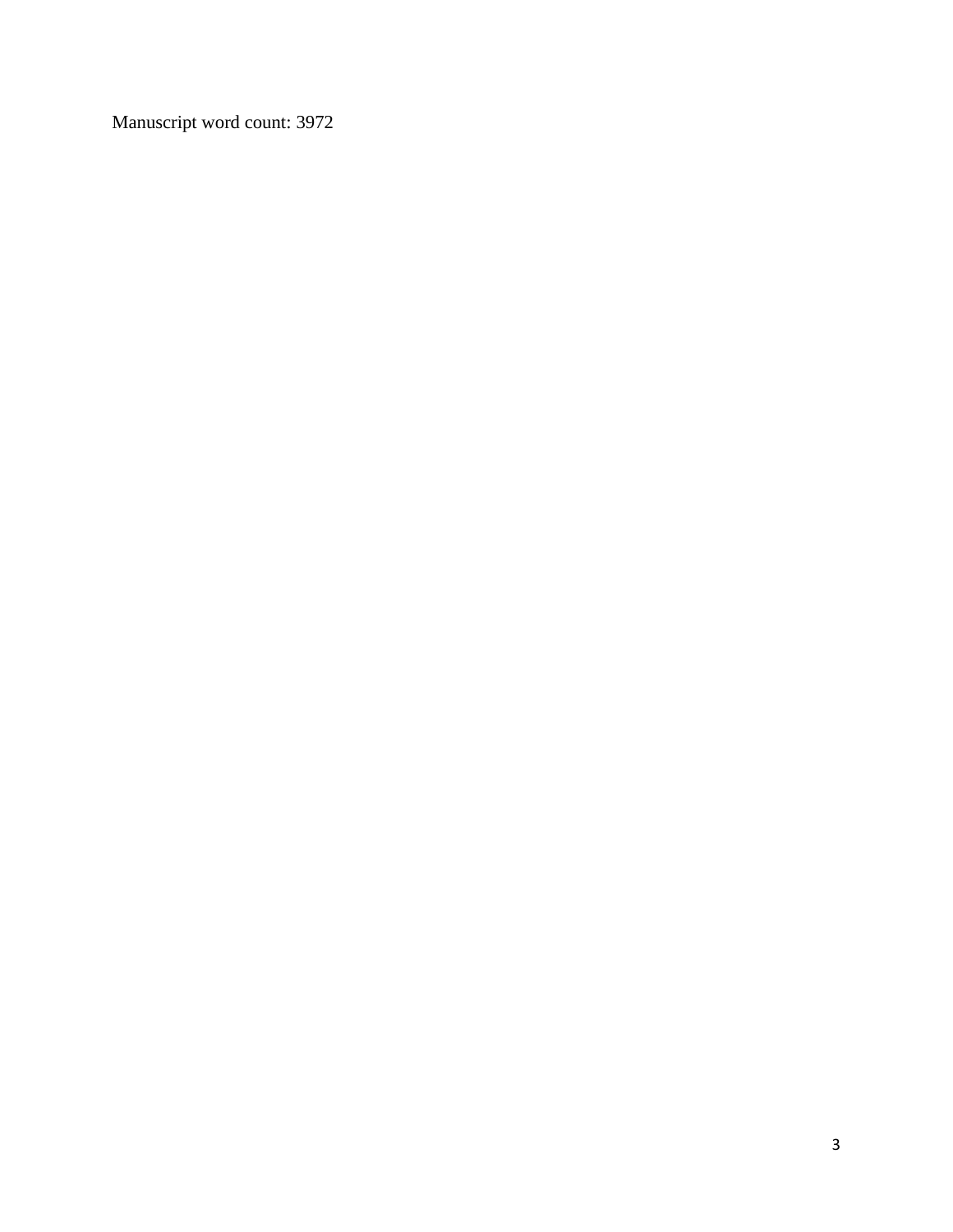#### **INTRODUCTION**

Prostate cancer (PC) is the most common cancer in men in the United States, and the second leading cause of cancer death among males.<sup>1</sup> The American Cancer Society (ACS) estimates that approximately 181,000 new cases of PC will be diagnosed in 2016, with mortality at less than 27,000. <sup>2</sup> This means approximately 1 in 7 men will be diagnosed with PC during their lifetime, and most are living many years after the diagnosis. The relative 5-year survival rate in the United States is almost 100% for all stages of PC, while the 10-year and 15-year survival rates are 99% and 94%; respectively.<sup>3</sup> According to ACS, more than 2.9 million men in the United States diagnosed with PC are still living as of January of 2016.<sup>2</sup>

As the number of men surviving prostate cancer (PCS) continues to grow, research has demonstrated that many PCS will have significant impairments of body structures and function.<sup>3</sup> These impairments often go undetected and/or untreated, and consequently may result in frailty.<sup>3</sup> Men treated for prostate cancer will experience a decrease in lean muscle mass and strength during the first year of androgen deprivation therapy (ADT) with an estimated 50% of PCS receiving this treatment in the early stages.<sup>4</sup> A typical course of ADT treatment may last anywhere from 2-3 years. During the first year of ADT, PCS will experience a deficiency in sex hormones, insulin resistance, increased central/visceral adiposity, decreased bone density, decreased lean muscle mass and whole body muscle strength.<sup>4</sup> Adverse changes in muscle composition may exacerbate normal sarcopenia, further reducing muscular strength and endurance as well as functional mobility and independence.<sup>5</sup> A study of older PCS (mean age 69 years) found that these men are at a greater risk for other comorbid conditions and physical limitations (for example, cardiovascular disease, diabetes, osteoporosis, skeletal fractures,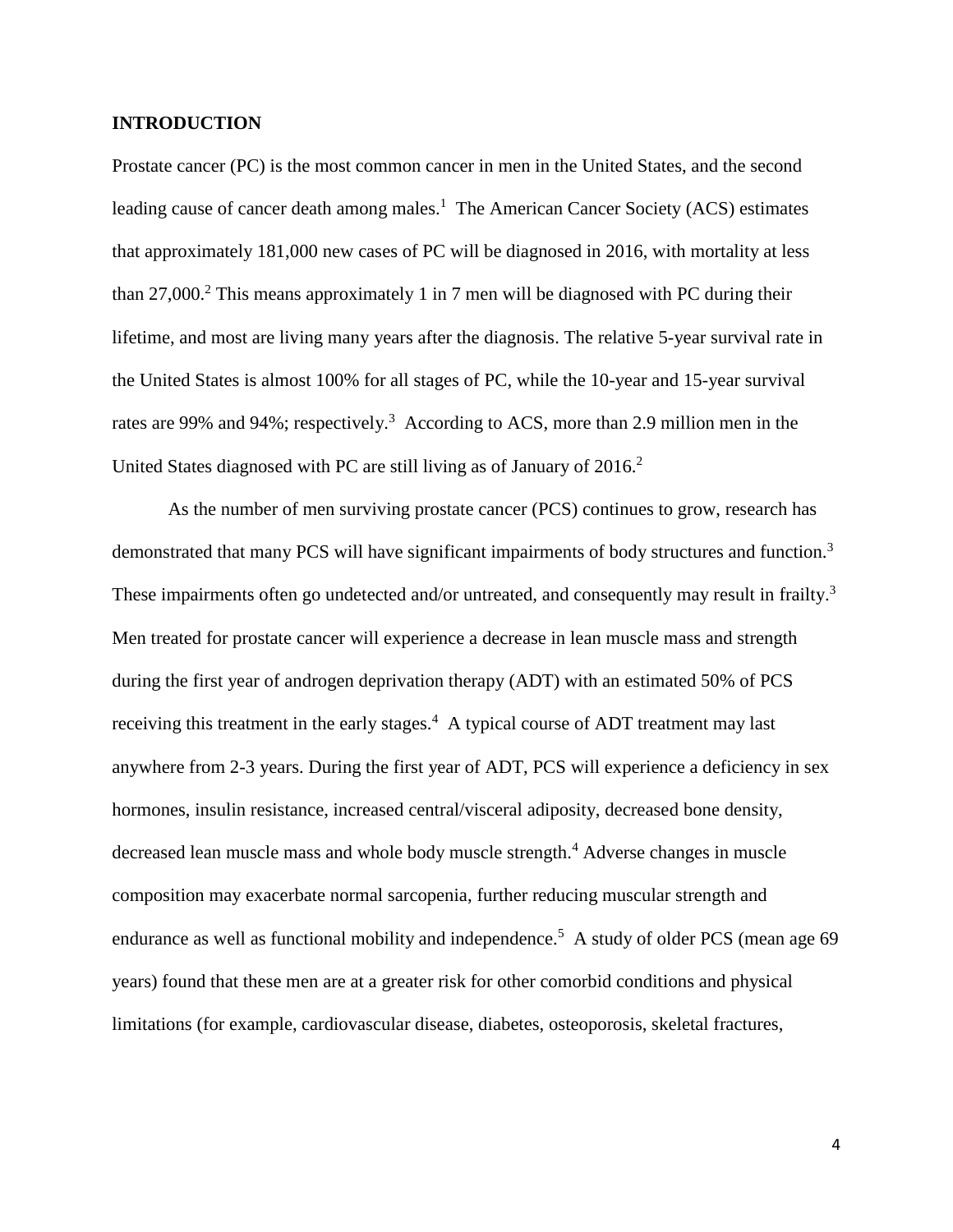impaired balance and falls) that may dramatically affect their muscle performance and physical function.<sup>6</sup>

Evidence of the impact of ADT and cancer treatments on PCS is consistently strong in terms of a detrimental effect on functional abilities. In a recent study of PCS post-treatment, 24% had impairments in activities of daily living (ADLs), 42% had impairment in instrumental activities of daily living (IADLs), 56% had abnormal Short Physical Performance Battery (SPPB) findings, and 22% reported falls within the previous three months.<sup>4</sup> Within the SPPB, deficits occurred within all subcomponents (balance, walking, and chair stands). Using a univariate analysis, age, deficits in ADLs and IADLs, and abnormal cognitive and functional screen findings were associated with an increased risk of decreased physical performance for PCS.<sup>6</sup> When compared to age-matched healthy controls, survivors had a slower walking speed, poorer physical performance and lower levels of patient-reported physical function. Decreased gait speed is associated with mobility limitations, disability, and increased mortality. Deficits in ADLs, the use of an assistive device, and abnormal functional screening findings were associated with an increased risk of falling.<sup>6</sup> Falls may lead to more serious injuries such as an increased risk of fractures and hospitalizations, thereby decreasing the quality of life and level of independence for survivors. In summary, the multitude of physiological changes resulting from ADT treatment of prostate cancer profoundly impacts the functional mobility of these men. It is therefore essential to measure functional mobility in order to identify deficits, risks for further injury such as falls, and design and assess the effectiveness of appropriate treatment regimens.

In 1991, the Task Force on Standards for Measurement in Physical Therapy of the American Physical Therapy Association (APTA) established the criteria for valid, reliable, objective, and standardized tests and measures to assist clinicians in providing the highest quality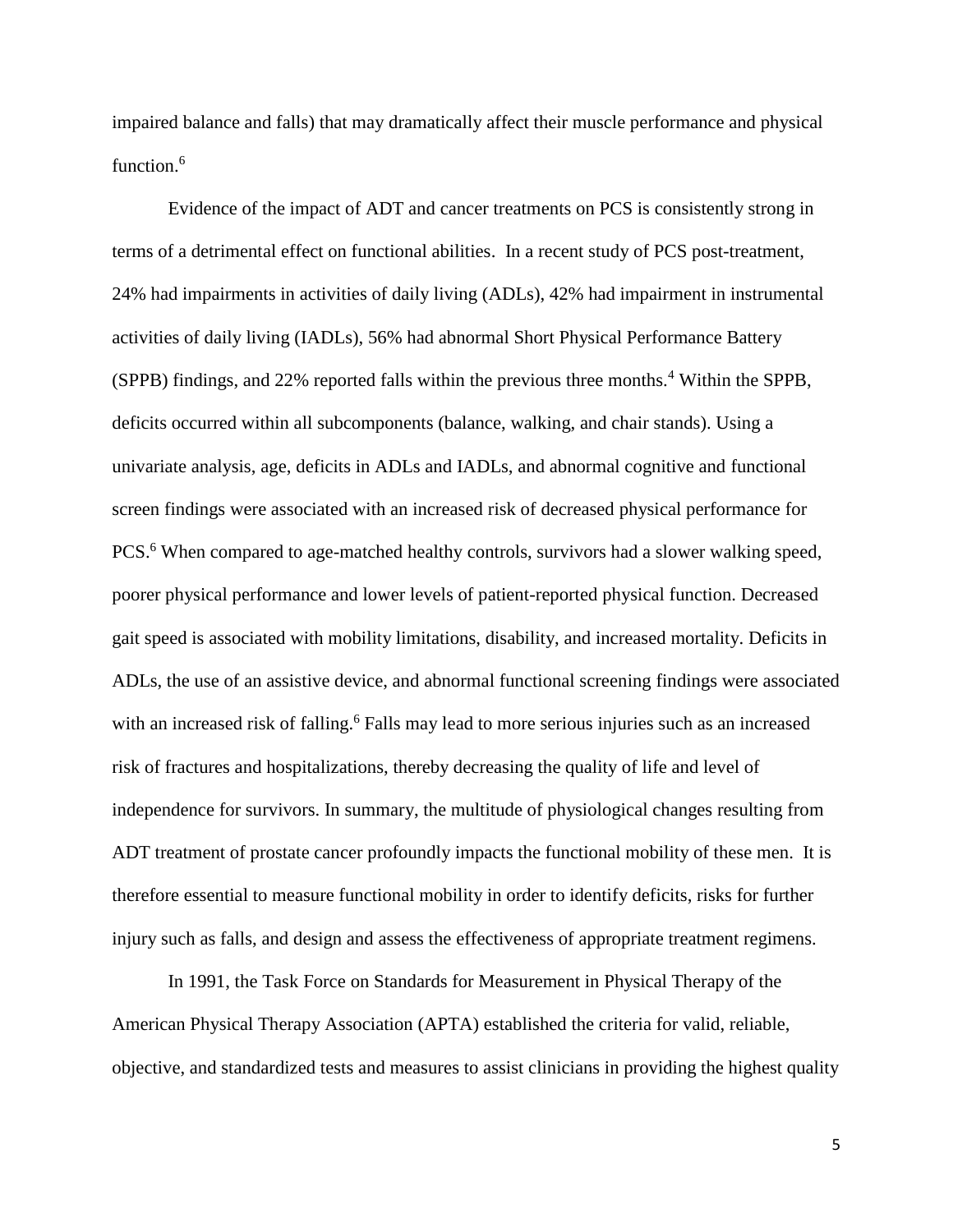of care.<sup>7</sup> The assessment of appropriate outcome measures needs to consider the following elements: 1) which domain within the International Classification of Functioning, Disability, and Health (ICF) that the test measures; 2) the purpose of the measure relevant to obtaining discriminative, predictive, or evaluative information; 3) whether the measure is disease specific or more generic, and whether it is a self-report vs. performance-based measure; 4) the patient's ability and goals, and the clinic's requirements; 5) the psychometric properties, particularly reliability, validity, diagnostic accuracy, minimal detectable change, and minimal clinical important difference; and 6) the feasibility, including the time, equipment, cost, space and training required to administer and score the test results, overall burden on the patient to complete the test, and consideration of culture and language barriers.<sup>8</sup> The use of standardized outcome measures is an essential component of evidence-based practice and enhances communication with patients and payers. <sup>9</sup> The leading barriers to a standardization of physical therapy outcome measures are primarily the lack of knowledge of the psychometric strength of measures as well as the clinical utility of these measures including the length of time and level of difficulty for patients to complete the test as well as the time necessary for clinicians to administer and interpret the results of the tests.<sup>10</sup> The Evaluation Database to Guide Effectiveness (EDGE) Task Force was developed to address these barriers in the physical therapy profession.

In 2010, the APTA's Oncology Section created an EDGE Task Force to develop recommendations for outcome measures used when assessing the status of cancer survivors.<sup>11</sup> The reliability, validity, minimal detectable change (MDC) and/or minimal clinically important difference (MCID) are important psychometric properties which need to be evaluated to justify clinical use of outcome measures.<sup>8</sup> Additionally, tools used to track and measure patient

6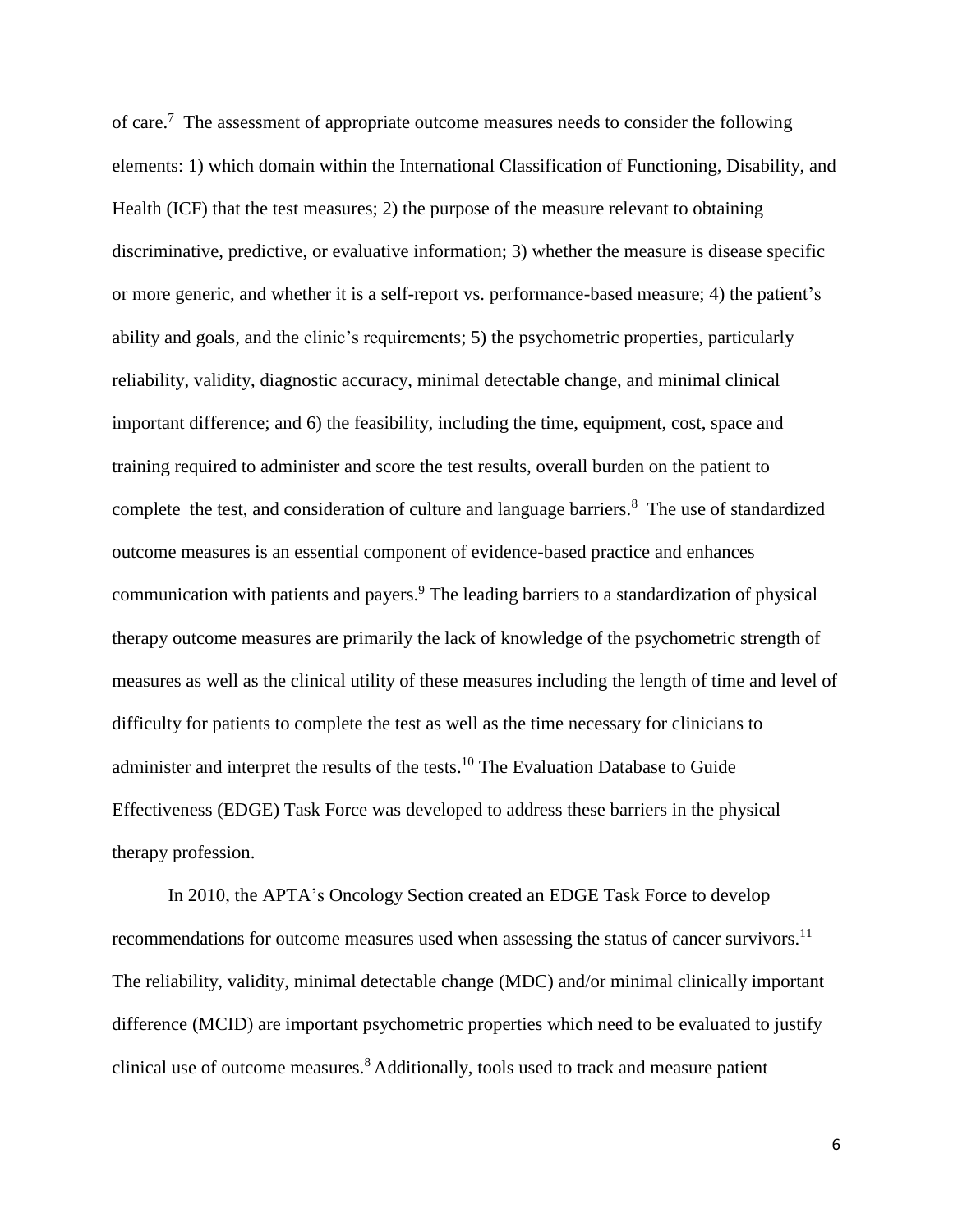outcomes should be validated in the population in which they are used to be most beneficial. Lastly, these tools need to be evaluated in light of clinical utility, including the availability of resources, cost, ease of use, and availability of normative data. To date, Oncology EDGE Task Forces have reviewed quality of life measures and measures of strength and muscular endurance for the prostate cancer population.<sup>12,13</sup> These reviews are in addition to 13 reviews completed for the breast cancer population, $14-26$  four reviews completed for the head and neck cancer population,  $27-30$  and one review for the colorectal cancer population.<sup>31</sup> The purpose of this systematic review is to make recommendations of the best methods to evaluate functional mobility in PCS based on psychometric properties and clinical utility.

#### **METHODS**

#### **Search Strategy**

The authors systematically assessed the literature for outcome measures that either directly measured or utilized patient self-report to evaluate functional mobility with the express purpose of evaluating the psychometric properties and clinical utility of these measures for patients with prostate cancer. The primary literature search took place from February to March 2014 using electronic databases such as Google Scholar, Ovid, Pubmed/Medline, CINAHL, Sports Discus, Web of Science, Cochrane Review, and PEDro. Search terms focused on prostate cancer and functional mobility (refer to Appendix A for a full list of search terms).

Studies of tests of functional mobility had to report psychometric properties, present clinically feasible methods, have adults (preferably male) as participants, and be published in the English language to be included in this review. Articles were taken into consideration if published after 1995 through March 2014. The authors chose to search from 1995 in order to include any seminal research pertinent to the measures investigated. The prostate cancer

7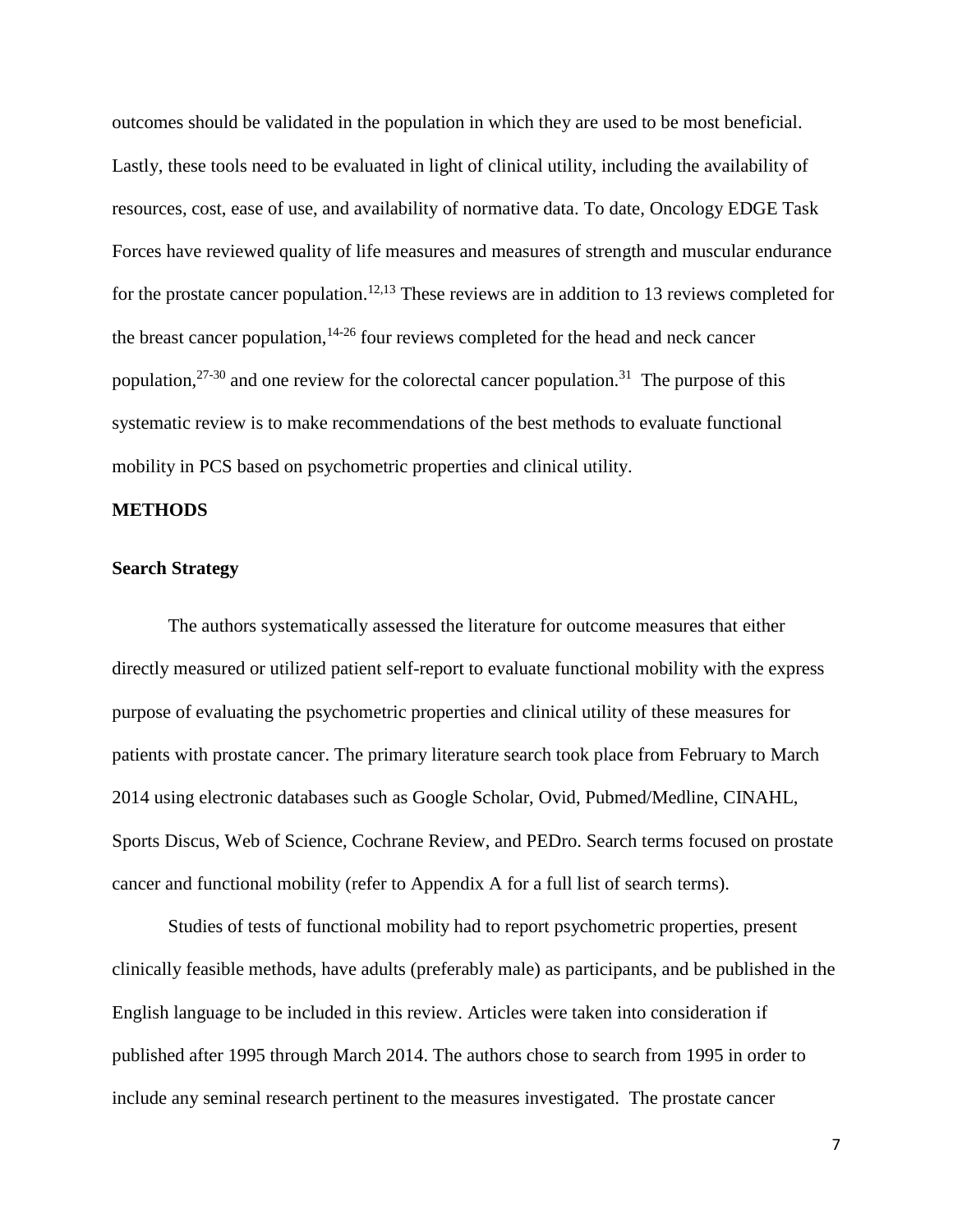population took first priority within the search, however, if no studies included this population, patients with other cancers, geriatric patients, other medically complex patients, and the general population were considered for review. With the use of such inclusion criteria, we were unable to provide evidence on all tests searched, and therefore the list of such tests exceeds the number included in the final review.

After completion of the literature search, the relevant articles were classified into three functional categories consisting of: Walk Tests; Activities of Daily Living (ADL) functional tests (physical and self-report); and Self-Reported Community Participation. Each functional category included a series of tests and assessments. Refer to Appendix B for measures within each category.

#### **Data Extraction and Analysis**

Each outcome measure was appraised by two reviewers independently using the Cancer EDGE Task Force Outcome Measure Rating Form. <sup>32</sup> Pertinent information regarding population studied, psychometric information related to the measure of interest, and evidence of clinical utility was gathered. Assessment of psychometric properties included reliability, where excellent reliability =  $>0.90$ ; good reliability = 0.76-0.89; moderate reliability = 0.50-0.75; and poor reliability  $\langle 0.50 \rangle^{33}$  Concurrent, discriminative, criterion-related and construct validity values are reported when available, as well as measures assessing responsiveness to change such as MDC and MCID; the standardized response mean was also reported if that was the only measure of responsiveness available.

Outcome measures were then rated 1–4 (lowest to highest recommendation) on the Cancer EDGE Rating Scale, taking into consideration both psychometric qualities and clinical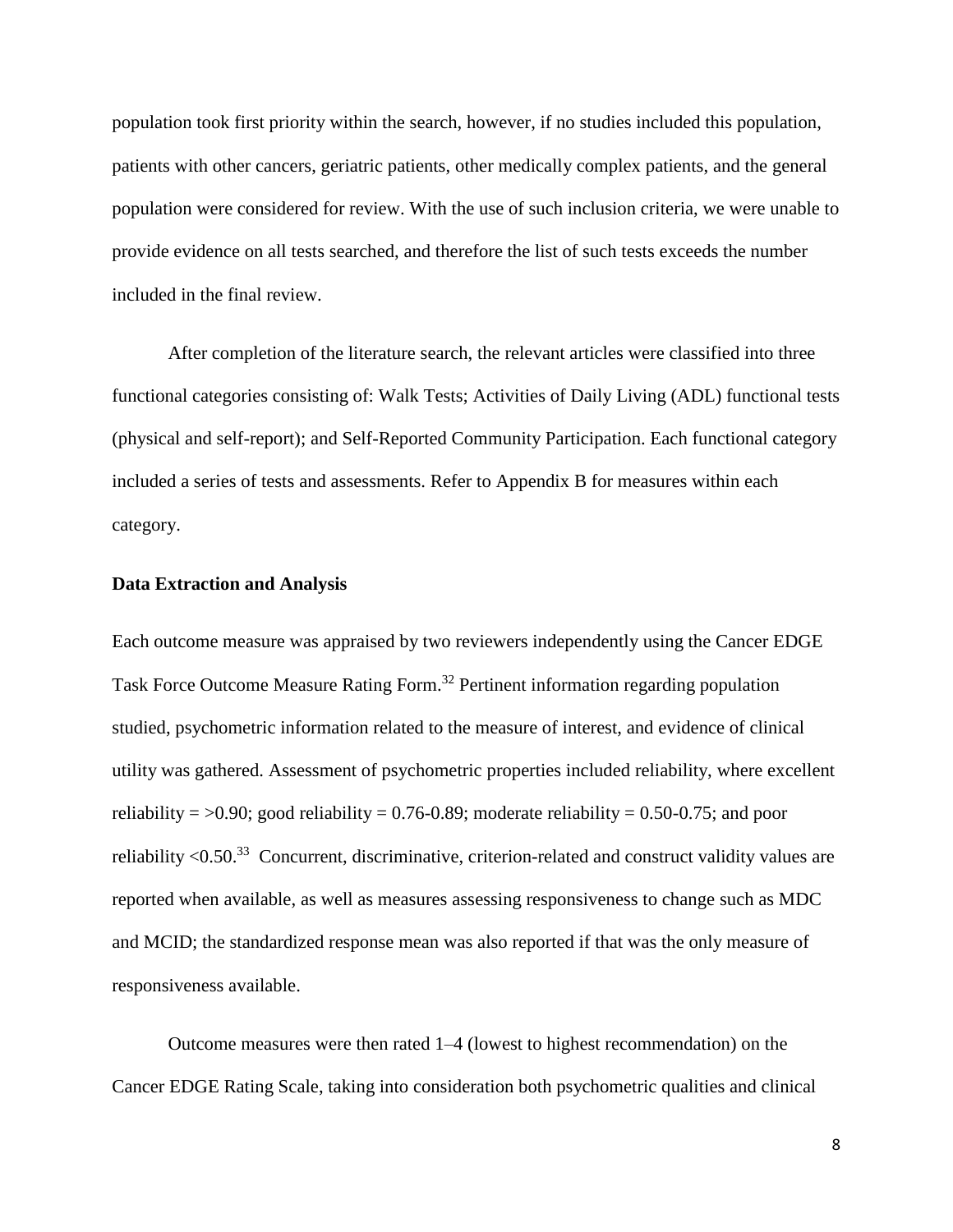utility (see Figure 1). If the two reviewers agreed on the rating of the outcome measure, the rating stood. If an outcome measure rating was found to be in disagreement between the two independent reviewers, the disagreement was resolved by discussion with all five reviewers until agreement was obtained. Finally, all articles reviewed for an outcome measure were included in a reference section of the EDGE form for each appropriate measure.

#### **RESULTS**

The initial literature search of electronic databases and bibliographic review for functional mobility assessments of those treated for prostate cancer resulted in 38,373 articles including duplicates. After title and abstract review, and removal of duplicates, 248 articles were retrieved and assessed for eligibility. A total of 152 articles met inclusion criteria and were included in the final review. Figure 2 delineates the flow of the literature search.

Each functional mobility category included multiple tests. For ten walk tests, 100 articles were reviewed. For five activities of daily living functional tests, 22 articles were reviewed. In the Self-Report of Community Participation, 30 articles were reviewed for the seven measures assessed. Some research studies included psychometric analysis of multiple measurement tools such that the number of articles included within each category is not mutually exclusive.

Overall, seven measures are highly recommended (rated 4) by the Oncology EDGE Task Force. All highly recommended measures are in the walk test category: 2- and 6-Minute Walk Tests, 10-meter timed walk, TUG, 5xSTS, SPPB, and the Physical Performance for Patients with Cancer (PPB). Three Activities of Daily Living Tests are recommended (rated 3) by the Task Force, and include: the Assessment of Life Habits (LIFE-H), the Functional Independence Measure (FIM), and the Activity Measure for Post-Acute Care (AM-PAC). Table 1 provides summary information regarding recommended measurement tools.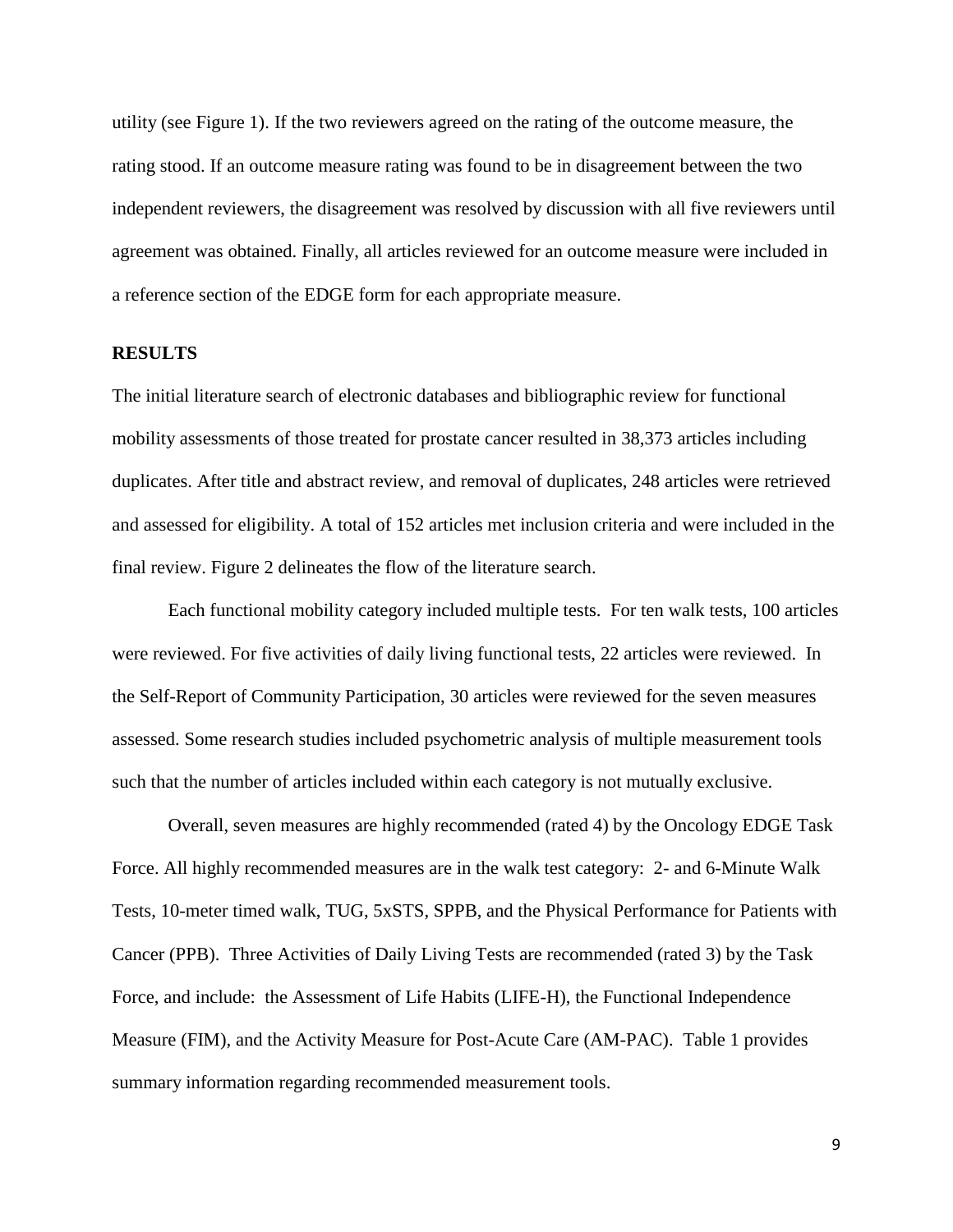Table 2 lists outcome measures not recommended by the EDGE task force with a description of weaknesses of the measures. The Oncology EDGE Task Force is unable to recommend (rated 2B) the 12-minute walk test or the Timed 25 Foot Walk in the Walk Test category, or the Barthel Index and the Canadian Occupational Performance Measure in the ADL Functional Mobility category. No measures in the Self-Reported Community Participation Measures achieved a rating of 3 or 4. The Impact on Participation and Autonomy Questionnaire (IPAQ), the Life Satisfaction Questionnaire (LISAT-9), the Modified Rankin Scale and the Participation Objective, Participation Subjective (POPS) are rated 2B, unable to recommend, and the Participation Survey of Mobility Limited People (PARTS-M), Functional Status Examination (FSE), the High Level Mobility Assessment Tool (HiMAT), and the Reintegration to Normal Living/Life Index, are all not recommended (rated 1) by the Task Force.

Table 3 provides details on clinical utility of recommended measures. A summary of psychometric properties for the recommended measures are found in table 4 (reliability and responsiveness data) and table 5 (validity data).

#### **DISCUSSION**

The purpose of this systematic review is to make recommendations of the best methods to evaluate functional mobility in PCS based on psychometric properties and clinical utility. Men treated for PC with ADT are known to have reduced lower body strength by 22% and decreased bone density compared to healthy controls;<sup>5,34-36</sup> combined with increased age, this combination sets-up increased risk for falling with functional activities such as rising from a chair, dynamic balance activities such as reaching, and slowing gait speed with ambulation.<sup>36</sup> It is important to assess walking, balance and functional ability in the home and community environments during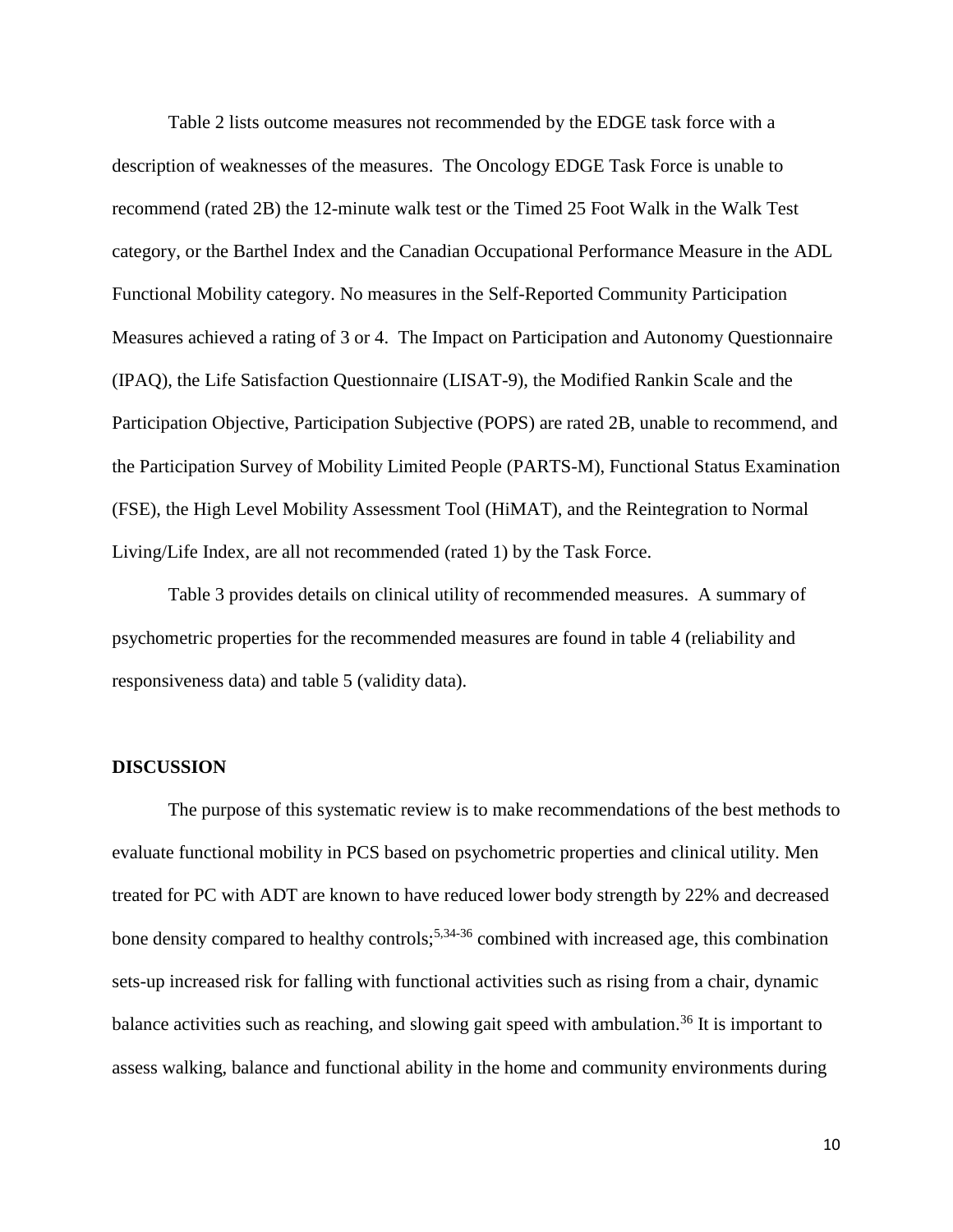the initial examination to determine the presence of physical impairments, functional deficits and activity limitations, and participation restrictions, in order to identify the impact of cancer treatment on the individual's overall function, including fall risk.

Within the ICF, functional mobility is included in the mobility domain, and intersects with ADLs and participation within environment and life situation contexts. This review includes multiple measures of walking, ADLs, and self-reported community function. The seven highly recommended (rating of 4) and three recommended (rating of 3) measures are discussed; the remaining measures reviewed that lack either psychometric support or clinical utility are not recommended for use by the EDGE Task Force. Included highly recommended measures are: 2- MWT and 6-MWT, the 10-meter timed walk, the (TUG), the 5xSTS, the SPPB, and the PPB. Recommended measures include the LIFE-H, the FIM and the AM-PAC. Most of the recommended measures, seven, are from the walk test category while three are from the ADL category.

#### **Walk Tests**

The ability to walk safely and competently is essential for an individual to move around the environment. The 2MWT and 6MWT involve the individual walking as far as they can in 2 or 6 minutes respectively. A participant may rest at any time and use a walking aid as needed. These tests demonstrated good-excellent reliability in older adults, neurological populations and amputees (ICC=0.83-0.96).<sup>37-39</sup> The reliability of the 6MWT was examined in a mixed cancer cohort and is excellent with an ICC =  $0.93^{40}$  Discriminant validity was established with community dwelling adults and those in long term care.<sup>37</sup> The 2MWT has moderate to high concurrent validity with the TUG, as well as other walk tests such as the 6- and 12-MWT, and the 10-meter timed walk.<sup>37,39,41,42</sup> There is moderate concurrent validity of the 6-MWT with

11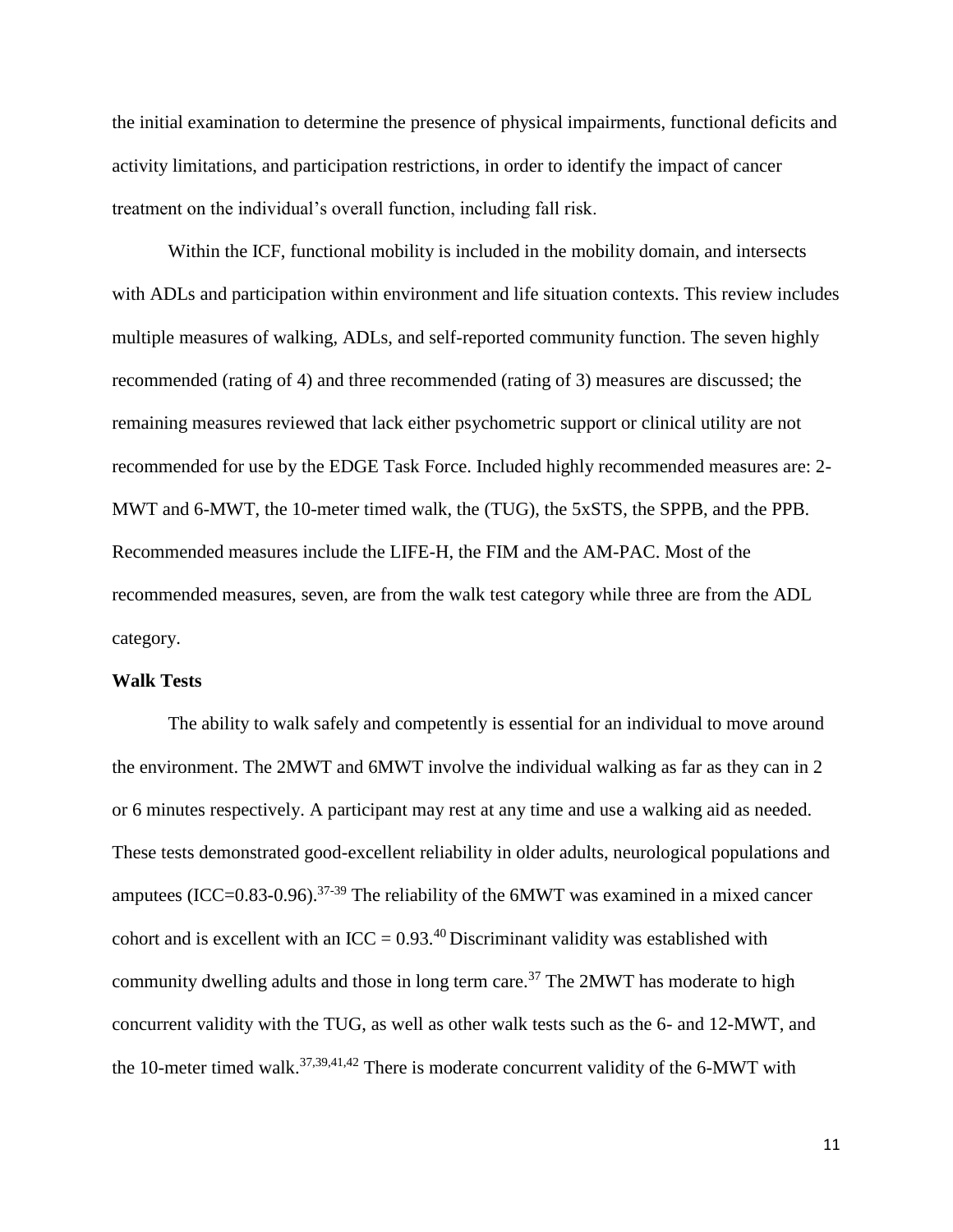SPPB and  $5xSTS$ ;<sup>42</sup> it also demonstrates moderate concurrent validity with the physical function subscale  $(r=0.50)$  of the Medical Outcomes Study 36-Item Short-Form Health Survey (SF-36),  $43$ and the perceived physical function (*r*=0.55) on the European Organisation for Research and Treatment of Cancer Quality of Life Questionnaire (EORTC QLQ-30).<sup>40</sup> Both the 2- and 6-MWT are easy to administer clinically and their common clinical use and available normative  $data^{37,44,45}$  allows for rapid interpretation by the clinician. The established MDC<sub>95</sub> for the 6-MWT is 5.2%, $46$  and the MCID of 140 feet is reported for PCS. $47$  The 2-MWT may have a slight edge in terms of clinical utility as it takes less time to administer, may be more feasible for those with significant levels of fatigue or muscle weakness, or a gait dysfunction which results in greater energy consumption.<sup>48</sup> Both the 2-MWT<sup>49</sup> and the 6-MWT<sup>40,47,50</sup> have been used to assess outcomes in research studies involving PCS.

The 10-meter timed walk test is also highly recommended for use by the Oncology EDGE Task Force. This test measures the time it takes to walk the distance of 10 meters. Gait speed is calculated as the time it took to complete the test is divided by the distance. The 10 meter walk test has been used in studies among men with prostate cancer, and demonstrates excellent reliability (ICC=0.90-0.97).<sup>51-60</sup> Furthermore, this test was validated with dependence in self-care, domestic life, and mobility, with IADLs, the Barthel Index, the 6-MWT and the TUG.57,61,62 The responsiveness of the 10-meter timed walk has been investigated and the MDC is 0.013-0.25m/s. 52,53,61,63 The ease of administration of this test and available normative data56,59,64,65 makes it a good test to utilize clinically.

Another highly recommended test is the Timed Up and Go. This test involves an individual rising from sitting in a standard armchair, walking for 3 meters, then turning and walking back to the chair and sitting down.<sup>66</sup> The time to complete this test is recorded. The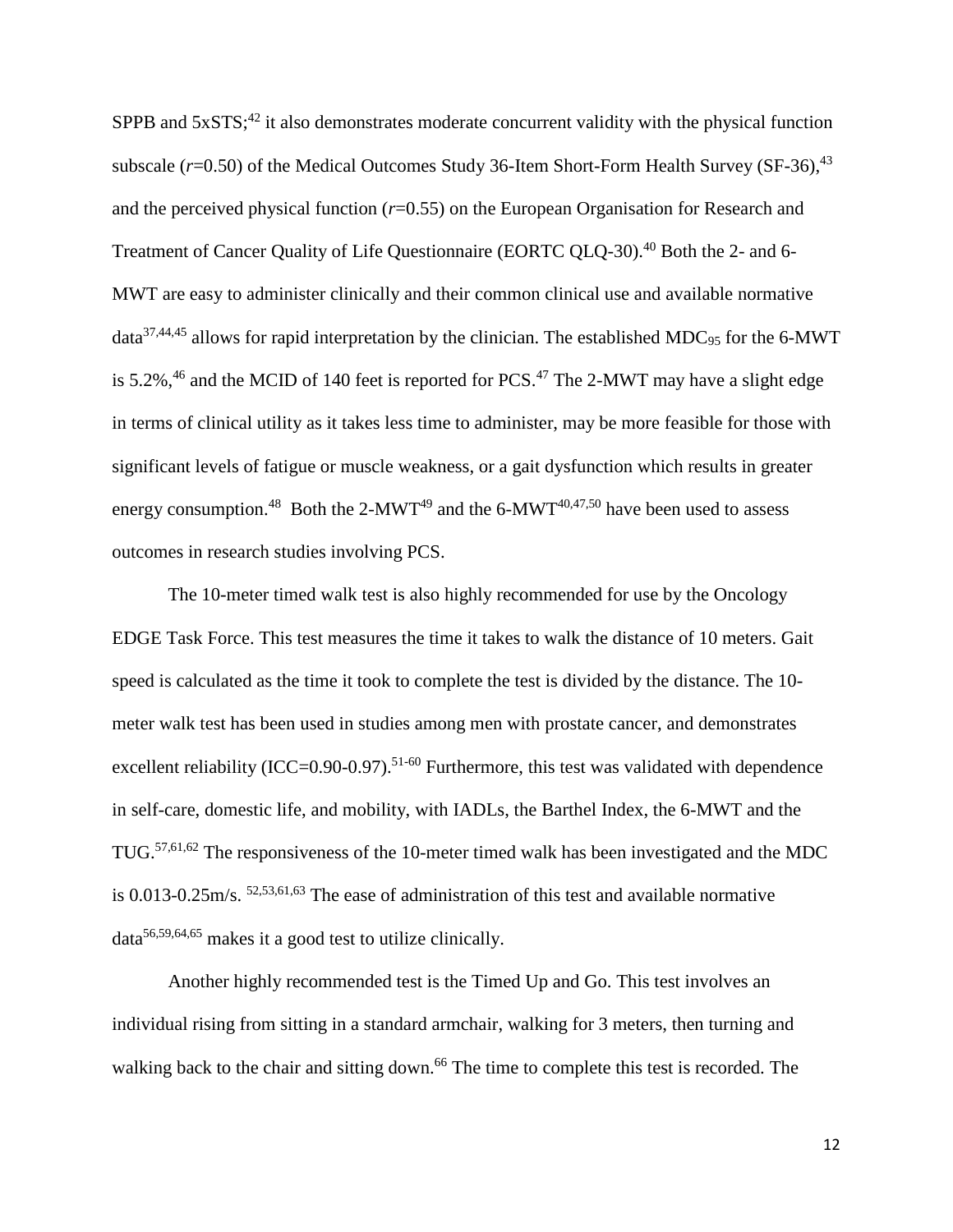TUG has moderate to excellent reliability, ICC=0.85-0.96.<sup>38,46,67</sup> Concurrent validity was established with 2-MWT and FIM.<sup>68</sup> In the cancer population, the time on the TUG predicts falls within 3-12 months of diagnosis.<sup>67</sup> Normative data is available for the TUG for community dwelling elders as well as for PCS.<sup>47,69-72</sup> In addition to psychometric data related to PCS, the TUG has been used as an outcome measure in research with men treated for  $PC^{47,73}$ .

The 5xSTS is also highly recommended. This test involves rising from a standard chair 5 times as fast as possible, with arms folded across the chest, and is focused on transitional movements and lower extremity strength.<sup>74</sup> The time to complete the test is recorded in seconds. This test is easy to administer in the clinic and is reliable in older female adults  $(ICC=0.95)$ .<sup>75</sup> The 5xSTS was validated with the 6-MWT<sup>42</sup> and the TUG.<sup>75</sup> The MDC in older female adults is 2.5 seconds.<sup>75</sup> Additionally, this test was used in research on the prostate cancer population.<sup>50,76,77</sup> This test incorporates assessment of both transitional movement and a functional measure of lower extremity strength making this a useful clinical tool.

Two functional performance batteries, the Short Performance Physical Battery (SPPB), and the Physical Performance Battery for Patients with Cancer (PPB), are highly recommended by the EDGE Task Force. The SPPB is a collection of physical tests that determine function in activities of daily living. The SPPB is easy to administer and involves walking at a normal pace, a balance task, and incorporates the  $5xSTS$ .<sup>78</sup> The design of the test makes it relatively easy to administer in a clinical setting, and seeks to quantify physical performance on a number of simple skills required for functional mobility.<sup>78</sup> Reliability is good (ICC=0.83-0.89)<sup>79-82</sup> and it is validated with self-reported mobility and ADL with associated disability.<sup>78</sup> The MDC in the elderly population is  $1.42 - 2.9$  points<sup>83,84</sup> and in a population of older adults status post hip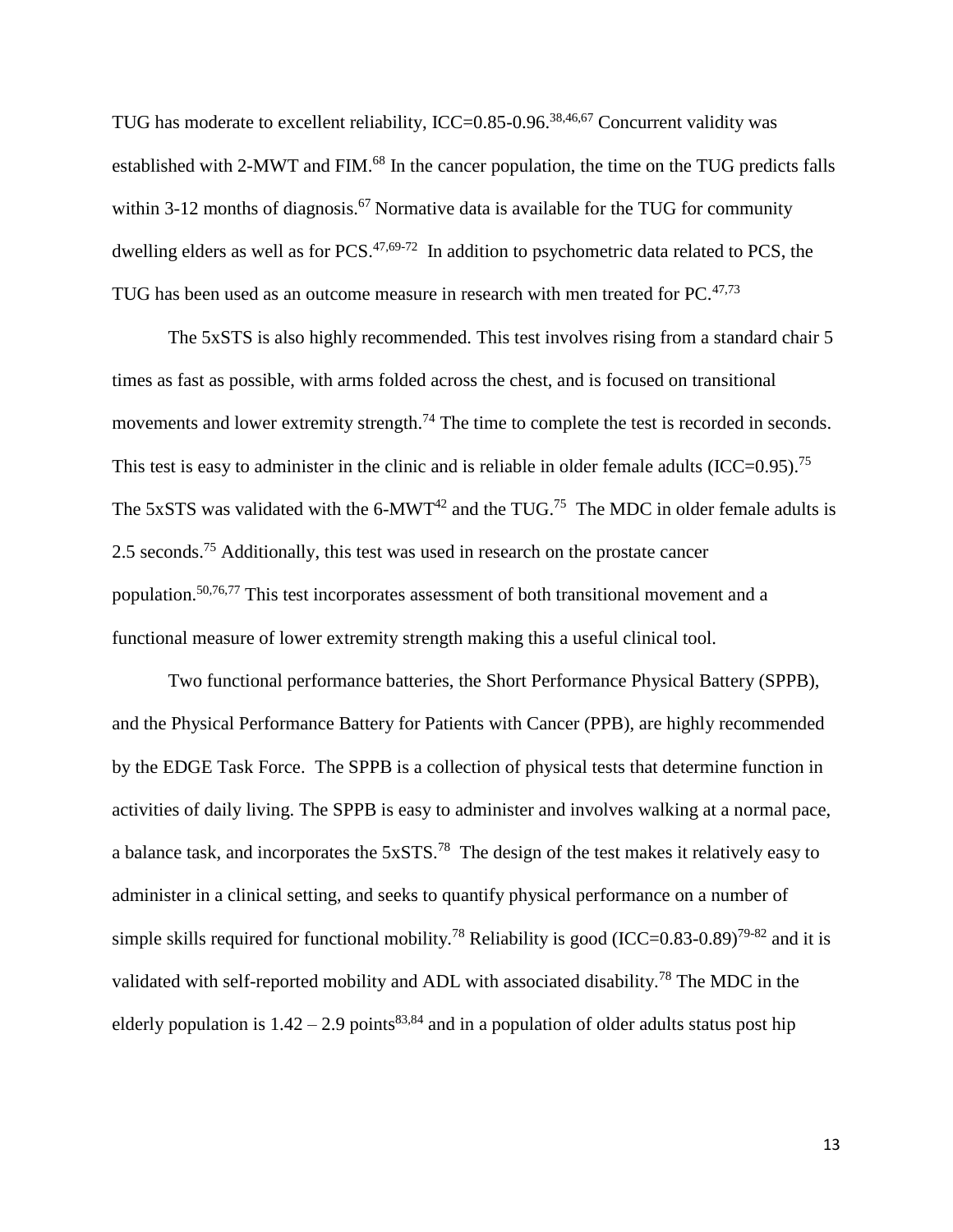fracture, the MDC is  $3.42$  points.<sup>85</sup> This test was utilized in research with individuals with advanced cancer, including prostate cancer.<sup>86</sup>

The PPB was specifically designed for the oncology population, and has been used in research with men treated for prostate cancer.<sup>87</sup> The PPB includes nine tests, and although it may take up to 40 minutes to complete, the test demonstrated moderate to excellent reliability, ICC $=0.69-0.99$ , in a general cancer population.<sup>88</sup> Concurrent validity of the separate sub-tests (walk, sit-to-stand, 6-MWT) was established with the TUG<sup> $67$ </sup> and with the Functional Status Index.<sup>88</sup> The PPB was designed for use with those with cancer and includes a comprehensive evaluation of physical performance making this a promising test to incorporate into clinical measurement.

The remaining walk tests, including the 12-MWT and the Timed 25 Foot Walk are both rated 2B, unable to recommend, by the EDGE Task Force. Both of these tests have lower psychometric strength or lack adequate testing of psychometric qualities. The 12-MWT may be difficult to administer in an individual with a lower level of function secondary to the duration of the test, and the Timed 25 Foot Walk has only been tested with a neurological population, making generalization to men treated for prostate cancer difficult.

#### **Activity of Daily Living Functional Tests**

Three ADL functional tests are given a rating of 3, recommended, the highest rating given by the EDGE Task Force in this category. They are the LIFE-H, the FIM, and the AM-PAC. The LIFE-H has a long and short form, covering 12 domains, with the number of items being 240 and 69 respectively.<sup>89-93</sup> The domains include: personal care, interpersonal relationships, nutrition, community life, recreation and mobility, with the intent to assess the perception of one's ability to participate socially. The scoring is complex and the time to

14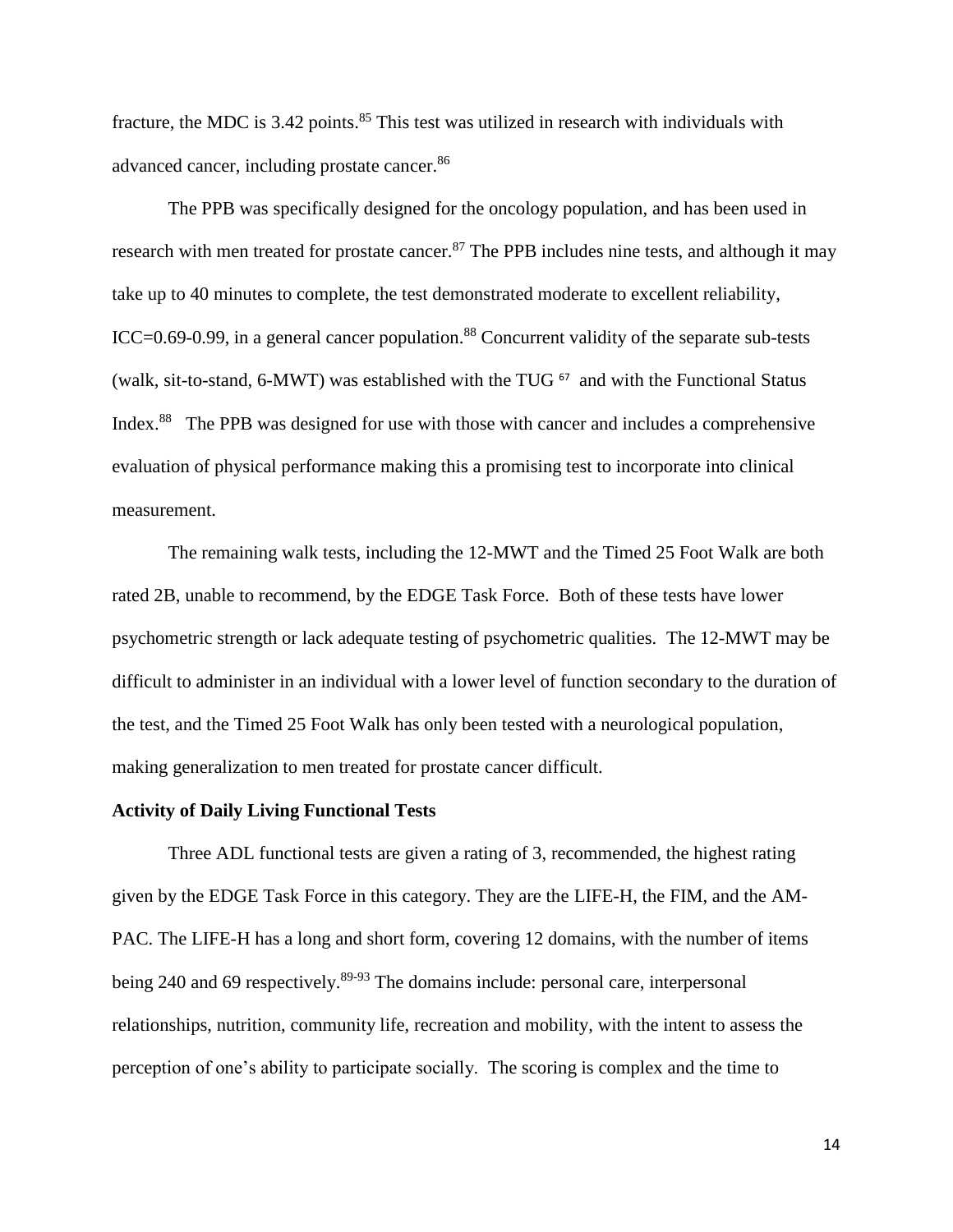administer the test (one hour for the short form and two hours for the long form) may impact its clinical utility. However, sound psychometric properties and the comprehensive nature of the test warrant the investment of time. The validity of the LIFE- H has not been reported in a cancer population.

The FIM contains 18 items comprised of 5 cognitive and 13 motor tasks. The FIM is used to assess quality of life in persons with a disability and the need for assistance to complete activities within the individual's environment.<sup>94</sup> The FIM has good psychometric properties,  $95-98$ however the FIM's clinical utility may be restrictive as the FIM has a cost associated with use, takes 30 - 40 minutes to administer, and is scored via consensus with other health care providers. Also, therapists need to be trained to utilize the tool. Despite these barriers to implementation, the EDGE Task Force recommends this tool because of the comprehensive nature of the assessment, which provides the clinician with a clear picture of the impact of function on quality of life and daily activity. Use of the FIM has not been reported in the prostate cancer population.

The AM-PAC was developed to assess functional status of all individuals across the continuum of care.<sup>99</sup> Based on ICF domains, the AM-PAC is a self-report 41-item comprehensive scale to test physical and movement activity (10 items), personal care and instrumental activity (16 items), and applied cognitive activity (15 items). The test-retest reliability is excellent  $(ICC=0.91-0.97)$ ,  $99-101$  and validation with proxy scoring is moderate-good  $(ICC=0.68-0.90).$ <sup>100</sup> Furthermore, shortened computer assisted testing versions are available that demonstrate excellent concurrent validity with the full version  $(r>0.90)$ .<sup>101-103</sup> Although a broad population was recruited to examine the psychometric properties of this tool, this measure has not been specifically reported in the cancer population.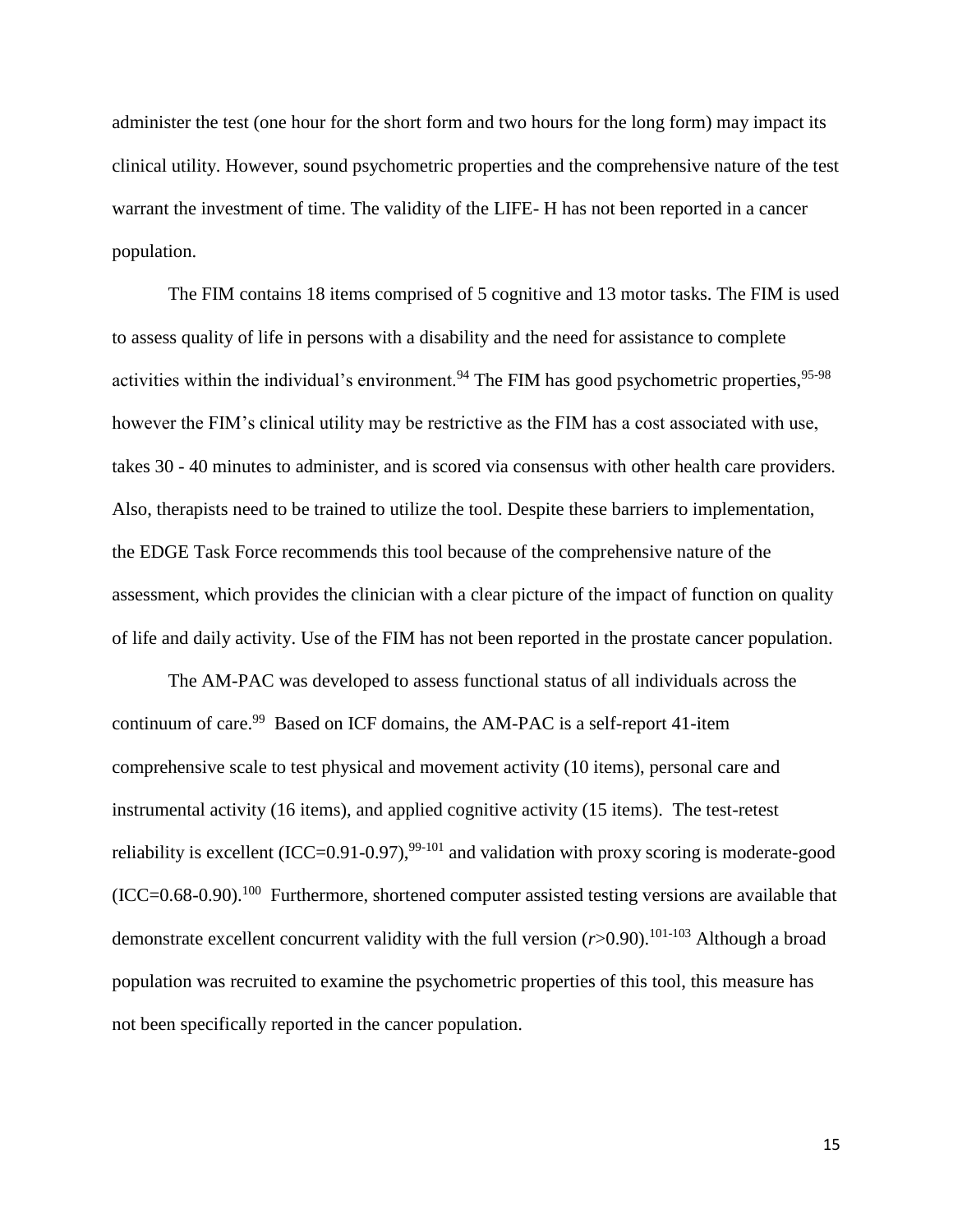The Task Force is unable to recommend the remaining ADL measures including the Barthel Index and the Canadian Occupation Performance Measure because of limited psychometric support and lack of evidence of use in a cancer population.

#### **Self-Reported Community Participation Measures**

No measures in this category are recommended due to poor psychometric properties, poor clinical utility, and lack of evidence of use in a cancer population. The IPAQ, the LISAT-9 Modified Rankin Scale, and the POPS are all rated 2B. The PARTS-M, HiMAT, FSE, and Reintegration to Normal Living/Life Index are all not recommended by the Task Force.

#### **Limitations and Future Research**

Evidence based practice requires that the best evidence available is utilized in clinical judgement, along with clinician expertise and patient values. The EDGE Task Force investigating measures of functional mobility for use with PCS acknowledges limitations to this study. The literature search was completed in March of 2014, and therefore does not include any studies published thereafter which might color the lens through which the analysis of findings is viewed. It is possible that newer studies would provide additional psychometric data to evaluate existing measures, or that new measures may have been developed. Limiting the search to English publications could also limit the access to evidence supporting particular measures. The Task Force recommendations are made with the best available evidence at the time, but in using these measures, the reader is encouraged to continue to use best judgement in applying these recommendations to the individual patient.

Clearly, additional research is needed in validating all of these measures in the prostate cancer population. Studies examining reliability and responsiveness to change of these measures in men treated for prostate cancer is a significant gap in the evidence database. More studies

16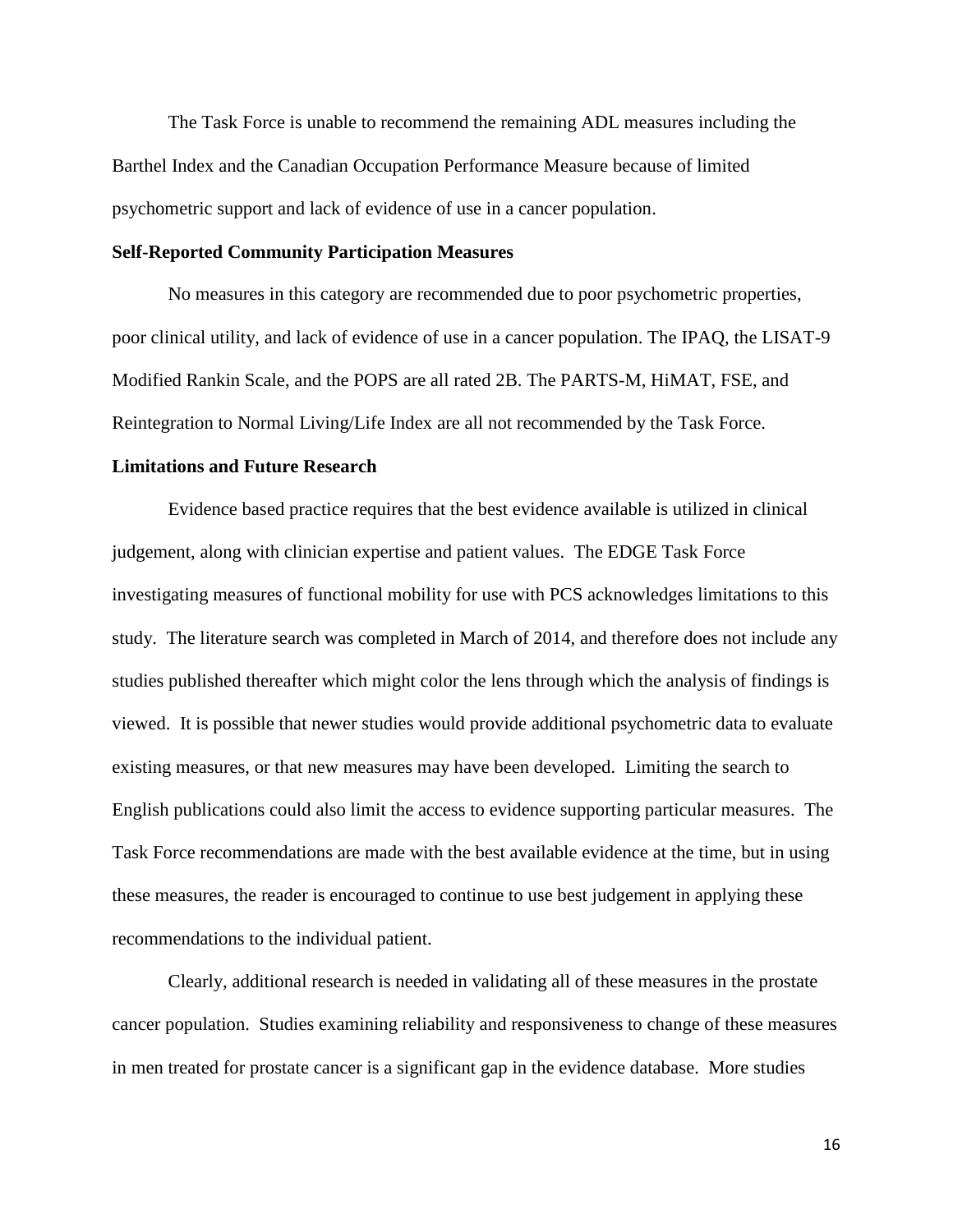utilizing these measure as outcomes need to be developed. Perhaps most importantly, better measures of assessing functional mobility within the context of community participation need to be developed.

## **Conclusion**

In patients with prostate cancer, with or without ADT, the assessment of functional mobility is important to assess impairment, functional deficits, activity limitations, and participation restrictions. Multiple assessment tools exist to assess walking and ADLs, however, limited research in Self-Reported Community Participation tools render them inadequate at this time. Seven tests are highly recommended by the Oncology EDGE Task Force; 2- and 6-MWT, 10-meter timed walk, the TUG, the 5xSTS, the SPPB, and the PPB, based on good clinical utility and psychometric properties. Three tests are recommended but lack use in the cancer population: LIFE-H, the FIM, and AM-PAC. Further research is needed to establish psychometric properties of other current measures including validation among PCS, or to develop new assessment tools in the prostate cancer population.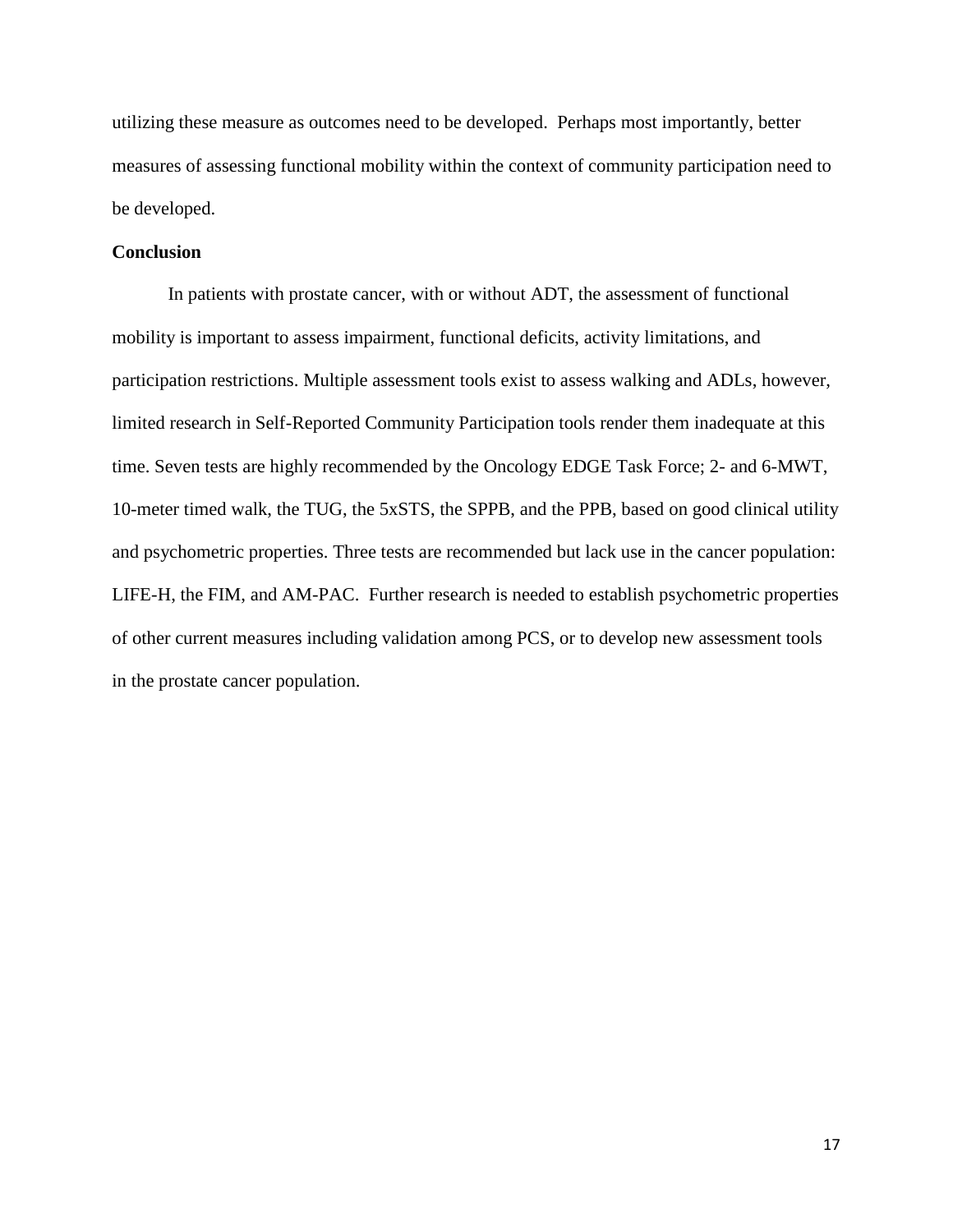## **REFERENCES**

- 1. American Cancer S. Cancer Survivorship Facts & Figures 2014. Accessed October 22, 2015.
- 2. Key Statistics for Prostate Cancer. 2016. Accessed April, 19, 2016.
- 3. Algotar AM, Thompson PA, Ranger-Moore J, et al. Effect of aspirin, other NSAIDS, and statins on PSA and PSA velocity. *Prostate.* 2010;70(8)883-888.
- 4. Bylow K, Dale W, Mustian K, et al. Falls and physical performance deficits in older patients with prostate cancer undergoing androgen deprivation therapy. *Urology.*  2008;72(2):422-427.
- 5. Galvão DA, Taaffe DR, Spry N, Joseph D, Turner D, Newton RU. Reduced muscle strength and functional performance in men with prostate cancer undergoing androgen suppression: a comprehensive cross-sectional investigation. *Prostate Cancer Prostatic Dis.* 2009;12(2):198-203.
- 6. Stone P, Hardy J, Huddart R, A'Hern R, Richards M. Fatigue in patients with prostate cancer receiving hormone therapy. *Eur J Cancer.* 2000;36(9):1134-1141.
- 7. Rothstein J, Campbell S, Echternach J, Jette A, Knecht H, Rose S. Task Force on Standards for Measurement in Physical Therapy: Standards for tests and measurements in physical therapy practice. *Phys Ther.* 1991;71(8):589-622.
- 8. Potter K, Fulk GD, Salem Y, Sullivan J. Outcome measures in neurological physical therapy practice: Part I. Making sound decisions. *J Neurol Phys Ther.* 2011;35(2):57-64.
- 9. Jette DU, Halbert J, Iverson C, Miceli E, Shah P. Use of standardized outcome measures in physical therapist practice: Perceptions and applications. *Phys Ther.* 2009;89(2):125- 135.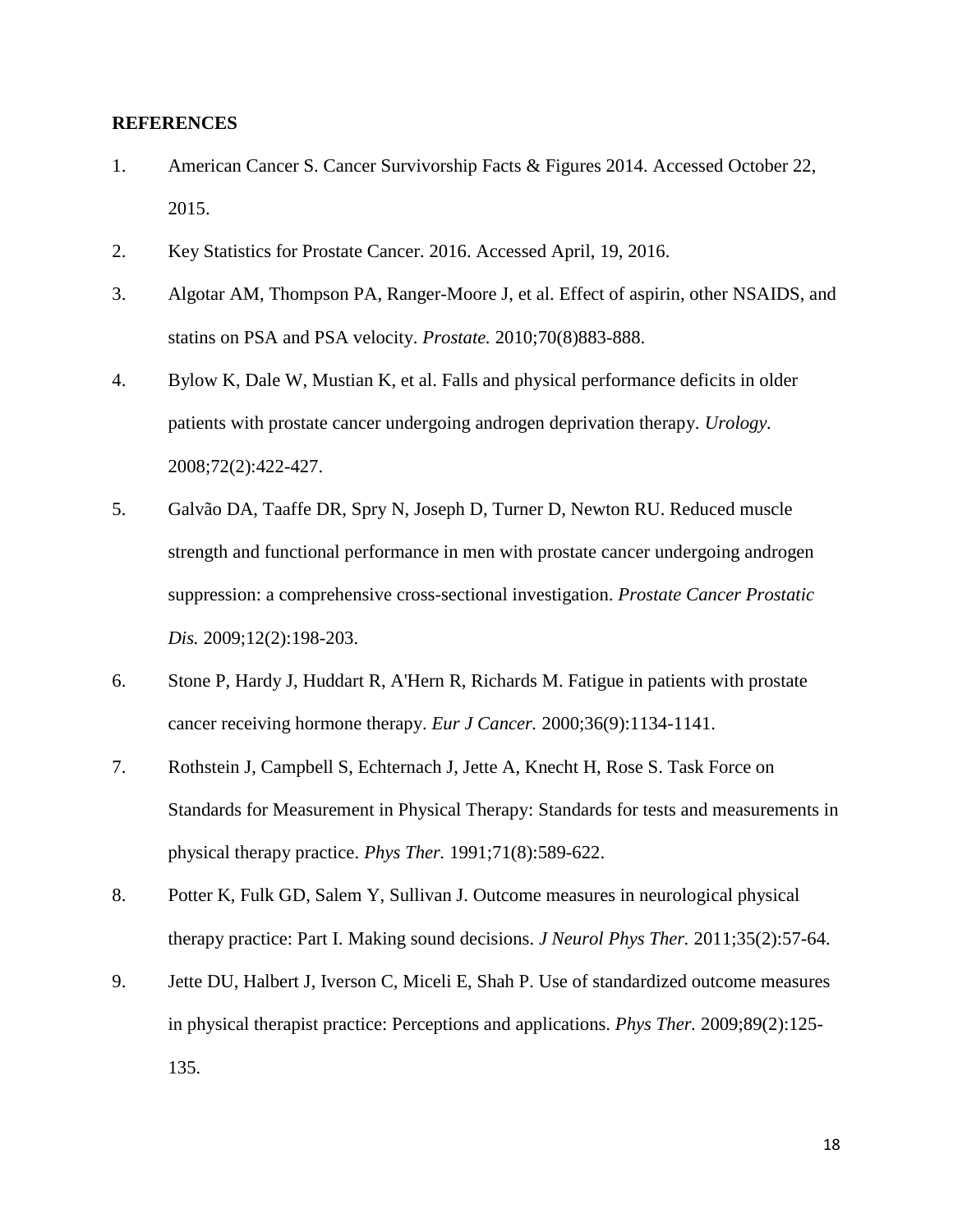- 10. Coster WJ, Haley SM, Jette AM. Measuring patient-reported outcomes after discharge from inpatient rehabilitation settings. *J Rehabil Med.* 2006;38(4):237-242.
- 11. Levangie PK, Fisher MI. Oncology Section Task Force on Breast Cancer Outcomes: An introduction to the EDGE TASK Force and clinical measures of upper extremity function. *Rehabil Oncol.* 2013;31(1):6-10.
- 12. Harrington S, Lee J, Colon G, Alappattu M. Oncology Section EDGE Task Force on Prostate Cancer: A Systematic Review of Outcome Measures for Health-Related Quality of Life. *Rehabil Oncol.* 2016;34(1):27-35.
- 13. Fisher MI, Davies CC, Colon G, Geyer H, Pfalzer L. Oncology Section EDGE Task Force on Prostate Cancer Outcomes: A Systematic Review of Clinical Measures of Strength and Muscular Endurance. *Rehabil Oncol.* 2015;33(2):37-44 38p.
- 14. Fisher MI, Lee J, Davies CC, Geyer H, Colon G, Pfalzer L. Oncology Section EDGE Task Force on Breast Cancer Outcomes: A Systematic Review of Outcome Measures for Functional Mobility. *Rehabil Oncol.* 2015;33(3):19-31 13p.
- 15. Drouin JS, Morris GS. Oncology Section EDGE Task Force Breast Cancer Outcomes: A Systematic Review of Clinical Measures of Cardiorespiratory Fitness Tests. *Rehabil Oncol.* 2015;33(2):24-36 13p.
- 16. Perdomo M, Sebelski CA, Davies C. Oncology Section Task Force on Breast Cancer Outcomes: Shoulder and glenohumeral outcome measures. *Rehabil Oncol.*  2013;31(1):19-26 18p.
- 17. Harrington S, Gilchrist L, Sander A. Breast Cancer EDGE Task Force Outcomes: Clinical Measures of Pain. *Rehabil Oncol.* 2014;32(1):13-21.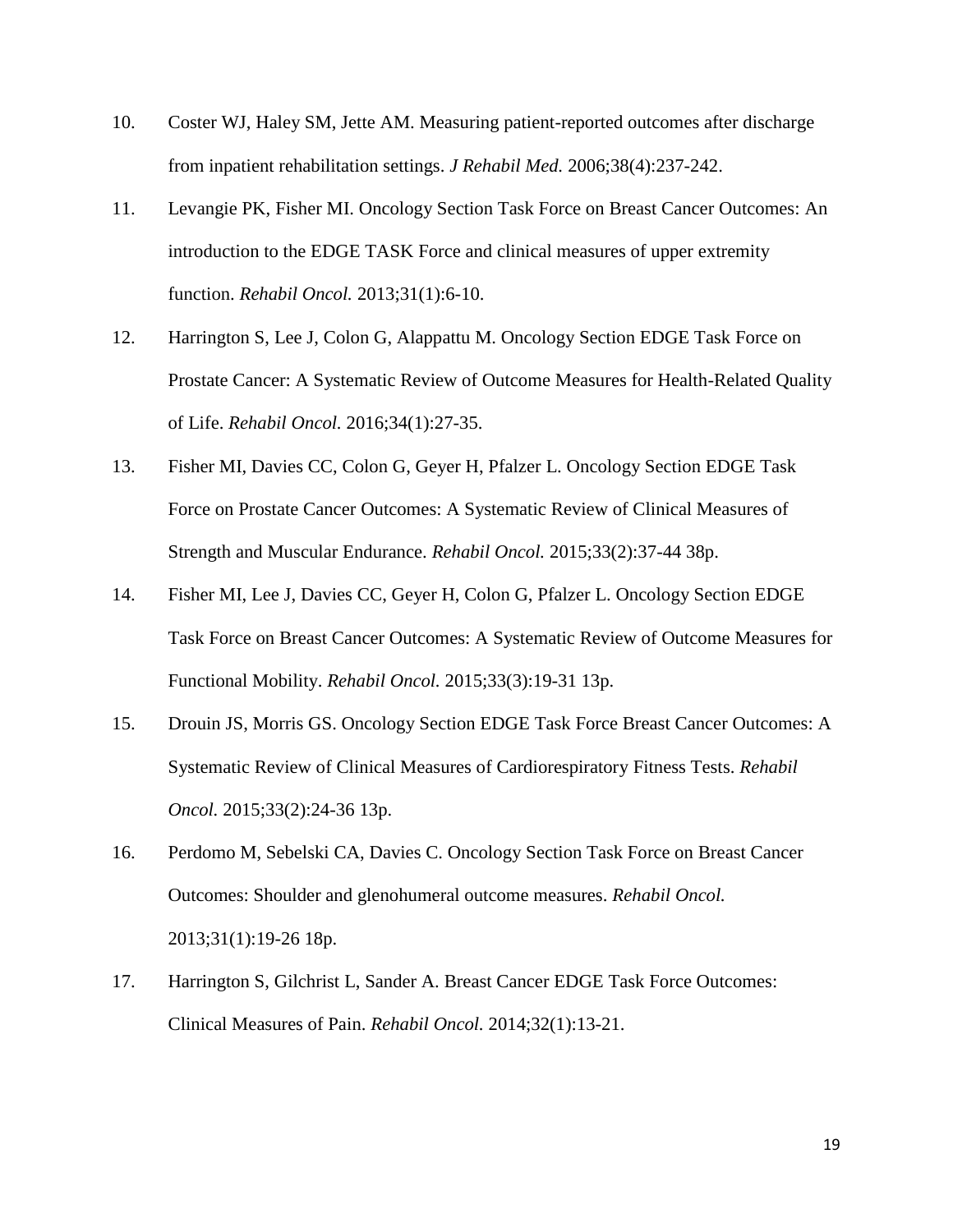- 18. Farnen Price W, Doherty D, Adams A, Bohde E. Breast Cancer EDGE Task Force Outcomes: Evidence-based Cancer-related Fatigue Measurement Tools. *Rehabil Oncol.*  2014;32(3):32-39 38p.
- 19. Fisher MI, Davies C, Beuthin C, Colon G, Zoll B, Pfalzer L. Breast Cancer EDGE Task Force Outcomes: A Systematic Review of Clinical Measures of Strength and Muscular Endurance. *Rehabil Oncol.* 2014;32(4):6-15 10p.
- 20. Harrington S, Miale S, Ebaugh D. Breast Cancer EDGE Task Force Outcomes: Clinical Measures of Health Related Quality of Life. *Rehabil Oncol.* 2015;33(1):5-31 27p.
- 21. Fisher MI, Levangie PK. Oncology Section Task Force on Breast Cancer Outcomes: Scapular assessment. *Rehabil Oncol.* 2013;31(1):11-18 18p.
- 22. Min HH, Blackwood J, Croarkin E, Wampler-Kuhn M, Colon G, Pfalzer L. Oncology Section Task Force on Breast Cancer Outcomes: Clinical Measures of Balance - A Systematic Review. *Rehabil Oncol.* 2015;33(1):18-27 10p.
- 23. Hile E, Levangie P, Ryans K, Gilchrist L. Oncology Section Task Force on Breast Cancer Outcomes: Clinical Measures of Chemotherapy-induced Peripheral Neuropathy - A Systematic Review. *Rehabil Oncol.* 2015;33(3):32-50 11p.
- 24. Perdomo M, Davies C, Levenhagen K, Ryans K. Assessment Measures of Secondary Lymphedema in Breast Cancer Survivors. *Rehabil Oncol.* 2014;32(1):22-35 14p.
- 25. Davies C, Ryans K, Levenhagen K, Perdomo M. Quality of Life and Functional Outcome Measures for Secondary Lymphedema in Breast Cancer Survivors. *Rehabil Oncol.*  2014;32(1):7-12 16p.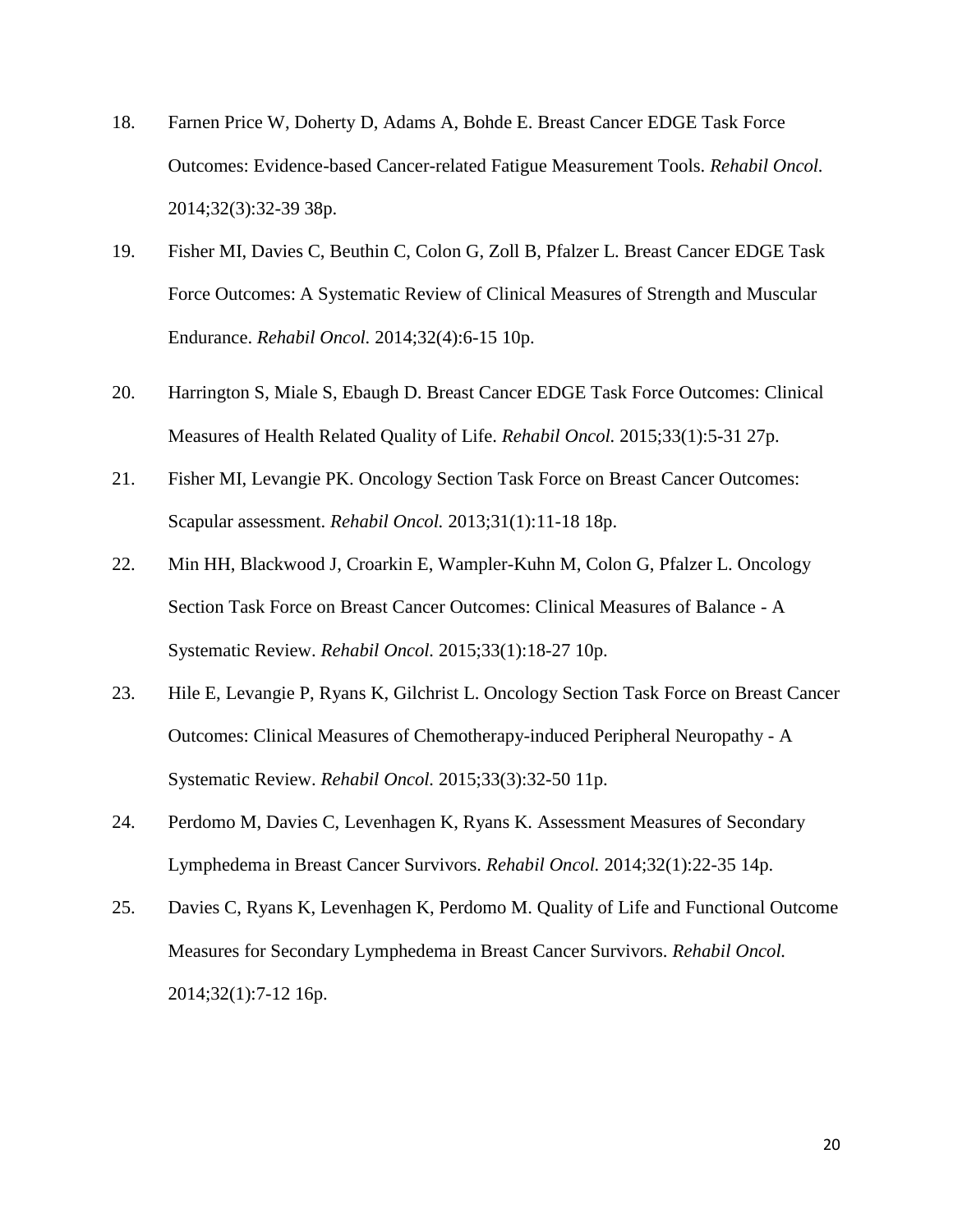- 26. Miale S, Harrington S, Kendig T. Oncology Section Task Force on Breast Cancer Outcomes: Clinical Measures of Upper Extremity Function. *Rehabil Oncol.*  2013;31(1):27-34.
- 27. Eden MM, Flores AM, Galantino ML, Spinelli BA. Recommendations for Patient‐ reported Outcome Measures for Head and Neck Cancer‐related Shoulder Dysfunction: A Systematic Review. *Rehabil Oncol.* 2014;32(3):6-19.
- 28. Flores AM, Spinelli BA, Eden MM, Galantino ML. EDGE Task Force on Head and Neck Cancer Outcomes A Systematic Review of Outcome Measures for Quantifying External Lymphedema. *Rehabil Oncol.* 2015;33(2):15-23.
- 29. Galantino ML, Eden MM, Spinelli BA, Flores AM. EDGE Task Force on Head and Neck Cancer Outcomes: A Systematic Review of Outcome Measures for Temporomandibular‐ related Dysfunction. *Rehabil Oncol.* 2015;33(2):6-14.
- 30. Spinelli BA, Galantino ML, Eden MM, Flores AM. Recommendations for Patient‐ reported Outcome Measures for Head and Neck Cancer‐related Neck Dysfunction: A Systematic Review. *Rehabil Oncol.* 2014;32(3):20-31.
- 31. Burgess F, Galambos L, Howland A, Yalamanchili M, Pfalzer LA. Oncology EDGE Task Force on Colorectal Cancer Outcomes: A Systematic Review of Clinical Measures of Strength and Muscular Endurance. *Rehabil Oncol.* 2016;34(1):36-47.
- 32. Levangie PK, Fisher MI. Oncology Section Task Force on Breast Cancer Outcomes: an introduction to the EDGE TASK Force and clinical measures of upper extremity function. *Rehabil Oncol.* 2013;31(1):6-10 15p.
- 33. Portney LG, Watkins MP. *Foundations of Clinical Research: Applications to Practice.* Vol 3. New Jersey: Pearson Prentice Hall; 2009.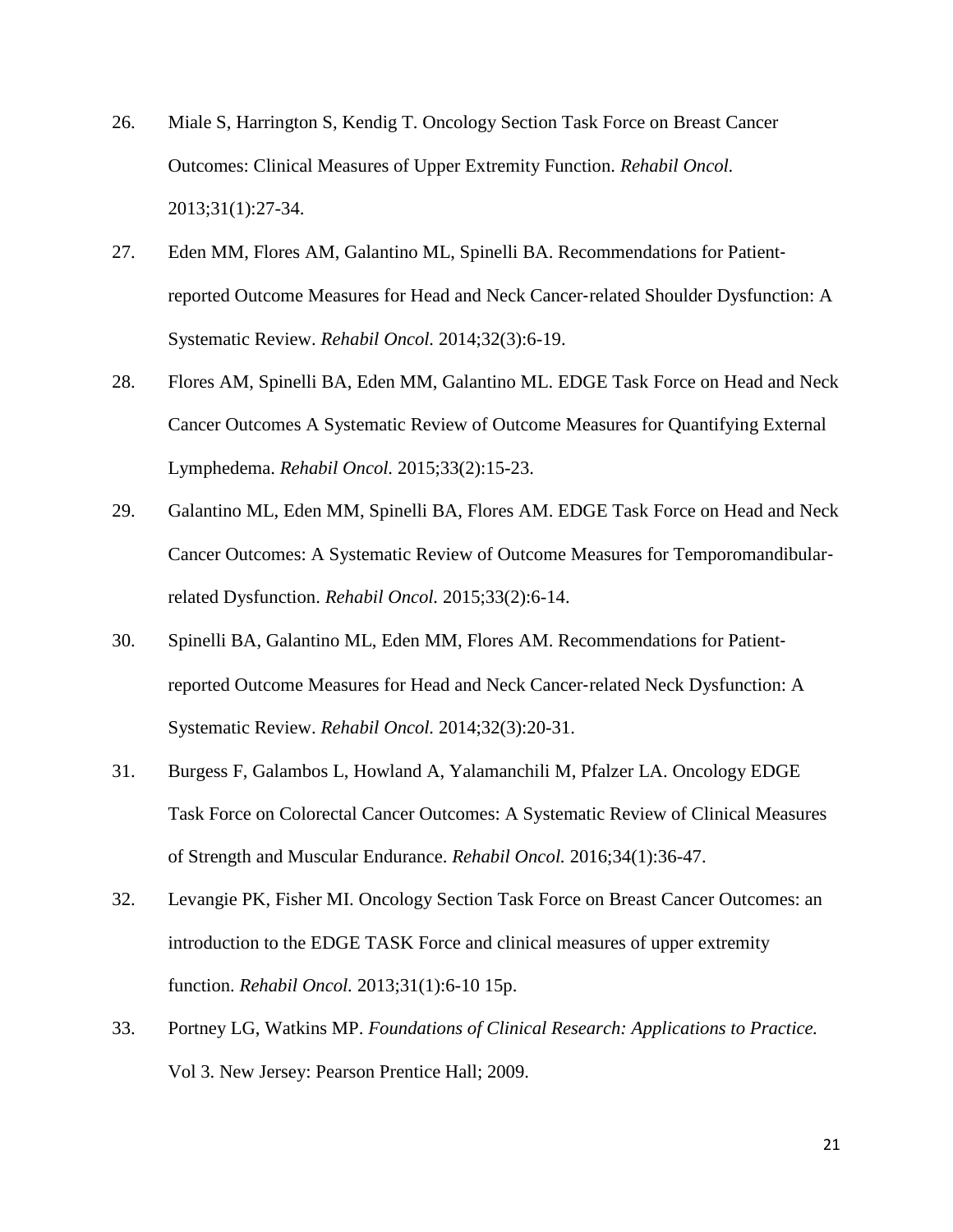- 34. Basaria S, Lieb J, Tang AM, et al. Long-term effects of androgen deprivation therapy in prostate cancer patients. *Clin. Endocrinol.* 2002;56(6):779-786.
- 35. Williams G, Robertson V, Greenwood K, Goldie P, Morris ME. The high-level mobility assessment tool (HiMAT) for traumatic brain injury. Part 1: Item generation. *Brain Inj.*  2005;19(11):925-932.
- 36. Murphy R, Wassersug R, Dechman G. The role of exercise in managing the adverse effects of androgen deprivation therapy in men with prostate cancer. *Phys Ther Rev.*  2011;16(4):269-277.
- 37. Connelly DM, Thomas BK, Cliffe SJ, Perry WM, Smith RE. Clinical utility of the 2 minute walk test for older adults living in long-term care. *Physiother Can.* 2009;61(2):78- 87.
- 38. Hiengkaew V, Jitaree K, Chaiyawat P. Minimal detectable changes of the Berg Balance Scale, Fugl-Meyer Assessment Scale, Timed "Up & Go" Test, gait speeds, and 2-minute walk test in individuals with chronic stroke with different degrees of ankle plantarflexor tone. *Arch Phys Med Rehabil.* 2012;93(7):1201-1208.
- 39. Rossier P, Wade DT. Validity and reliability comparison of 4 mobility measures in patients presenting with neurologic impairment. *Arch Phys Med Rehabil.* 2001;82(1):9- 13.
- 40. Schmidt K, Vogt L, Thiel C, Jager E, Banzer W. Validity of the six-minute walk test in cancer patients. *Int J Sports Med.* 2013;34(7):631-636.
- 41. Brooks D, Davis AM, Naglie G. Validity of 3 physical performance measures in inpatient geriatric rehabilitation. *Arch Phys Med Rehabil.* 2006;87(1):105-110.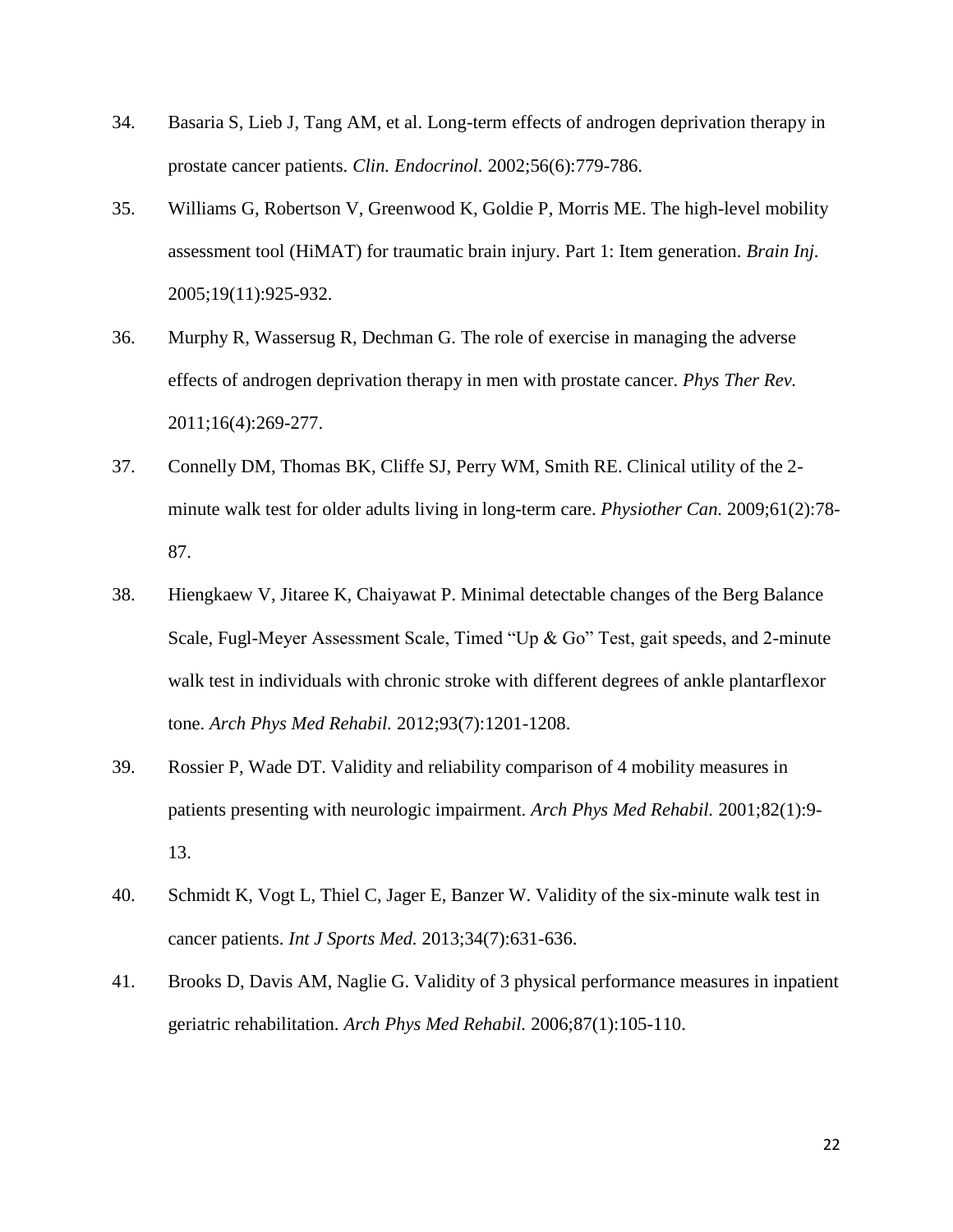- 42. Bean JF, Kiely DK, Leveille SG, et al. The 6-minute walk test in mobility-limited elders: What is being measured? *J Gerontol A Biol Sci Med Sci.* 2002;57(11):M751-M756.
- 43. Moriello C, Mayo NE, Feldman L, Carli F. Validating the six-minute walk test as a measure of recovery after elective colon resection surgery. *Arch Phys Med Rehabil.*  2008;89(6):1083-1089 1087p.
- 44. Gijbels D, Alders G, Van Hoof E, et al. Predicting habitual walking performance in multiple sclerosis: relevance of capacity and self-report measures. *Mult Scler.*  2010;16(5):618-626.
- 45. Gijbels D, Eijnde BO, Feys P. Comparison of the 2- and 6-minute walk test in multiple sclerosis. *Mult Scler.* 2011;17(10):1269-1272.
- 46. Resnik L, Borgia M. Reliability of outcome measures for people with lower-limb amputations: distinguishing true change from statistical error. *Phys Ther.*  2011;91(4):555-565.
- 47. Alibhai SM, Breunis H, Timilshina N, et al. Impact of androgen-deprivation therapy on physical function and quality of life in men with nonmetastatic prostate cancer. *J Clin Oncol.* 2010;28(34):5038-5045.
- 48. Solway S, Brooks D, Lacasse Y, Thomas S. A qualitative systematic overview of the measurement properties of functional walk tests used in the cardiorespiratory domain. *Chest.* 2001;119(1):256-270.
- 49. Lauwick S, Kim DJ, Mistraletti G, Carli F. Functional walking capacity as an outcome measure of laparoscopic prostatectomy: the effect of lidocaine infusion. *Br J Anaesth.*  2009;103(2):213-219.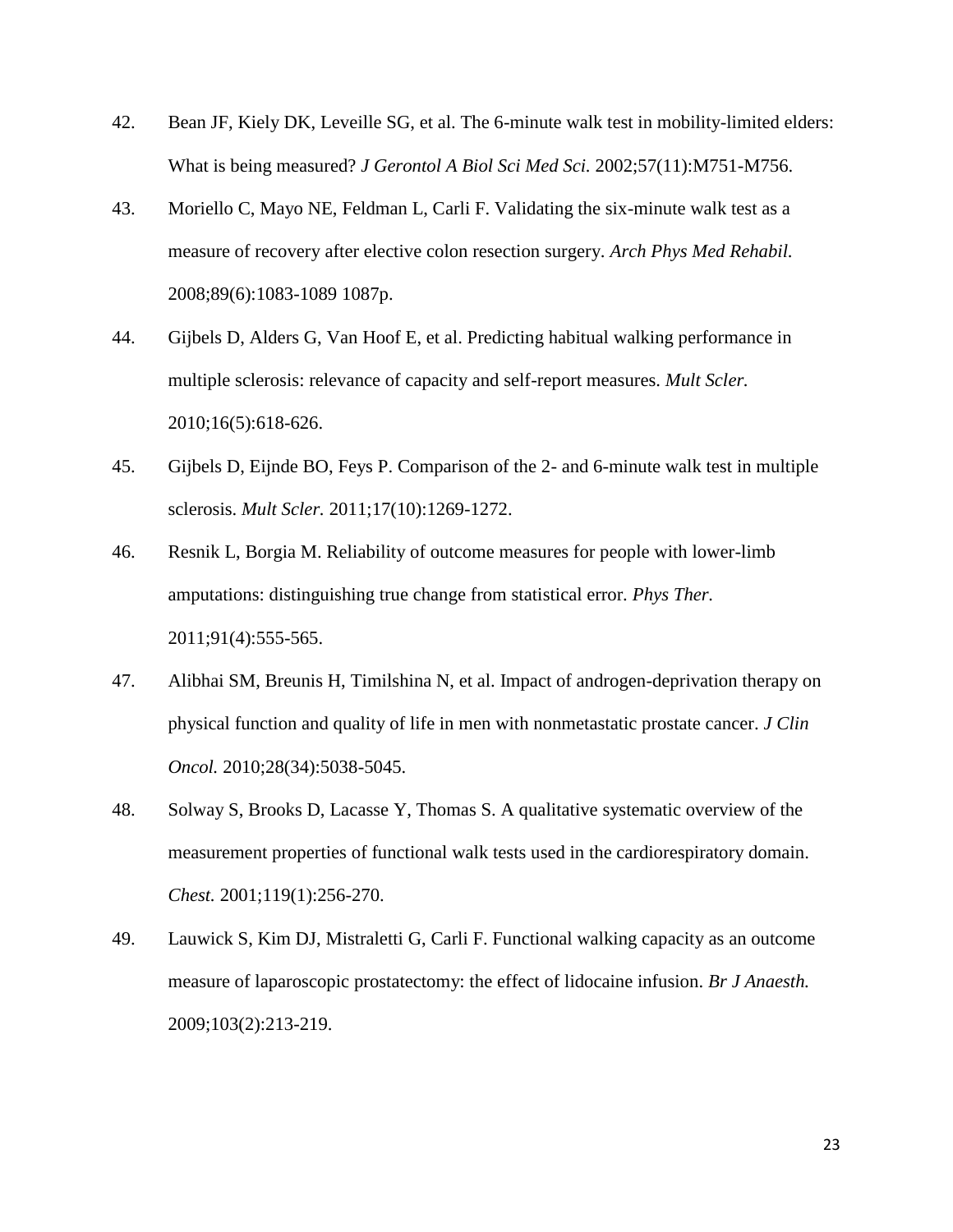- 50. Galvão DA, Taaffe DR, Spry N, Joseph D, Newton RU. Combined resistance and aerobic exercise program reverses muscle loss in men undergoing androgen suppression therapy for prostate cancer without bone metastases: a randomized controlled trial. *J Clin Oncol.*  2010;28(2):340-347.
- 51. Steffen T, Seney M. Test-retest reliability and minimal detectable change on balance and ambulation tests, the 36-item short-form health survey, and the unified Parkinson disease rating scale in people with parkinsonism. *Phys Ther.* 2008;88(6):733-746.
- 52. Eng JJ, Dawson AS, Chu KS. Submaximal exercise in persons with stroke: test-retest reliability and concurrent validity with maximal oxygen consumption. *Arch Phys Med Rehabil.* 2004;85(1):113-118.
- 53. van Hedel HJ, Wirz M, Dietz V. Assessing walking ability in subjects with spinal cord injury: Validity and reliability of 3 walking tests. *Arch Phys Med Rehabil.*  2005;86(2):190-196.
- 54. Scivoletto G, Tamburella F, Laurenza L, Foti C, Ditunno JF, Molinari M. Validity and reliability of the 10-m walk test and the 6-min walk test in spinal cord injury patients. *Spinal Cord.* 2011;49(6):736-740.
- 55. Wolf SL, Catlin PA, Gage K, Gurucharri K, Robertson R, Stephen K. Establishing the reliability and validity of measurements of walking time using the Emory Functional Ambulation Profile. *Phys Ther.* 1999;79(12):1122-1133.
- 56. Bohannon RW. Comfortable and maximum walking speed of adults aged 20-79 years: reference values and determinants. *Age Ageing.* 1997;26(1):15-19.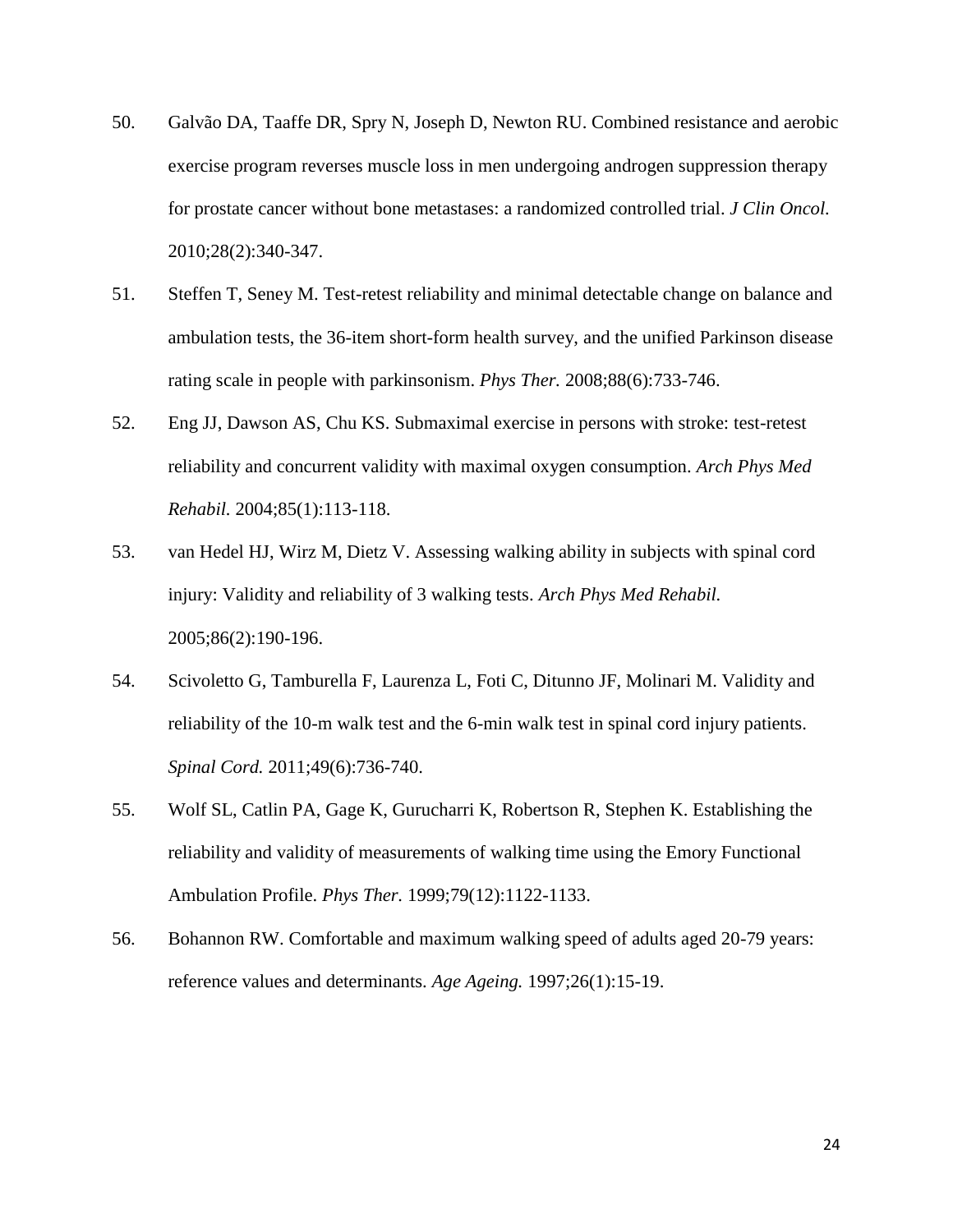- 57. Flansbjer UB, Holmback AM, Downham D, Patten C, Lexell J. Reliability of gait performance tests in men and women with hemiparesis after stroke. *J Rehabil Med.*  2005;37(2):75-82.
- 58. Hollman JH, Beckman BA, Brandt RA, Merriwether EN, Williams RT, Nordrum JT. Minimum detectable change in gait velocity during acute rehabilitation following hip fracture. *J Geriatr Phys Ther.* 2008;31(2):53-56.
- 59. Bowden MG, Balasubramanian CK, Behrman AL, Kautz SA. Validation of a speedbased classification system using quantitative measures of walking performance poststroke. *Neurorehabil Neural Repair.* 2008;22(6):672-675.
- 60. Van Loo MA, Moseley AM, Bosman JM, De Bie RA, Hassett L. Test re-test reliability of walking speed, step length and step width measurement after traumatic brain injury: A pilot study. *Brain Inj.* 2004;18(10):1041-1048.
- 61. Paltamaa J, Sarasoja T, Leskinen E, Wikström J, Mälkiä E. Measures of physical functioning predict self-reported performance in self-care, mobility, and domestic life in ambulatory persons with multiple sclerosis. *Arch Phys Med Rehabil.* 2007;88(12):1649- 1657.
- 62. Tyson S, Connell L. The psychometric properties and clinical utility of measures of walking and mobility in neurological conditions: A systematic review. *Clin Rehabil.*  2009;23(11):1018-1033.
- 63. Burns AS, Delparte JJ, Patrick M, Marino RJ, Ditunno JF. The reproducibility and convergent validity of the walking index for spinal cord injury (WISCI) in chronic spinal cord injury. *Neurorehabil Neural Repair.* 2011;25(2):149-157.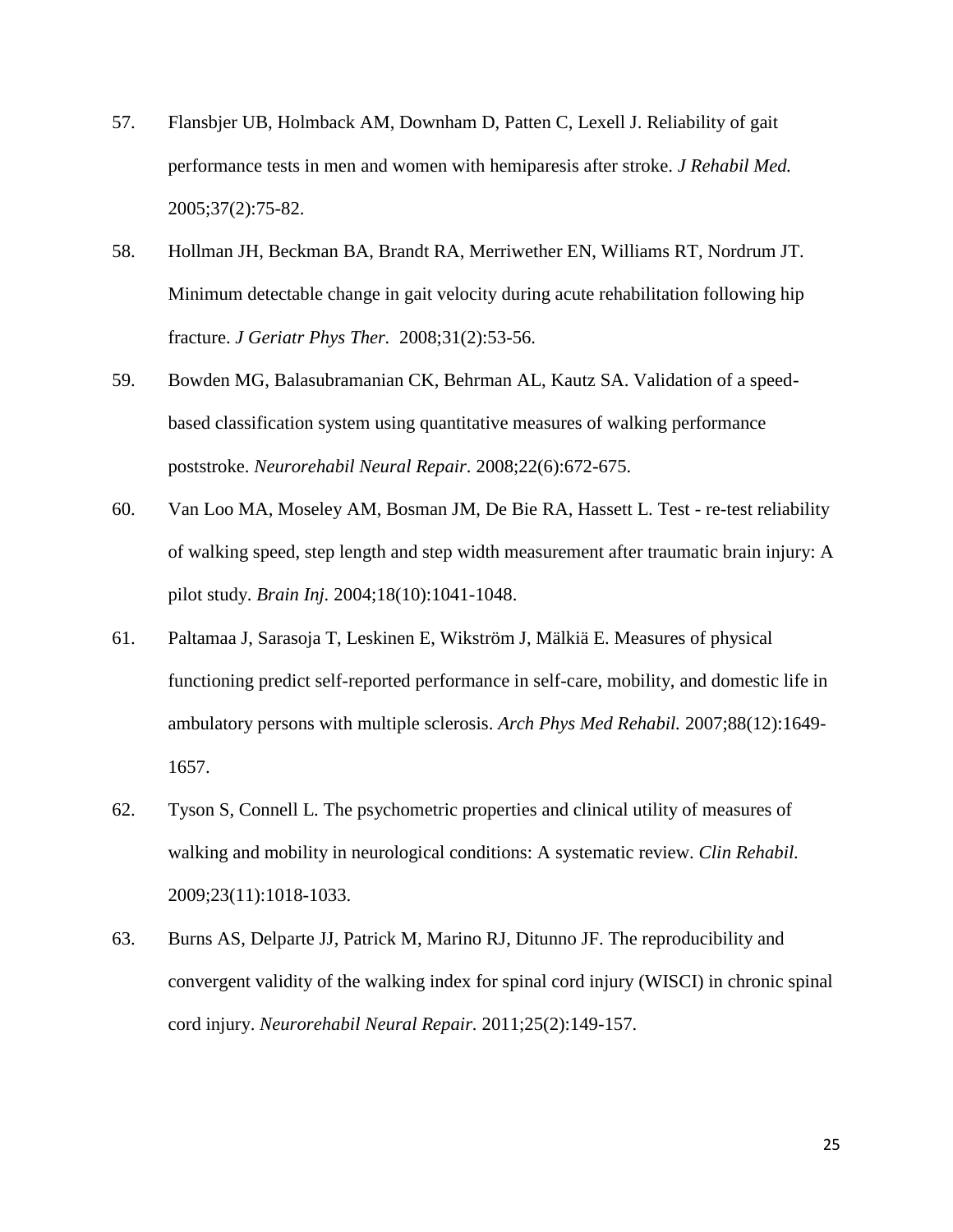- 64. Lemay JF, Nadeau S. Standing balance assessment in ASIA D paraplegic and tetraplegic participants: Concurrent validity of the Berg Balance Scale. *Spinal Cord.*  2010;48(3):245-250.
- 65. Olmos LE, Freixes O, Gatti MA, et al. Comparison of gait performance on different environmental settings for patients with chronic spinal cord injury. *Spinal Cord.*  2008;46(5):331-334.
- 66. Podsiadlo D, Richardson S. The Timed "Up & Go": a test of basic functional mobility for frail elderly persons. *J Am Geriatr Soc.* 1991;39(2):142-148.
- 67. Overcash JA, Rivera HR. Physical performance evaluation of older cancer patients: a preliminary study. *Crit Rev Oncol Hematol.* 2008;68(3):233-241.
- 68. Brooks D, Davis AM, Naglie G. Validity of 3 physical performance measures in inpatient geriatric rehabilitation. *Arch Phys Med Rehabil.* 2006;87(1):105-110.
- 69. Hofheinz M, Schusterschitz C. Dual task interference in estimating the risk of falls and measuring change: a comparative, psychometric study of four measurements. *Clin Rehabil.* 2010;24(9):831-842.
- 70. Shumway-Cook A, Brauer S, Woollacott M. Predicting the probability for falls in community-dwelling older adults using the Timed Up & Go Test. *Phys Ther.*  2000;80(9):896-903.
- 71. dos Santos Caixeta GC, Doná F, Gazzola JM. Cognitive processing and body balance in elderly subjects with vestibular dysfunction. *Braz J Otorhinolaryngol.* 2012;78(2):87-95.
- 72. Storer TW, Miciek R, Travison TG. Muscle function, physical performance and body composition changes in men with prostate cancer undergoing androgen deprivation therapy. *Asian J Androl.* 2012;14(2):204-221.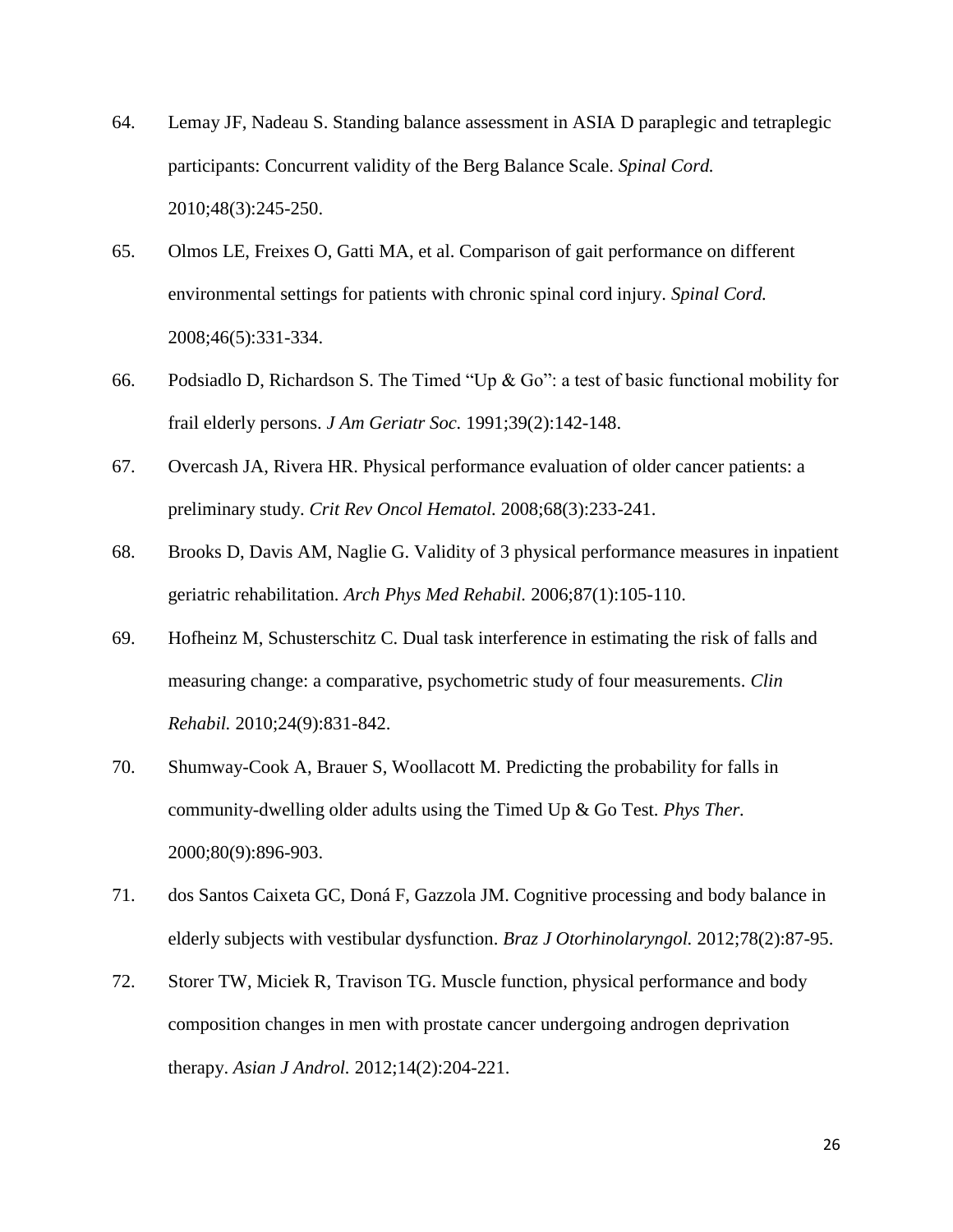- 73. Joly F, Alibhai SMH, Galica J, et al. Impact of androgen deprivation therapy on physical and cognitive function, as well as quality of life of patients with nonmetastatic prostate cancer. *J Urol.* 2006;176(6 Pt 1):2443-2447.
- 74. Bohannon RW. Reference Values For The Five-Repetition Sit-To-Stand Test: A Descriptive Meta-Analysis Of Data From Elders. *Percept Mot Skills.* 2006;103(1):215- 222.
- 75. Goldberg A, Chavis M, Watkins J, Wilson T. The five-times-sit-to-stand test: Validity, reliability and detectable change in older females. *Aging Clin Exp Res.* 2012;24(4):339- 344.
- 76. Galvão DA, Nosaka K, Taaffe DR, et al. Resistance training and reduction of treatment side effects in prostate cancer patients. *Medicine and science in sports and exercise.*  2006;38(12):2045-2052.
- 77. Monga U, Garber SL, Thornby J, et al. Exercise prevents fatigue and improves quality of life in prostate cancer patients undergoing radiotherapy. *Arch Phys Med Rehabil.*  2007;88(11):1416-1422 1417p.
- 78. Guralnik JM, Ferrucci L, Simonsick EM, Salive ME, Wallace RB. Lower-extremity function in persons over the age of 70 years as a predictor of subsequent disability. *N Engl J Med.* 1995;332(9):556-562.
- 79. Studenski S, Perera S, Wallace D, et al. Physical performance measures in the clinical setting. *J Am Geriatr Soc.* 2003;51(3):314-322.
- 80. Ostir GV, Volpato S, Fried LP, Chaves P, Guralnik JM. Reliability and sensitivity to change assessed for a summary measure of lower body function: Results from the Women's Health and Aging Study. *J Clin Epidemiol.* 2002;55(9):916-921.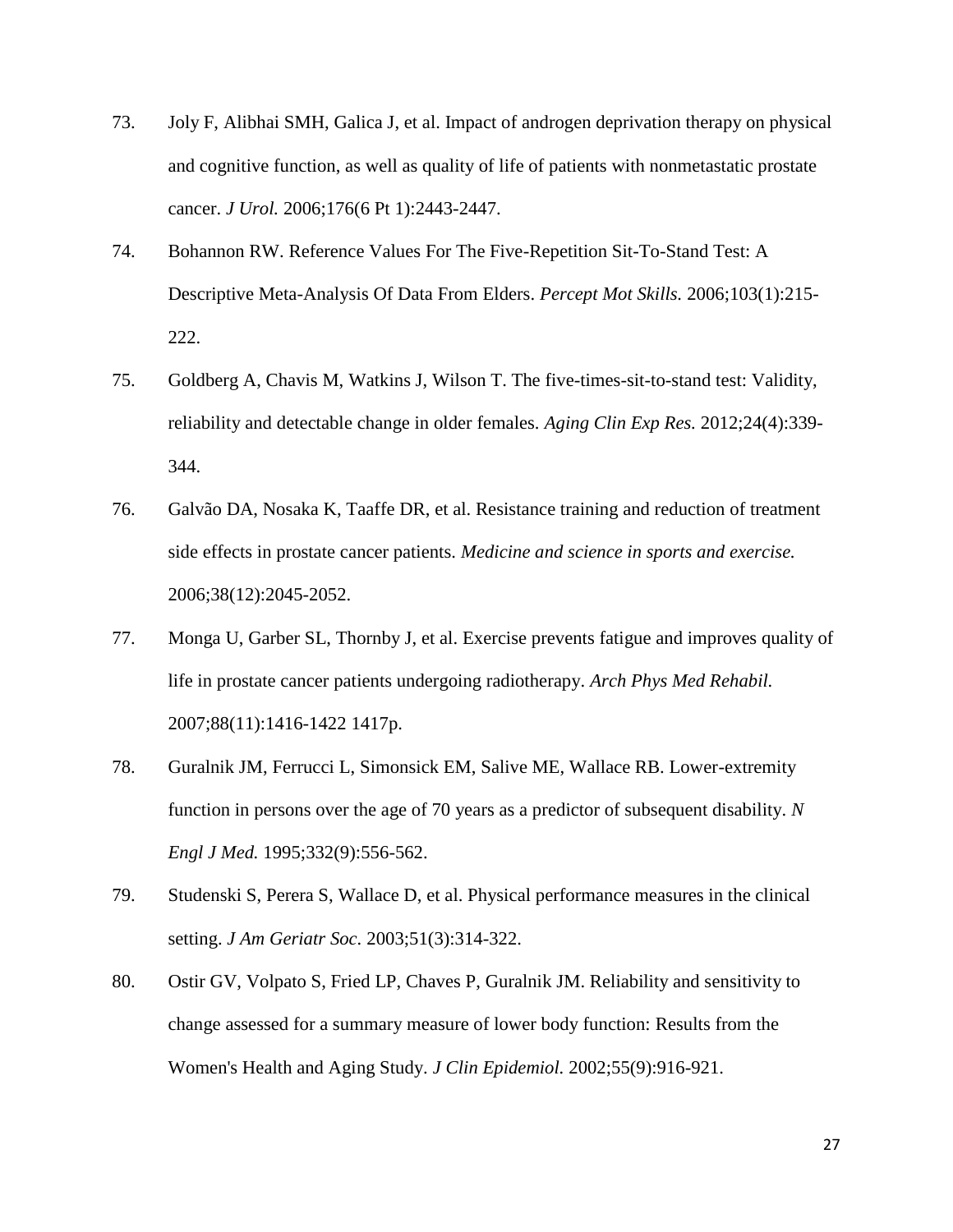- 81. Gómez JF, Curcio C-L, Alvarado B, Zunzunegui MV, Guralnik J. Validity and reliability of the Short Physical Performance Battery (SPPB): A pilot study on mobility in the Colombian Andes. *Colomb Med.* 2013;44(3):165-171.
- 82. Freire AN, Guerra RO, Alvarado B, Guralnik JM, Zunzunegui MV. Validity and reliability of the short physical performance battery in two diverse older adult populations in Quebec and Brazil. *J Aging Health.* 2012;24(5):863-878.
- 83. Perera S, Mody SH, Woodman RC, Studenski SA. Meaningful change and responsiveness in common physical performance measures in older adults. *J Am Geriatr Soc.* 2006;54(5):743-749.
- 84. Latham NK, Mehta V, Nguyen AM, et al. Performance-based or self-report measures of physical function: Which should be used in clinical trials of hip fracture patients? *Arch Phys Med Rehabil.* 2008;89(11):2146-2155.
- 85. Mangione KK, Craik RL, McCormick AA, et al. Detectable changes in physical performance measures in elderly African Americans. *Phys Ther.* 2010;90(6):921-927.
- 86. Litterini AJ, Fieler VK, Cavanaugh JT, Lee JQ. Differential effects of cardiovascular and resistance exercise on functional mobility in individuals with advanced cancer: A randomized trial. *Arch Phys Med Rehabil.* 2013;94(12):2329-2335.
- 87. Demark-Wahnefried W, Clipp EC, Morey MC, et al. Lifestyle intervention development study to improve physical function in older adults with cancer: Outcomes from Project LEAD. *J Clin Oncol..* 2006;24(21):3465-3473 3469p.
- 88. Simmonds MJ. Physical function in patients with cancer: psychometric characteristics and clinical usefulness of a physical performance test battery. *J Pain Symptom Manage.*  2002;24(4):404-414.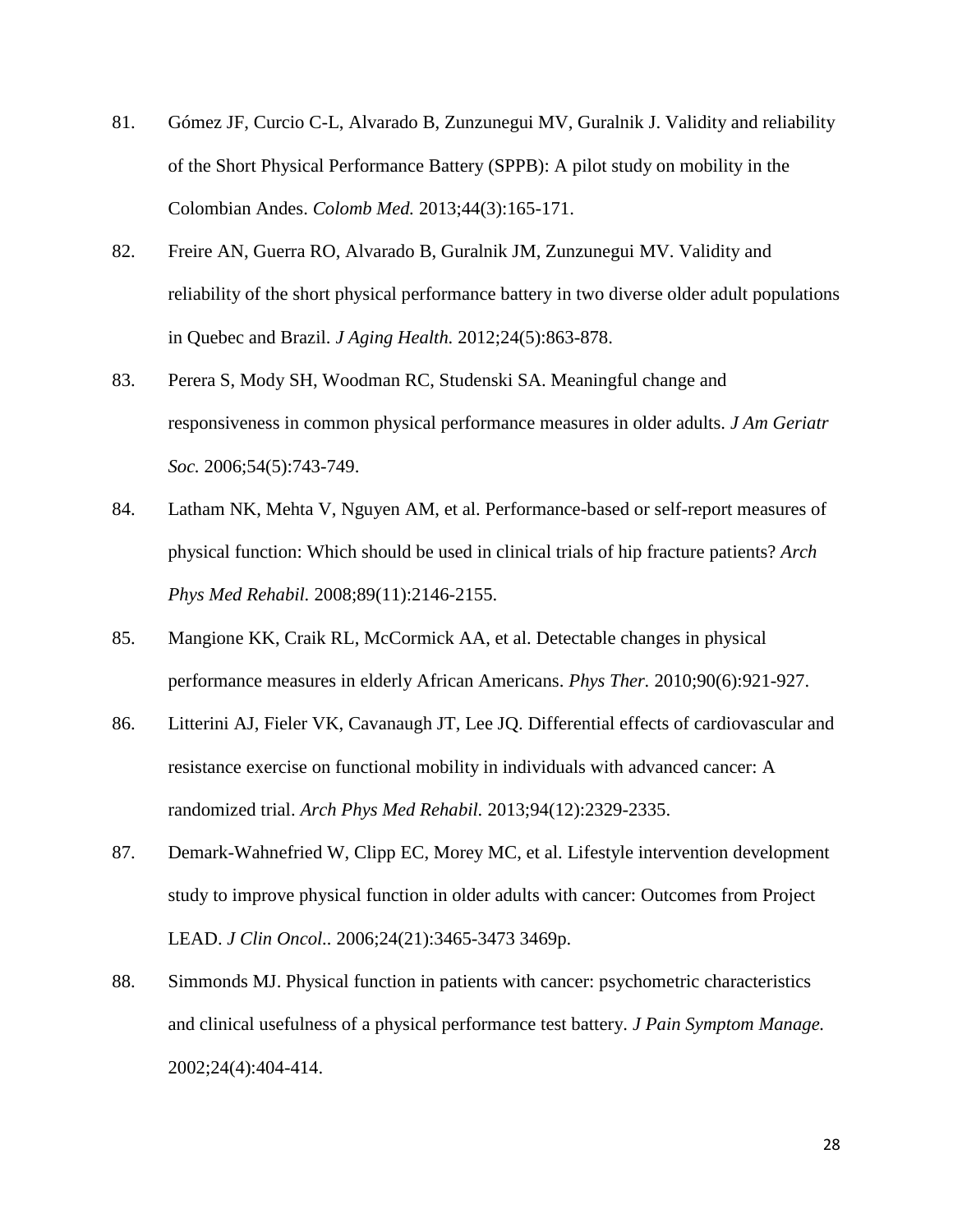- 89. Fougeyrollas P, Noreau L, Bergeron H, Cloutier R, Dion SA, St-Michel G. Social consequences of long term impairments and disabilities: Conceptual approach and assessment of handicap. *Int J Rehabil Res.* 1998;21(2):127-141.
- 90. Desrosiers J, Rochette A, Noreau L, Bourbonnais D, Bravo G, Bourget A. Long-term changes in participation after stroke. *Top Stroke Rehabil.* 2006;13(4):86-96.
- 91. Noreau L, Desrosiers J, Robichaud L, Fougeyrollas P, Rochette A, Viscogliosi C. Measuring social participation: Reliability of the LIFE-H in older adults with disabilities. *Disabil Rehabil.* 2004;26(6):346-352.
- 92. Poulin V, Desrosiers J. Reliability of the LIFE-H satisfaction scale and relationship between participation and satisfaction of older adults with disabilities. *Disabil Rehabil.*  2009;31(16):1311-1317.
- 93. Noreau L, Fougeyrollas P, Vincent C. The LIFE-H: Assessment of the quality of social participation. *Technol Disabil.* 2002;14(3):113-118.
- 94. Graham JE, Granger CV, Karmarkar AM, et al. The Uniform Data System for Medical Rehabilitation. *Am J Phys Med Rehabil.* 2014;93(3):231-244 214p.
- 95. Ottenbacher KJ, Hsu Y, Granger CV, Fiedler RC. The reliability of the functional independence measure: A quantitative review. *Arch Phys Med Rehabil.*  1996;77(12):1226-1232.
- 96. Pollak N, Rheault W, Stoecker JL. Reliability and validity of the FIM for persons aged 80 years and above from a multilevel continuing care retirement community. *Arch Phys Med Rehabil.* 1996;77(10):1056-1061.
- 97. Hobart JC, Lamping DL, Freeman JA, et al. Evidence-based measurement: Which disability scale for neurologic rehabilitation? *Neurology.* 2001;57(4):639-644.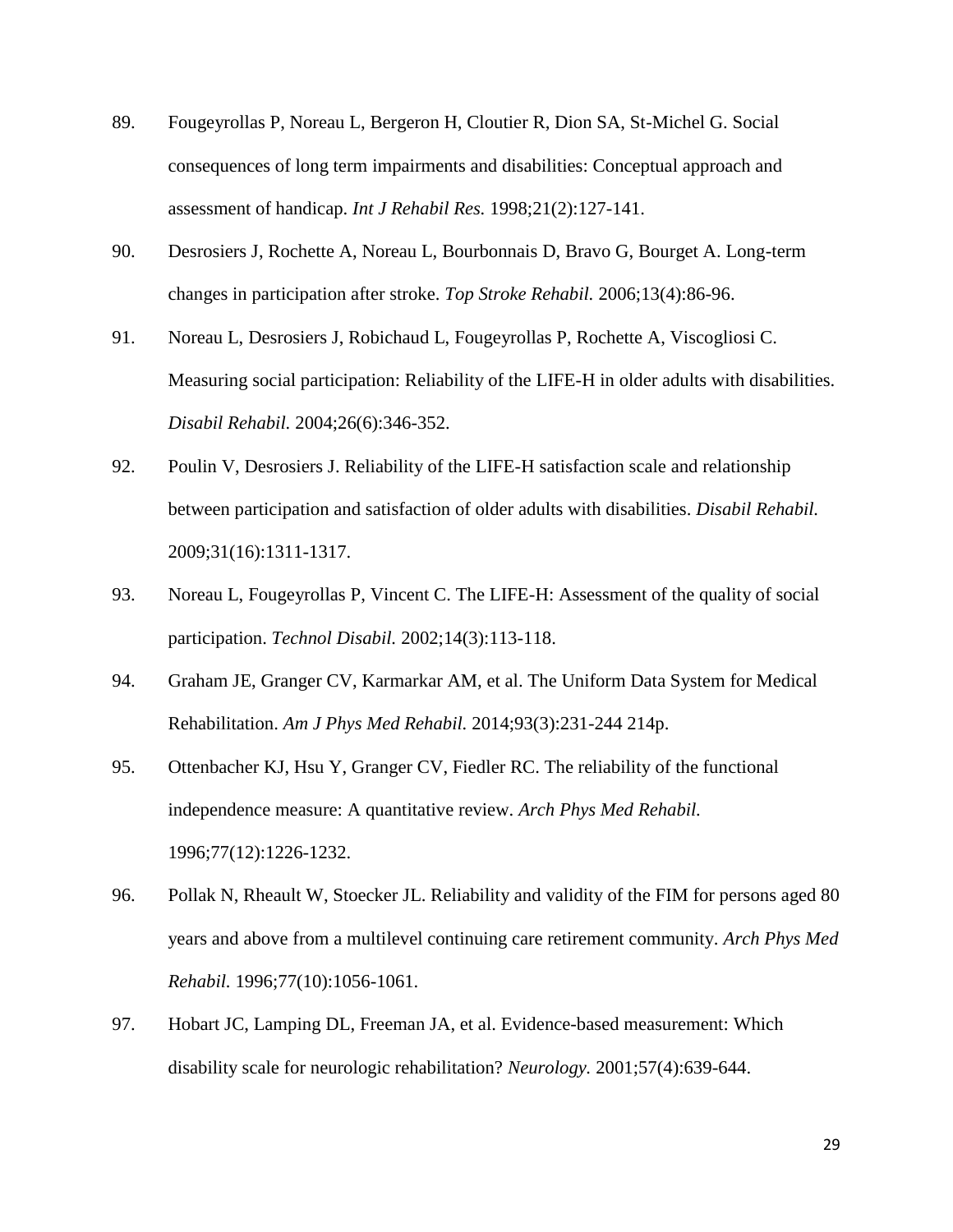- 98. Hsueh IP, Lin JH, Jeng JS, Hsieh CL. Comparison of the psychometric characteristics of the functional independence measure, 5 item Barthel index, and 10 item Barthel index in patients with stroke. *J Neurol Neurosurg Psychiatry.* 2002;73(2):188-190.
- 99. Haley SM, Coster WJ, Andres PL, et al. Activity outcome measurement for postacute care. *Med Care.* 2004;42(1):I49-I61.
- 100. Andres PL, Haley SM, Ni PS. Is patient-reported function reliable for monitoring postacute outcomes? *Am J Phys Med Rehabil.* 2003;82(8):614-621.
- 101. Haley SM, Coster WJ, Andres PL, Kosinski M, Ni P. Score comparability of short forms and computerized adaptive testing: Simulation study with the activity measure for postacute care. *Arch Phys Med Rehabil.* 2004;85(4):661-666.
- 102. Haley SM, Gandek B, Siebens H, et al. Computerized adaptive testing for follow-up after discharge from inpatient rehabilitation: II. Participation outcomes. *Arch Phys Med Rehabil.* 2008;89(2):275-283.
- 103. Haley SM, Ni P, Jette AM, et al. Replenishing a computerized adaptive test of patientreported daily activity functioning. *Qual Life Res.* 2009;18(4):461-471.
- 104. Kosak M, Smith T. Comparison of the 2-, 6-, and 12-minute walk tests in patients with stroke. *J Rehabil Res Dev.* 2005;42:103-107.
- 105. Curb JD, Ceria-Ulep CD, Rodriguez BL, et al. Performance-based measures of physical function for high‐function populations. *J Am Geriatr Soc.* 2006;54(5):737-742.
- 106. Peters DM, Fritz SL, Krotish DE. Assessing the reliability and validity of a shorter walk test compared with the 10-meter walk test for measurements of gait speed in healthy, older adults. *J Geriatr Phys Ther.* 2013;36(1):24-30.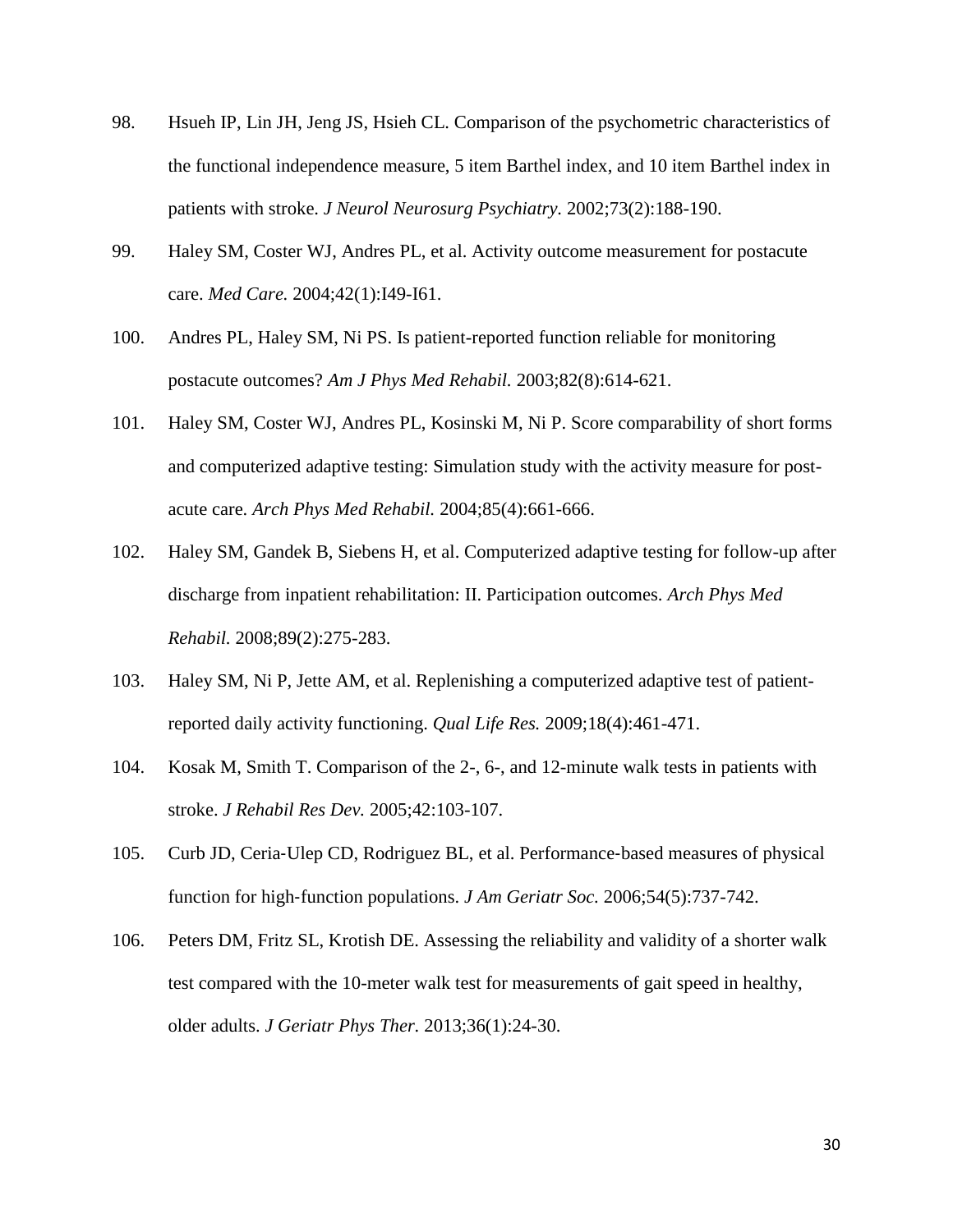- 107. Kidd D, Stewart G, Baldry J, et al. The Functional Independence Measure: a comparative validity and reliability study. *Disabil Rehabil.* 1995;17(1):10-14 15p.
- 108. Kohler F, Dickson H, Redmond H, Estell J, Connolly C. Agreement of functional independence measure item scores in patients transferred from one rehabilitation setting to another. *Eur J Phys Rehabil Med.* 2009;45(4):479-485.
- 109. Turner-Stokes L, Siegert RJ. A comprehensive psychometric evaluation of the UK FIM FAM. *Disabil Rehabil.* 2013;35(22):1885-1895.
- 110. Jette AM, Haley SM, Tao W, et al. Prospective evaluation of the AM-PAC-CAT in outpatient rehabilitation settings. *Phys Ther.* 2007;87(4):385-398.
- 111. Cheville AL, Yost KJ, Larson DR, et al. Performance of an item response theory-based computer adaptive test in identifying functional decline. *Arch Phys Med Rehabil.*  2012;93(7):1153-1160.
- 112. Corrigan JD, Smith-Knapp K, Granger CV. Validity of the functional independence measure for persons with traumatic brain injury. *Arch Phys Med Rehabil.*  1997;78(8):828-834.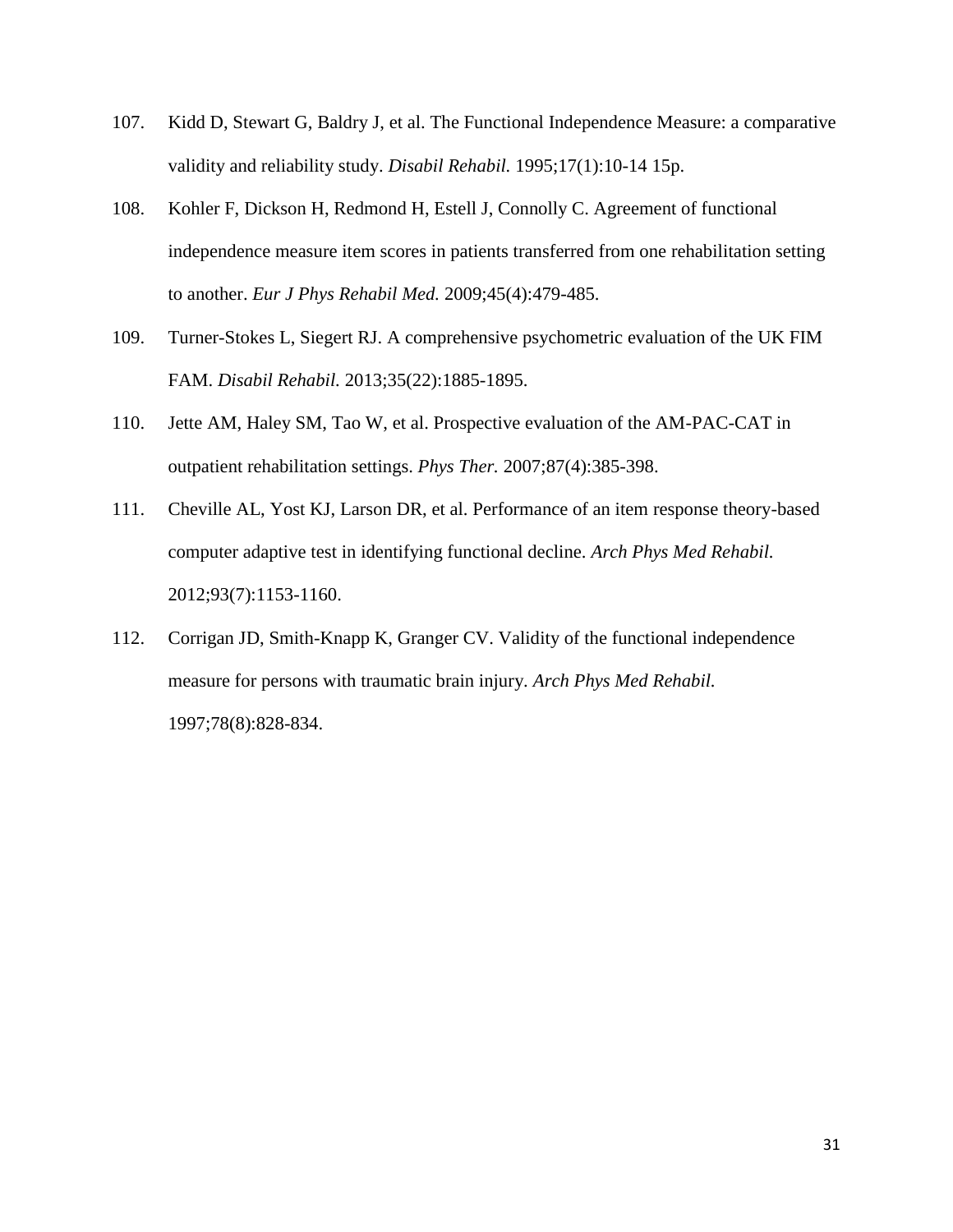| <b>radio 1.</b> Dummary or recommended Outcome incasures                        |                                                                             |                                                                                                                             |  |  |
|---------------------------------------------------------------------------------|-----------------------------------------------------------------------------|-----------------------------------------------------------------------------------------------------------------------------|--|--|
| <b>Measure</b>                                                                  | <b>Prostate</b><br><b>Cancer</b><br><b>EDGE Task</b><br><b>Force Rating</b> | <b>Features</b>                                                                                                             |  |  |
| 2-Minute Walk (2-MWT)                                                           | 4                                                                           | Quick and easy administer, no training required, used in<br><b>PCS</b>                                                      |  |  |
| 6-Minute Walk (6-MWT)                                                           | 4                                                                           | Free, easy to administer, no training required, evidence<br>cancer populations and used in PCS                              |  |  |
| 10-Meter Timed Walk<br>(10-MTW)                                                 | 4                                                                           | Free and easy to administer, measures gait speed, not<br>used in PCS                                                        |  |  |
| Timed-Up and Go (TUG)                                                           | $\overline{4}$                                                              | Performance-based, predicts falls, commonly used in<br>clinical setting. Evidence with PCS                                  |  |  |
| 5 times sit-to-stand<br>(5xSTS)                                                 | $\overline{4}$                                                              | Quick and easy to administer, no training required,<br>assesses functional mobility and strength, not used in<br><b>PCS</b> |  |  |
| <b>Short Performance</b><br><b>Physical Battery (SPPB)</b>                      | $\overline{\mathbf{4}}$                                                     | Easy to administer, measures function of ADLs.                                                                              |  |  |
| <b>Physical Performance</b><br><b>Battery for Patients with</b><br>Cancer (PPB) | 4                                                                           | Specific to the cancer population. Comprehensive<br>physical performance assessment.                                        |  |  |
| Assessment of Life<br>Habits (LIFE-H)                                           | 3                                                                           | Takes time to complete and is difficult to score. Low<br>clinical utility                                                   |  |  |
| Functional Independence<br>Measure (FIM)                                        | 3                                                                           | Cost to purchase. 30-40 minutes to complete. Not used<br>in cancer population but has good psychometric<br>properties       |  |  |
| <b>Activity Measure for Post-</b><br>Acute Care (AM-PAC)                        | 3                                                                           | Based on ICF domains; has computer assisted testing<br>short versions.<br>$\alpha$ and $\alpha$ and $\alpha$                |  |  |

## **Table 1:** Summary of Recommended Outcome Measures

Abbreviations: PCS survivors of prostate cancer; ADLs activities of daily living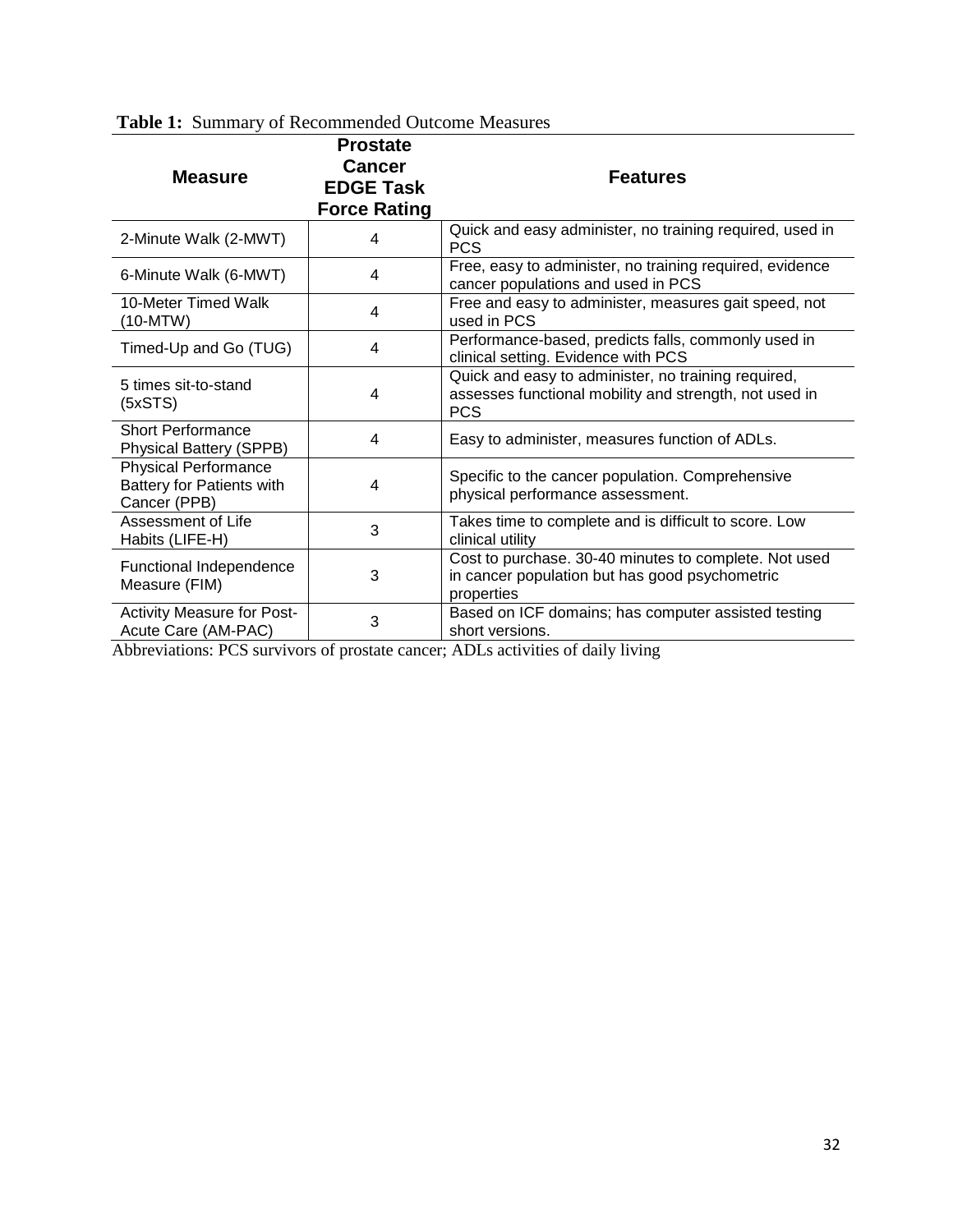|                                                                        | <b>Prostate</b>  |                                                                                                                                                                               |
|------------------------------------------------------------------------|------------------|-------------------------------------------------------------------------------------------------------------------------------------------------------------------------------|
|                                                                        | <b>Cancer</b>    |                                                                                                                                                                               |
|                                                                        | <b>EDGE Task</b> | <b>Features</b>                                                                                                                                                               |
| <b>Measure</b>                                                         | <b>Force</b>     |                                                                                                                                                                               |
|                                                                        | Rating           |                                                                                                                                                                               |
| 12-Minute Walk Test                                                    | 2B               | Lower psychometrics; may be difficult to administer to<br>lower functioning individuals. Used with/validated in a<br>primarily neurological population.                       |
| Timed 25 Foot Walk                                                     | 2B               | Lacks comprehensive psychometric testing and only<br>tested with multiple sclerosis.                                                                                          |
| <b>Barthel Index</b>                                                   | 2B               | Only adequate internal consistency. Validated in primarily<br>geriatric and Parkinson's populations.                                                                          |
| Canadian Occupational<br>Performance Measure                           | 2B               | Fee to use, used by occupational therapists more than<br>physical therapists. Validated only in a neurological<br>population.                                                 |
| Impact on Participation<br>and Autonomy<br>Questionnaire (IPAQ)        | 2B               | 30 minutes to complete, focuses on autonomy and<br>participation. Limited psychometrics. Primarily used with<br>the neurologically impaired.                                  |
| <b>Life Satisfaction</b><br>Questionnaire (LISAT-9)                    | 2B               | 10 - 30 minutes to complete, developed for SCI and used<br>with other neurological pathology such as CVA, TBI, MS.                                                            |
| <b>Modified Rankin Scale</b>                                           | 2B               | Developed for CVA, 6-30 minutes to complete,<br>experience raters needed to decrease bias.                                                                                    |
| Participation Objective,<br><b>Participation Subjective</b><br>(POPS)  | 2B               | Poor psychometrics in traumatic brain injury. 6-30<br>minutes to complete.                                                                                                    |
| Participation Survey of<br><b>Mobility Limited People</b><br>(PARTS-M) | 1                | 20 - 40 minutes to complete online or 60 - 90 minutes<br>hard copy. Used with a neurologically impaired<br>population such as cerebral palsy, movement disorders,<br>MS, SCI. |
| Hi-Level Mobility<br>Assessment Tool                                   | 1                | Developed specifically for high level traumatic brain injury                                                                                                                  |
| <b>Functional Status</b><br>Examination                                | 1                | Assesses ADL function and cover ICF but lengthy to<br>administer; only used in traumatic brain injury                                                                         |
| Reintegration to Normal<br>Living/Life Index                           | 1                | Covers multiple domains for normal social interaction;<br>lacks robust psychometrics.                                                                                         |

# **Table 2:** Summary of Outcome Measures NOT Recommended

Abbreviations: CVA cerebral vascular accident; TBI traumatic brain injury; MS multiple sclerosis, ICF International Classification of Functioning and Health.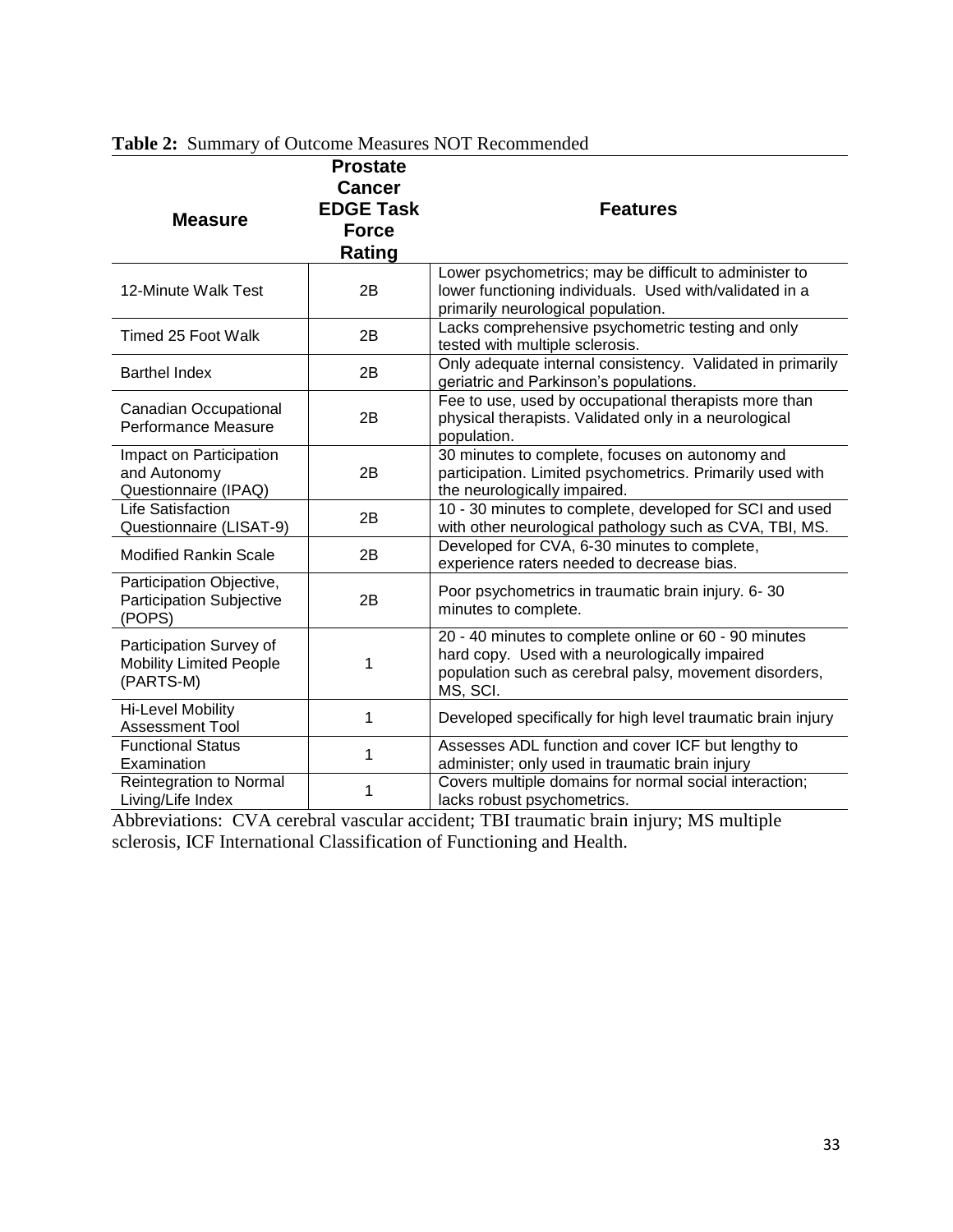| <b>Measure</b>                                         | <b>Equipment Needed</b>                             | Cost     | Ease of Use                   | Scoring/<br>Interpretation | <b>Normative</b><br>Data |
|--------------------------------------------------------|-----------------------------------------------------|----------|-------------------------------|----------------------------|--------------------------|
| Two-Minute Walk                                        | Yes - Stopwatch                                     | Free     | High                          | Easy                       | Yes                      |
| Six-Minute Walk                                        | Yes - Stopwatch                                     | Free     | High                          | Easy                       | Yes                      |
| <b>Ten-Meter Timed</b><br>Walk                         | Yes - Stopwatch                                     | Free     | Medium - varied<br>procedures | Easy                       | Yes                      |
| Timed-Up & Go                                          | Yes - Stopwatch,<br>chair, measuring tape           | Free     | High                          | Easy                       | Yes                      |
| Five Times Sit-to-<br>Stand                            | Yes - Stopwatch,<br>standard chair                  | Free     | High                          | Easy                       | Yes                      |
| Short<br>Performance<br><b>Physical Battery</b>        | Yes - Stopwatch,<br>chair, measuring<br>tape, cones | Free     | High                          | Easy                       | Yes                      |
| <b>Physical Battery</b><br>for Patients with<br>Cancer | N <sub>o</sub>                                      | Free     | High                          | <b>Difficult</b>           | Yes                      |
| Assessment of<br>Life Habits                           | N <sub>o</sub>                                      | Minimal  | High                          | <b>Difficult</b>           | Yes                      |
| Functional<br>Independence<br>Measure                  | Yes - varies based<br>on category                   | Moderate | $Low - Training$<br>Required  | Moderate                   | Yes                      |
| <b>Activity Measure</b><br>for Post-Acute<br>Care      | No                                                  | Minimal  | Medium                        | Moderate                   | Yes                      |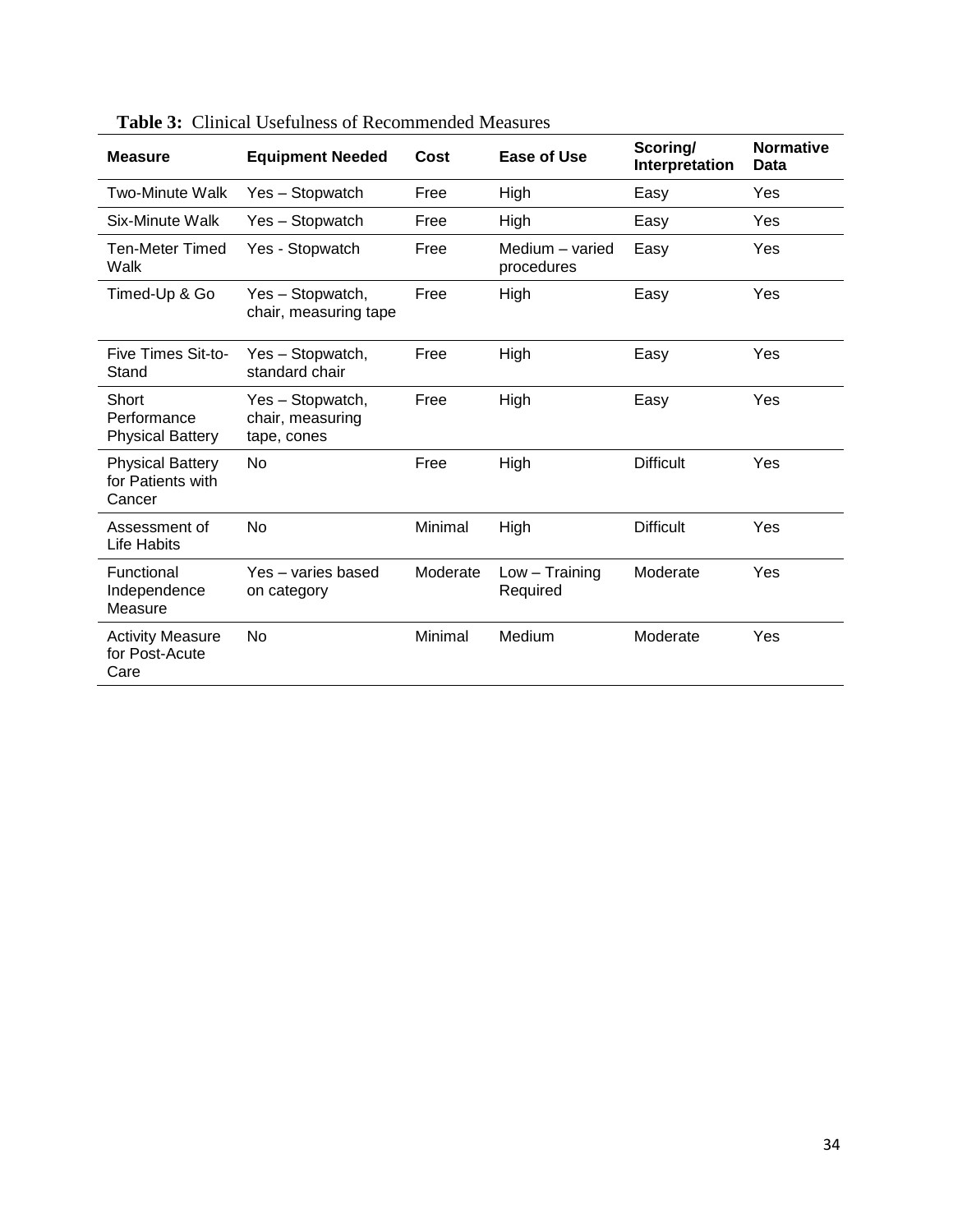| <b>Test</b>        | <b>Test-Retest Reliability</b>            | Intra-rater<br><b>Reliability</b> | <b>Inter-rater Reliability</b> | <b>Sensitivity to Change</b><br><b>MDC/MCID</b>            |
|--------------------|-------------------------------------------|-----------------------------------|--------------------------------|------------------------------------------------------------|
| <b>Walk Tests</b>  |                                           |                                   |                                |                                                            |
| Two-Minute         | Older Adults: <sup>37</sup> ICC=0.94-0.95 | Older Adults: 37                  | Older Adults: 37               | Older Adults: 37 MDC <sub>90</sub> =12.2-14.7              |
| Walk Test (2-      |                                           | $ICC = 0.94 - 0.96$               | ICC=0.94-0.96                  |                                                            |
| MWT)               | CVA: <sup>38</sup> ICC=0.98 (0.97-0.99)   |                                   |                                | CVA: <sup>38</sup> MDC <sub>95</sub> =13.4 (23%)           |
| (distance in       | Neurological Population: 39               | $CVA104$ ICC=0.85                 | $CVA$ : $104$                  |                                                            |
| meters)            | ICC=097                                   |                                   | $ICC = 0.85$                   | Amputee: $46 \text{ MDC}_{90} = 34.3$                      |
|                    |                                           |                                   |                                |                                                            |
|                    | Amputee: 46 ICC=0.83 (0.71-0.90)          |                                   |                                |                                                            |
| Six-Minute Walk    | Amputee: 46 ICC=0.97 (0.95-0.99)          | CVA: 104 ICC=0.78                 | CVA: 104 ICC=0.74              | Amputee: 46 MDC <sub>90</sub> =4%, MDC <sub>95</sub> =5.2% |
| Test (6-MWT)       |                                           |                                   |                                |                                                            |
| (distance in       | Cancer population: <sup>40</sup> ICC=0.93 |                                   |                                | Prostate Cancer: <sup>47</sup> MCID=140 feet               |
| meters)            |                                           |                                   |                                |                                                            |
|                    | Healthy: $^{105}$ r =0.90                 |                                   |                                |                                                            |
| 10-Meter Timed     | Healthy Older Adults: <sup>106</sup>      |                                   |                                | Healthy Older Adults: <sup>106</sup> MDC <sub>90/95</sub>  |
| Walk (10-MTW)      | ICC=0.98 (0.96-0.99)                      |                                   |                                | $=0.01m/s$                                                 |
| (time in seconds)  |                                           |                                   |                                |                                                            |
|                    | Neurological Population: 39               |                                   |                                | Older Adults:83                                            |
|                    | $ICC = 0.93$                              |                                   |                                | $MCID = .05m/s$                                            |
|                    |                                           |                                   |                                | Substantial change=0.1m/s                                  |
| Timed-Up & Go      | CVA: <sup>38</sup> ICC=0.97 (0.94-0.99)   |                                   |                                | CVA: <sup>38</sup> MDC <sub>95</sub> =7.84                 |
| $Test(s)$ (TUG(s)) |                                           |                                   |                                |                                                            |
| (time in seconds)  | Amputee:46                                |                                   |                                | Amputee: $46 \text{ MDC}_{90} = 3.6 \text{ seconds}$       |
|                    | ICC=0.88 (0.80-0.94)                      |                                   |                                |                                                            |
|                    |                                           |                                   |                                | Cancer Pop - Falls within 3-12 mos: <sup>67</sup>          |
|                    | Cancer Population: <sup>67</sup>          |                                   |                                | ROC=0.85                                                   |
|                    | TUG with Walk Subtest on PPB:             |                                   |                                | Cancer Pop - Falls since Ca Dx:67                          |
|                    | $r = 0.85$                                |                                   |                                | ROC=0.74                                                   |
|                    | TUG with Sit stand subtest on PPB:        |                                   |                                |                                                            |
|                    | $r = 0.75$                                |                                   |                                | Prostate Cancer: 47                                        |
|                    | TUG with 6MW subtest on PBB:              |                                   |                                | $MCID = 1s$                                                |
|                    | $r = -0.62$                               |                                   |                                |                                                            |

**Table 4:** Psychometric Properties of Recommended Measures Related to Reliability and Responsiveness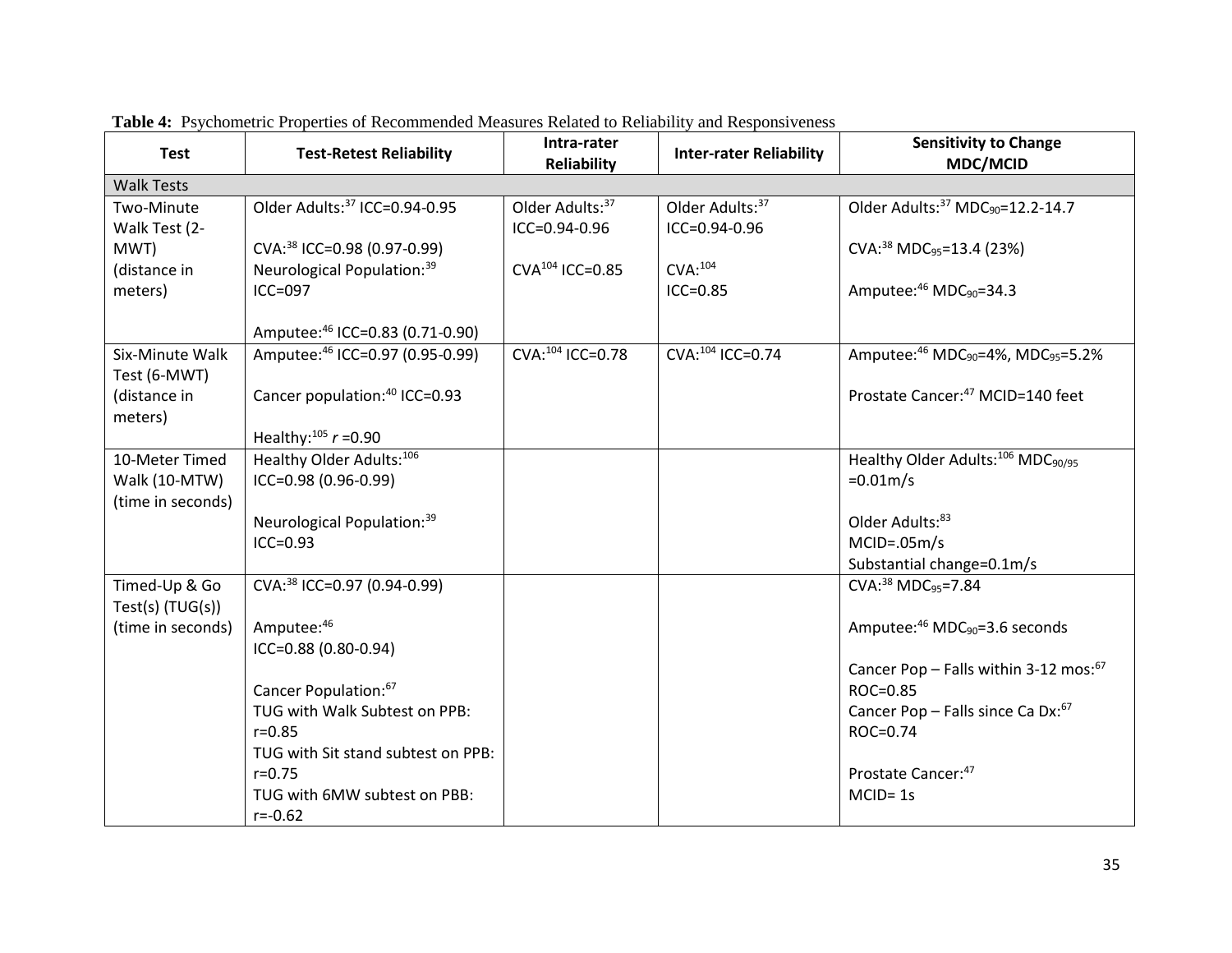| Five Times Sit-to-                   | Older female adults: <sup>75</sup>      |                          | Older Female Adults: <sup>75</sup>                    |
|--------------------------------------|-----------------------------------------|--------------------------|-------------------------------------------------------|
| <b>Stand Test</b>                    | $ICC = 0.95$                            |                          | MDC <sub>95</sub> =2.5(17.5%)                         |
| (5xSTS)                              |                                         |                          |                                                       |
| (time in seconds)                    | ICC=0.83-0.89                           |                          | Older Adults <sup>83</sup>                            |
| <b>Short Physical</b><br>Performance |                                         |                          | MCID=0.5 points, Substantial change= 1                |
| Battery (SPPB)                       |                                         |                          |                                                       |
| Physical                             | Ca general:88 ICC=0.69-0.99             | Ca general:88 ICC=0.98-  | Walk subtest Falls within 3-12 mos: <sup>67</sup>     |
| Performance                          |                                         | 0.99                     | ROC=0.60-0.69                                         |
| <b>Battery for</b>                   |                                         |                          | Since Ca Dx: <sup>67</sup> ROC=0.55                   |
| Cancer (PBB)                         |                                         |                          |                                                       |
|                                      |                                         |                          | Sit-stand Subtest Fall within 3-12 mos: <sup>67</sup> |
|                                      |                                         |                          | ROC=0.72-0.80                                         |
|                                      |                                         |                          | Since Ca Dx: <sup>67</sup> ROC=0.61                   |
|                                      |                                         |                          |                                                       |
|                                      |                                         |                          | 6-MWT subtest Fall within 3-12 mos: <sup>67</sup>     |
|                                      |                                         |                          | ROC=0.29-0.35                                         |
|                                      |                                         |                          | Since Ca Dx: <sup>67</sup> ROC=0.30                   |
| <b>ADL Functional Tests</b>          |                                         |                          |                                                       |
| Assessment of                        | <b>Neurological Population</b>          | Neurological             | Neurological Population: <sup>90</sup>                |
| Life Habits                          | Long form: 89,93 ICC=0.74-0.89          | Population:93,107        | MCID=0.5 points                                       |
|                                      | Short Form: 93 ICC=0.83                 | $ICC = 0.89$             |                                                       |
|                                      |                                         |                          |                                                       |
|                                      | Older Adults: <sup>91,92</sup> ICC≥0.84 |                          |                                                       |
| Functional                           | <b>Elderly Adults</b>                   | Across Populations:108   | Effect Size (neurological population): <sup>109</sup> |
| Independence                         | Motor: ICC=0.90 <sup>96</sup>           | ICC= 0.124-0.661         | Motor: Cohen's $d = 1.24$                             |
| Measure (FIM)                        | Cognitive: ICC= $0.80^{97}$             |                          | Cognitive: Cohen's d= 1.05                            |
|                                      | Neurological Population:107             |                          |                                                       |
|                                      | Total scale $r=0.90$                    |                          |                                                       |
| <b>Activity Measure</b>              | Mixed post-acute dx:100                 | Mixed post-acute dx:100  | MDC <sub>95</sub> (points): <sup>110</sup>            |
| for Post-Acute                       | Daily activity: ICC=0.96                | Daily activity: ICC=0.90 | Daily activity: 3.7                                   |
| Care (AM-PAC)                        | Mobility: ICC=0.97                      | Mobility: ICC=0.86       | Mobility: 4.28                                        |
|                                      | Applied Cognition: ICC=0.91             |                          | Applied Cognition: 5.55                               |
|                                      |                                         |                          |                                                       |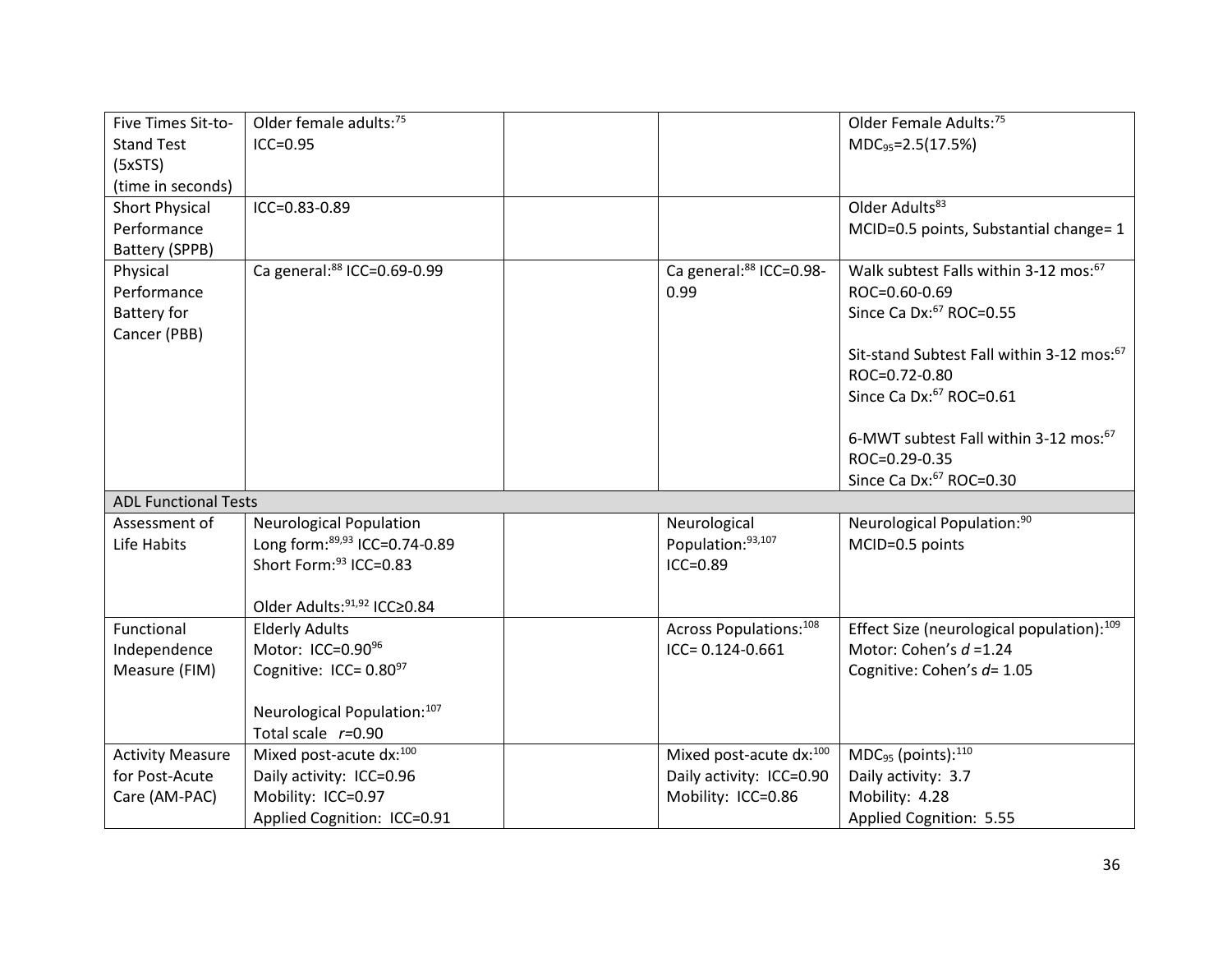|  | <b>Applied Cognition:</b><br>$ICC = 0.68$ | MCID (late stage lung ca): $^{111}$<br>$AM-PAC CAT = 2 points$                                |
|--|-------------------------------------------|-----------------------------------------------------------------------------------------------|
|  |                                           | Orthopedic/neurological/complex<br>medical populations: <sup>10</sup><br>$SRM = -0.02 - 0.10$ |

Abbreviations: Ca = cancer; CAT = computer assisted testing; CVA = cerebrovascular accident; dx = diagnosis; ICC = interclass correlation coefficient; MDC = minimal detectable change; MCID = minimal clinically important difference; mos. = months; *r* = Pearson's correlation coefficient; ROC = receiver operating characteristic curve; SRM = standardized response mean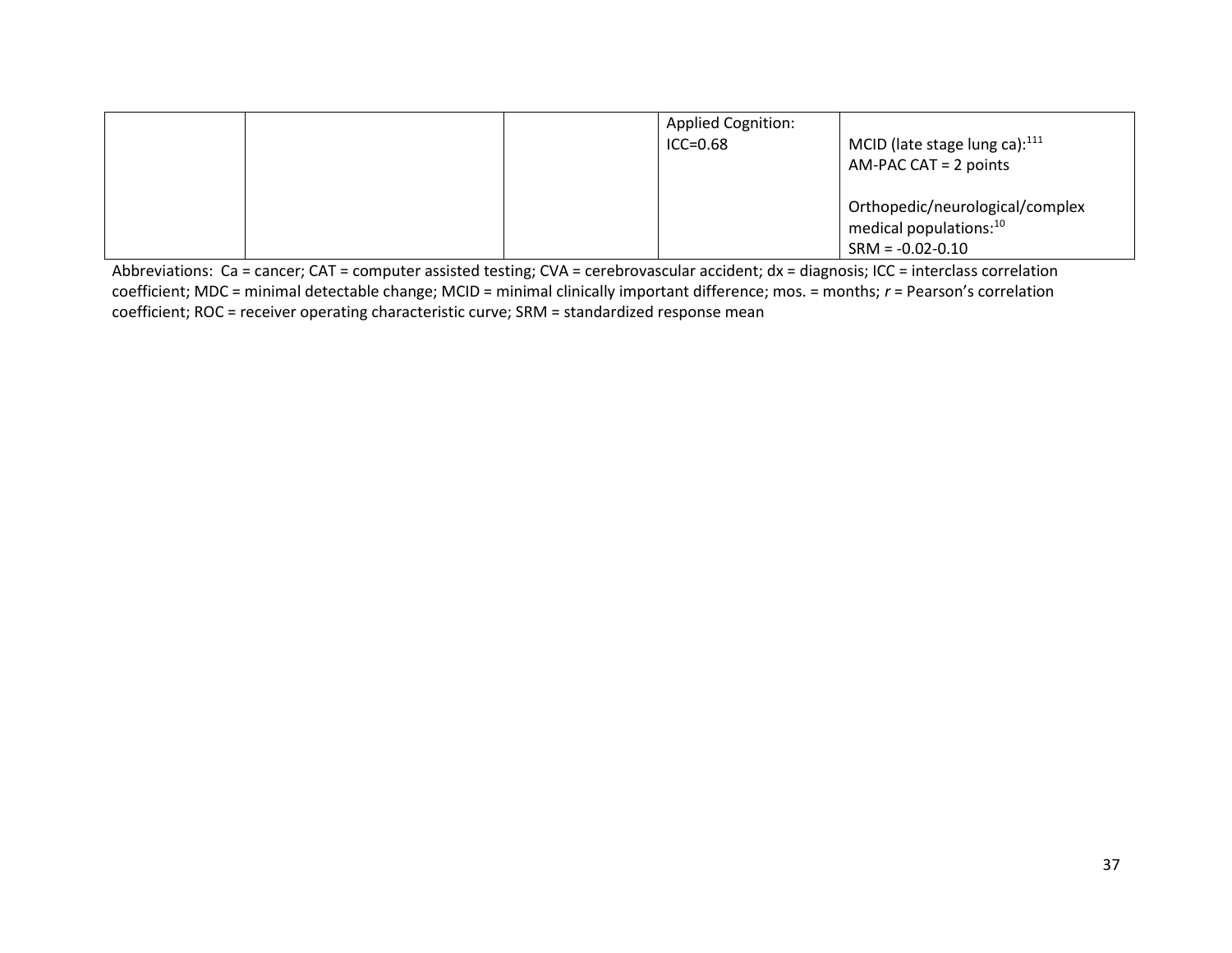|                        | <b>Criterion Validity</b>                           |                                       | <b>Construct Validity</b>            |                                   |
|------------------------|-----------------------------------------------------|---------------------------------------|--------------------------------------|-----------------------------------|
| <b>Test</b>            | <b>Concurrent Validity</b>                          | <b>Predictive Validity</b>            | Convergent                           | <b>Discriminant</b>               |
| <b>Walk Tests</b>      |                                                     |                                       |                                      |                                   |
| <b>Two-Minute Walk</b> | TUG: $r = -0.87^{37}$ , $r = -0.68$ to $-0.81^{41}$ | Neurological Population <sup>39</sup> |                                      | Cl <sub>95</sub> for mean between |
| Test                   | Berg Balance <sup>37</sup> : $r=0.88$               | Between those with/ without           |                                      | group difference among            |
| $(2-MWT)$              | 6-MWT: r=0.93 <sup>37</sup> , r=0.99 <sup>104</sup> | assistive device $p<0.001$            |                                      | long term care and                |
|                        | t-test $p=0.82^{45}$                                | Between those with/ without           |                                      | community dwelling                |
|                        | 12-MWT: $04$ r=0.99                                 | sensory loss $p=0.022$                |                                      | older adults: 37                  |
|                        | 10-Meter Timed Walk: <sup>39</sup> ICC= -0.61       |                                       |                                      | (44.2, 101.6)                     |
|                        | FIM: $41$ : r=0.47-0.59                             |                                       |                                      |                                   |
| Six-Minute Walk        | $2-MWT: ^{104}$ r=0.99                              |                                       | Pre-to post-operative                | Pre- to Post-operative            |
| Test                   | 12-MWT: $^{104}$ r=0.99                             |                                       | abdominal surgery: <sup>43</sup> SRM | abdominal surgery: 43             |
| $(6-MWT)$              | Short Physical Perf Battery: <sup>42</sup> r=0.61   |                                       | $= 0.70$                             | $r = 0.75 - 0.87$                 |
|                        | 5xSTS: $42 r = -0.62$                               |                                       |                                      |                                   |
|                        | With $VO_{2peak}$ : <sup>40</sup> $r = 0.67$        |                                       | Post-operative two time              |                                   |
|                        | With $W_{\text{max}}$ : <sup>40</sup> r=0.70        |                                       | points:43                            |                                   |
|                        | With Perceived Phys Function                        |                                       | $SRM = 0.54$                         |                                   |
|                        | (ERTOC QQ-C30 Physical                              |                                       |                                      |                                   |
|                        | Function): $40 r = 0.55$                            |                                       |                                      |                                   |
|                        | With SF-36:43 $r=0.50$                              |                                       |                                      |                                   |
| 10-Meter Timed         | Neurological Population <sup>39</sup>               |                                       |                                      |                                   |
| Walk                   | 2-MWT: ICC=-0.61                                    |                                       |                                      |                                   |
| Timed-Up & Go          | 2-MWT: <sup>41</sup> $r$ = -0.68 to -0.81           |                                       |                                      |                                   |
| (TUG)                  | FIM: <sup>41</sup> $r = -0.42$ to $-0.59$           |                                       |                                      |                                   |
| Five Times Sit-to-     | 6-MWT: <sup>42</sup> $r=0.61$                       |                                       |                                      |                                   |
| Stand Test (5xSTS)     | TUG: <sup>75</sup> r=0.64                           |                                       |                                      |                                   |
|                        | Functional reach: <sup>75</sup> r=0.36              |                                       |                                      |                                   |
| <b>Short Physical</b>  | 6-MWT: $42 r = 0.61$                                |                                       |                                      |                                   |
| Performance            |                                                     |                                       |                                      |                                   |
| Battery (SPPB)         |                                                     |                                       |                                      |                                   |
| Physical               | Walk Subtest with TUG: <sup>67</sup> r=0.85         |                                       |                                      |                                   |
| Performance            | STS subtest with TUG: <sup>67</sup> r=0.75          |                                       |                                      |                                   |

**Table 5:** Psychometric Properties of Recommended Measures Related Validity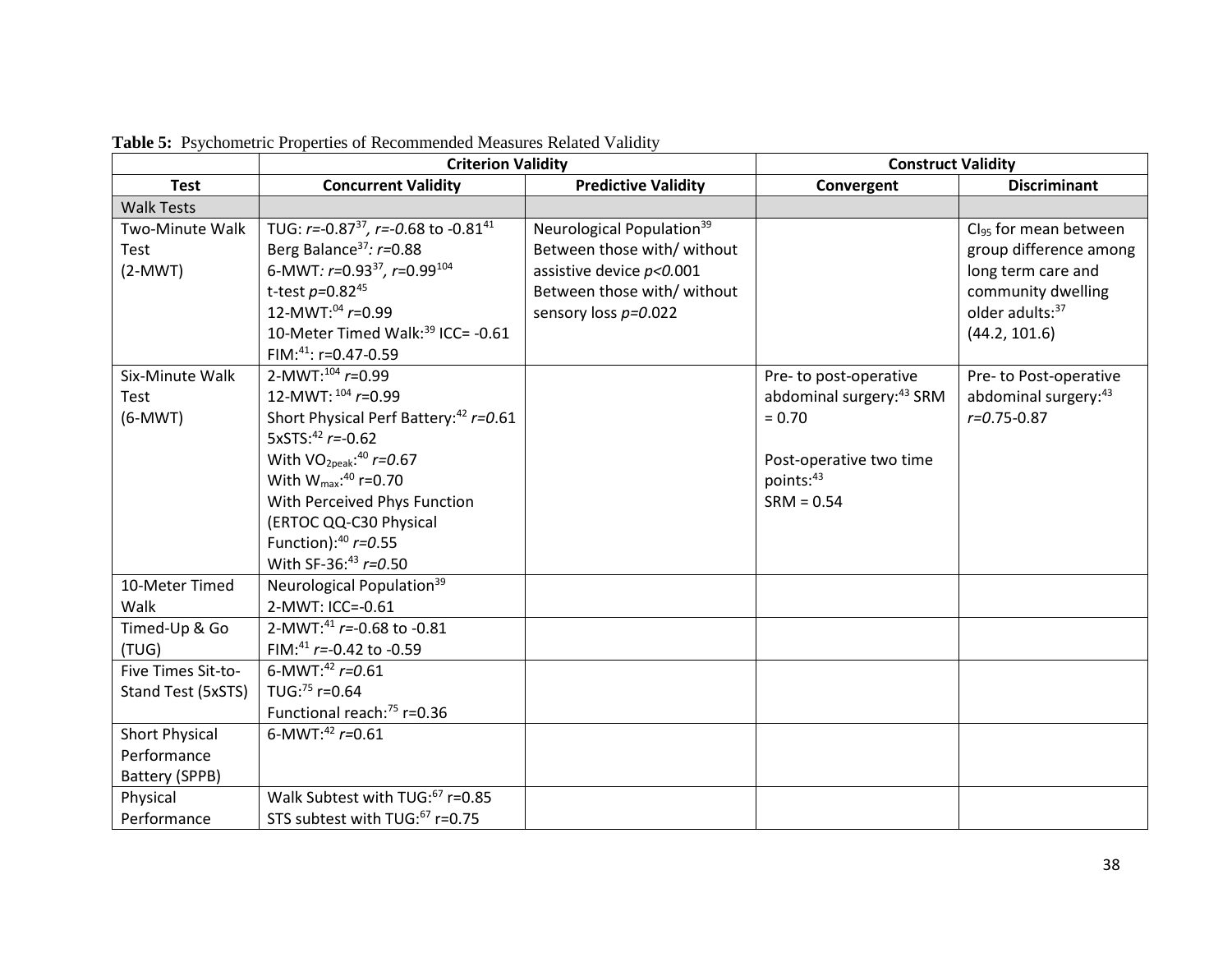| <b>Battery for Cancer</b>   | 6-MWT subtest with TUG: <sup>67</sup> r=-0.62 |                                |                                  |  |
|-----------------------------|-----------------------------------------------|--------------------------------|----------------------------------|--|
| (PBB)                       | With Functional Status Index88                |                                |                                  |  |
|                             | Overall: r=0.25-0.51                          |                                |                                  |  |
|                             | personal care: r=0.11-0.53                    |                                |                                  |  |
|                             | mobility: r=0.15-0.44                         |                                |                                  |  |
| <b>ADL Functional Tests</b> |                                               |                                |                                  |  |
| Assessment of Life          | With CHART physical                           |                                | Long Form Internal               |  |
| Habits (LIFE-H)             | independence): 93 r=0.76                      |                                | Consistency: 93                  |  |
|                             | With CIQ: 93 r=0.54-0.75                      |                                | Cronbach's $\alpha$ =0.90        |  |
|                             |                                               |                                | Short Form Internal              |  |
|                             |                                               |                                | Consistency:93                   |  |
|                             |                                               |                                | Cronbach's $\alpha$ =0.82        |  |
| Functional                  | SCI with Barthel Index: <sup>98</sup>         | Minutes of Assistance: 112     | Internal consistency - SCI98     |  |
| Independence                | $r = 0.92 - 0.94$                             | 83%                            | Total: Cronbach's α=0.91-        |  |
| Measure (FIM)               |                                               | Supervision:112                | 0.92                             |  |
|                             |                                               | 82%                            | Motor: Cronbach's                |  |
|                             |                                               |                                | $\alpha = 0.91 - 0.92$           |  |
|                             |                                               |                                | Cognitive: Cronbach's            |  |
|                             |                                               |                                | $\alpha = 0.90.$                 |  |
|                             |                                               |                                |                                  |  |
|                             |                                               |                                | Internal consistency -           |  |
|                             |                                               |                                | Neuro population <sup>109</sup>  |  |
|                             |                                               |                                | Total: Cronbach's $\alpha$ =0.98 |  |
|                             |                                               |                                | Motor: Cronbach's $\alpha$ =0.97 |  |
|                             |                                               |                                | Cognitive: Cronbach's            |  |
|                             |                                               |                                | $\alpha = 0.96$                  |  |
| Assessment of Life          |                                               | Point score decline associated | Internal consistency -           |  |
| Habits (AM-PAC)             |                                               | with symptom worsening and     | mixed populations: 99            |  |
|                             |                                               | adverse events in lung         | Cronbach's $\alpha$ = 0.92-0.94  |  |
|                             |                                               | cancer:111                     |                                  |  |
|                             |                                               | 2 point decline: $OR = 1.12$ - |                                  |  |
|                             |                                               | 1.38                           |                                  |  |
|                             |                                               | 5 point decline: $OR = 1.18$ - |                                  |  |
|                             |                                               | 1.77                           |                                  |  |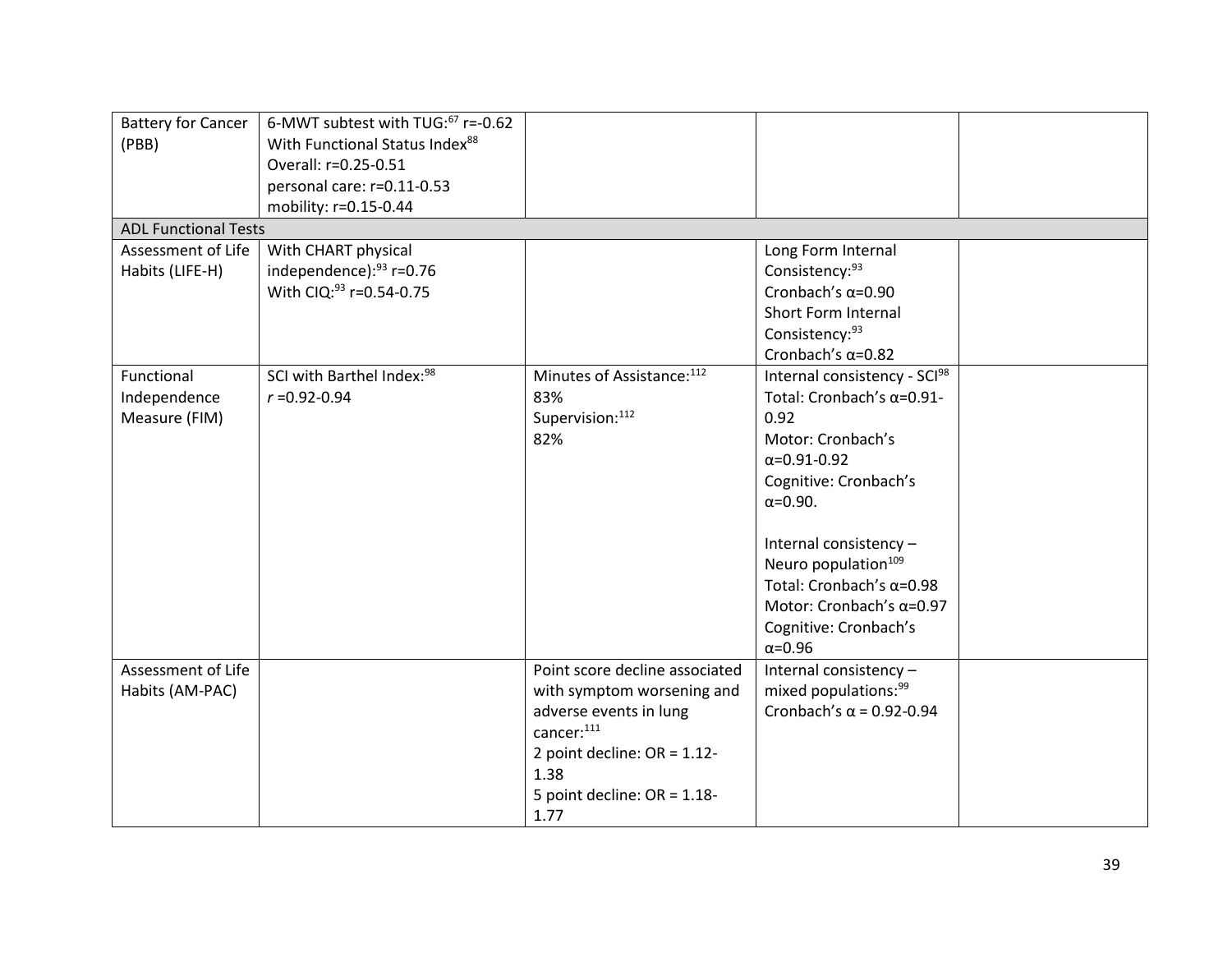| 10 point decline: $OR = 0.99$ -<br>2.15                                                                                                              |  |
|------------------------------------------------------------------------------------------------------------------------------------------------------|--|
| New/progressive brain<br>metastasis: <sup>111</sup><br>2 point decline: $OR = 1.28$<br>5 point decline: $OR = 1.77$<br>10 point decline: $OR = 2.15$ |  |

Abbreviations: α = alpha; CHART = Craig Handicap Assessment and Reporting Technique; CIQ=Community Integration Questionnaire; OR = odds ratio;  $r$  = Pearson's correlation coefficient; SCI = spinal cord injury; SRM = standardized response mean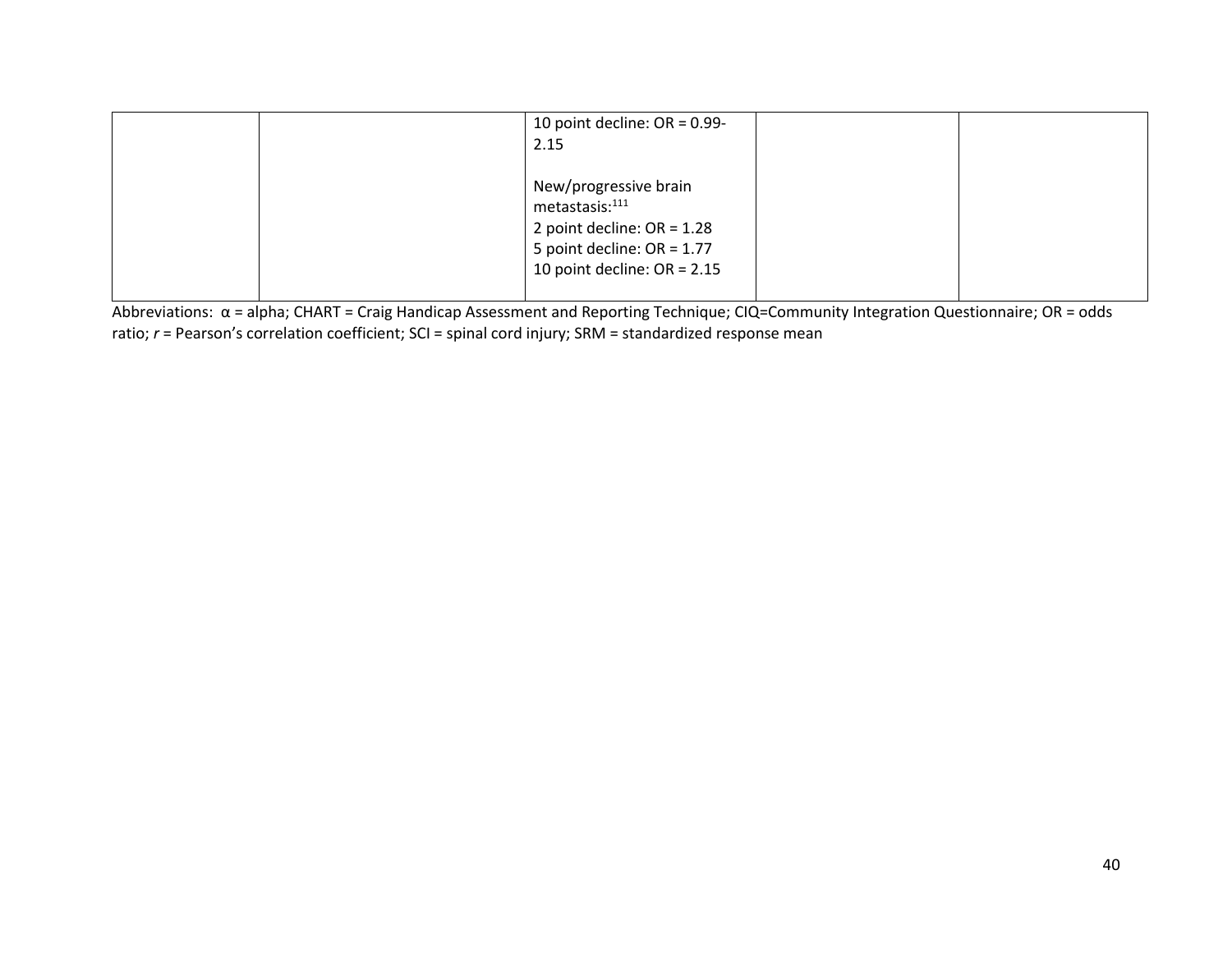**Figure 1:** Cancer Task Force EDGE Rating Scale

| 4  | <b>Highly Recommend</b>                              | The outcome has good psychometric properties and good clinical<br>utility; the measure has been used in research on individuals with<br>or post cancer.                                              |
|----|------------------------------------------------------|------------------------------------------------------------------------------------------------------------------------------------------------------------------------------------------------------|
| 3  | <b>Recommend</b>                                     | The outcome measure has good psychometric properties and<br>good clinical utility; no published evidence that the measure has<br>been applied to research on individuals with or post cancer.        |
| 2A | <b>Unable to</b><br><b>Recommend at this</b><br>time | There is insufficient information to support a recommendation of<br>this outcome measure; the measure has been used in research on<br>individuals with or post cancer.                               |
| 2B | <b>Unable to</b><br><b>Recommend at this</b><br>time | There is insufficient information to support a recommendation of<br>this outcome measure; no published evidence that the measure<br>has been applied to research on individuals with or post cancer. |
|    | Do not Recommend                                     | Poor psychometrics $\&$ /or poor clinical utility (time, equipment,<br>cost, etc.)                                                                                                                   |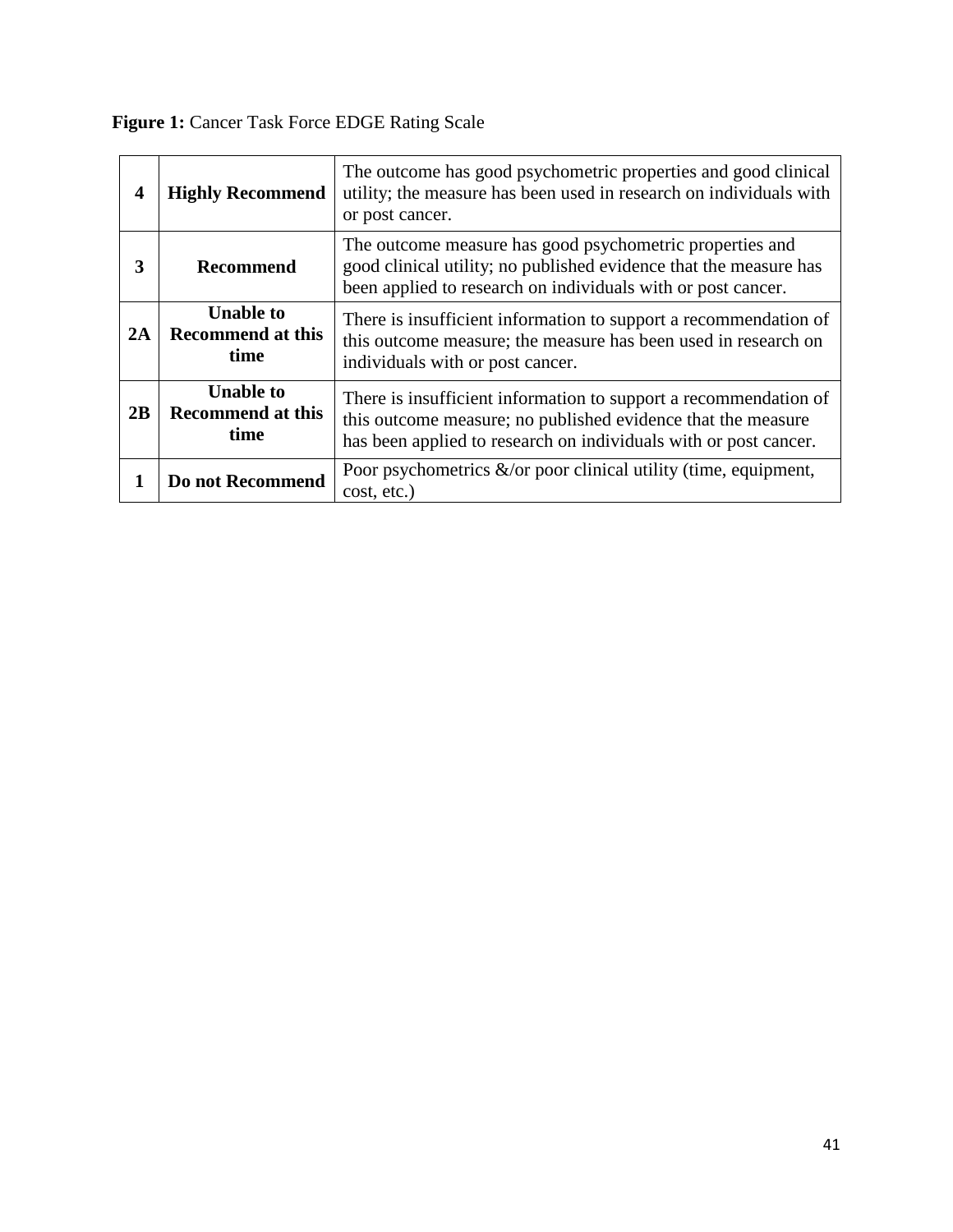**Figure 2.** Flow of literature search.

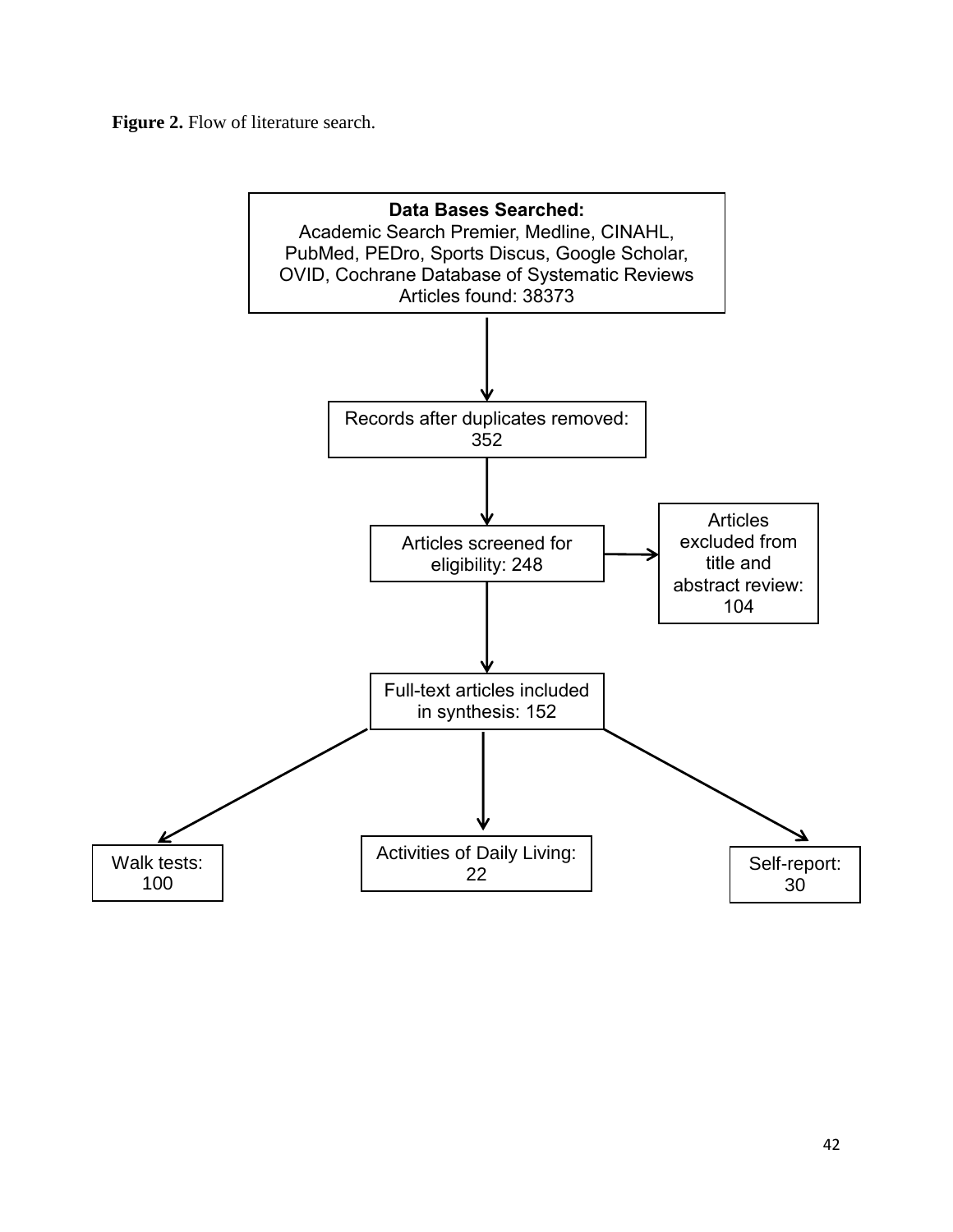# **Appendix A**

Primary search terms: prostate cancer, neoplasm, function, mobility, functional mobility, activities of daily living, and walking.

Secondary search terms:

- Five Times Sit to Stand (5xSTS)
- 10-Meter Timed Walk
- Two-Minute Walk Test (2-MWT)
- Six-Minute Walk Test (6-MWT)
- 12-Minute Walk Test (12-MWT)
- Activity Measure for Post-Acute Care (AM-PAC)
- Assessment of Life Habits (LIFE-H)
- Barthel Index
- Canadian Occupational Performance Measure (COPM)
- Clinical Test of Sensory Interaction and Balance (CTSIB)
- Community Balance and Mobility Scale
- Functional Independence Measure (FIM)
- Functional Reach Test/Modified Functional Reach Test
- Functional Self-Assessment
- Functional Status Examination (FSE)
- Goal Attainment Scale
- Hauser Ambulation Index
- High Level Mobility Assessment Tool (HiMAT)
- Impact of Participation and Autonomy Questionnaire (IPAQ)
- Life Satisfaction Questionnaire (LISAT 9)
- Modified Rankin Scale
- Motor Activity Log
- Motricity Index
- Participation Objective, Participation Subjective (POPS)
- Participation Survey of Mobility Limited People (PSM)
- Physical Performance Battery for Patients with Cancer (PPB for Ca)
- Reintegration to Normal Living/Life Index
- Short Performance Physical Battery (SPPB)
- Timed 25 Foot Walk
- Timed Up and Go (cognitive and manual) (TUG)